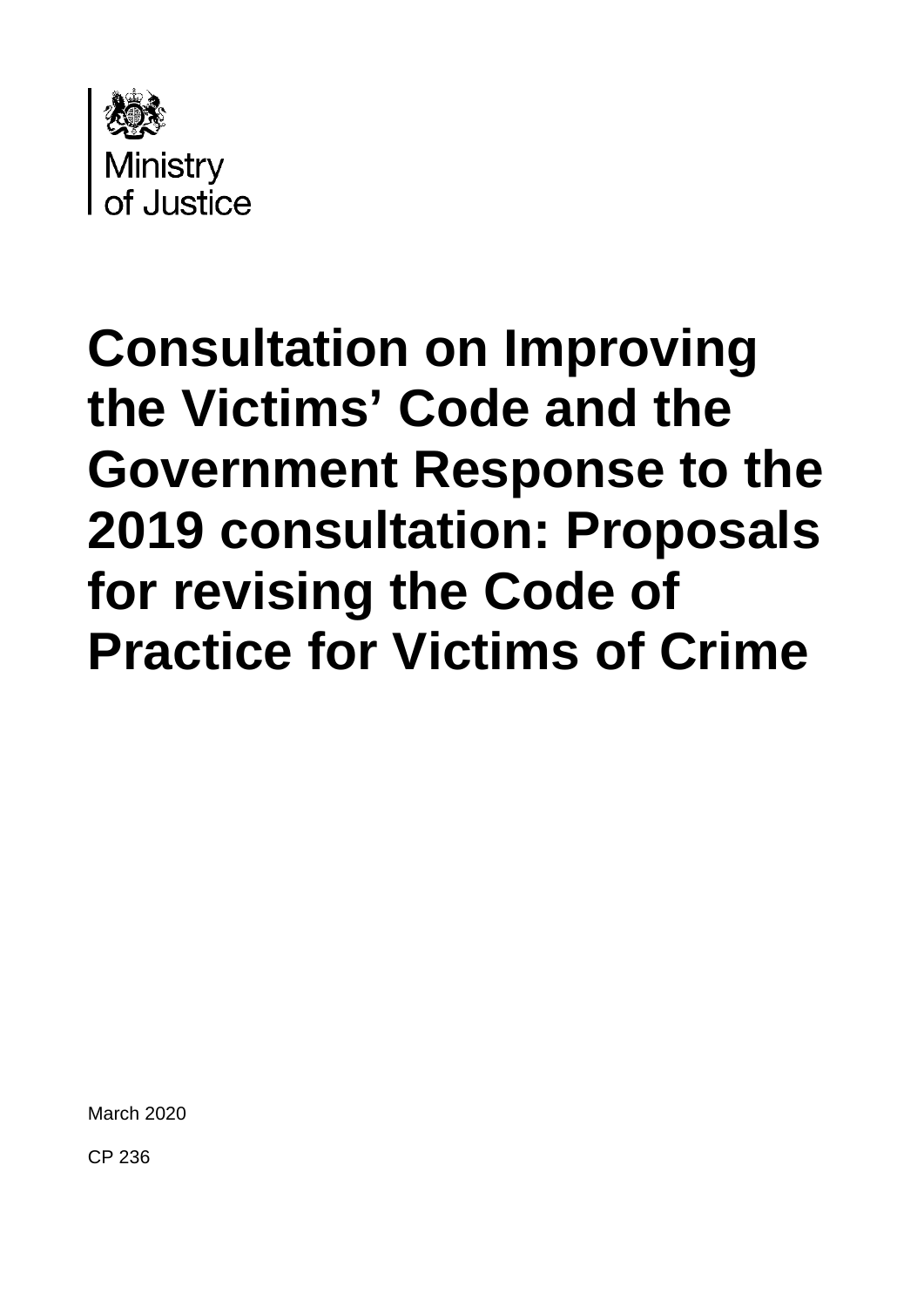

### **Consultation on Improving the Victims' Code and the Government Response to the 2019 consultation: Proposals for revising the Code of Practice for Victims of Crime**

Presented to Parliament by the Lord Chancellor and Secretary of State for Justice by Command of Her Majesty

March 2020

CP 236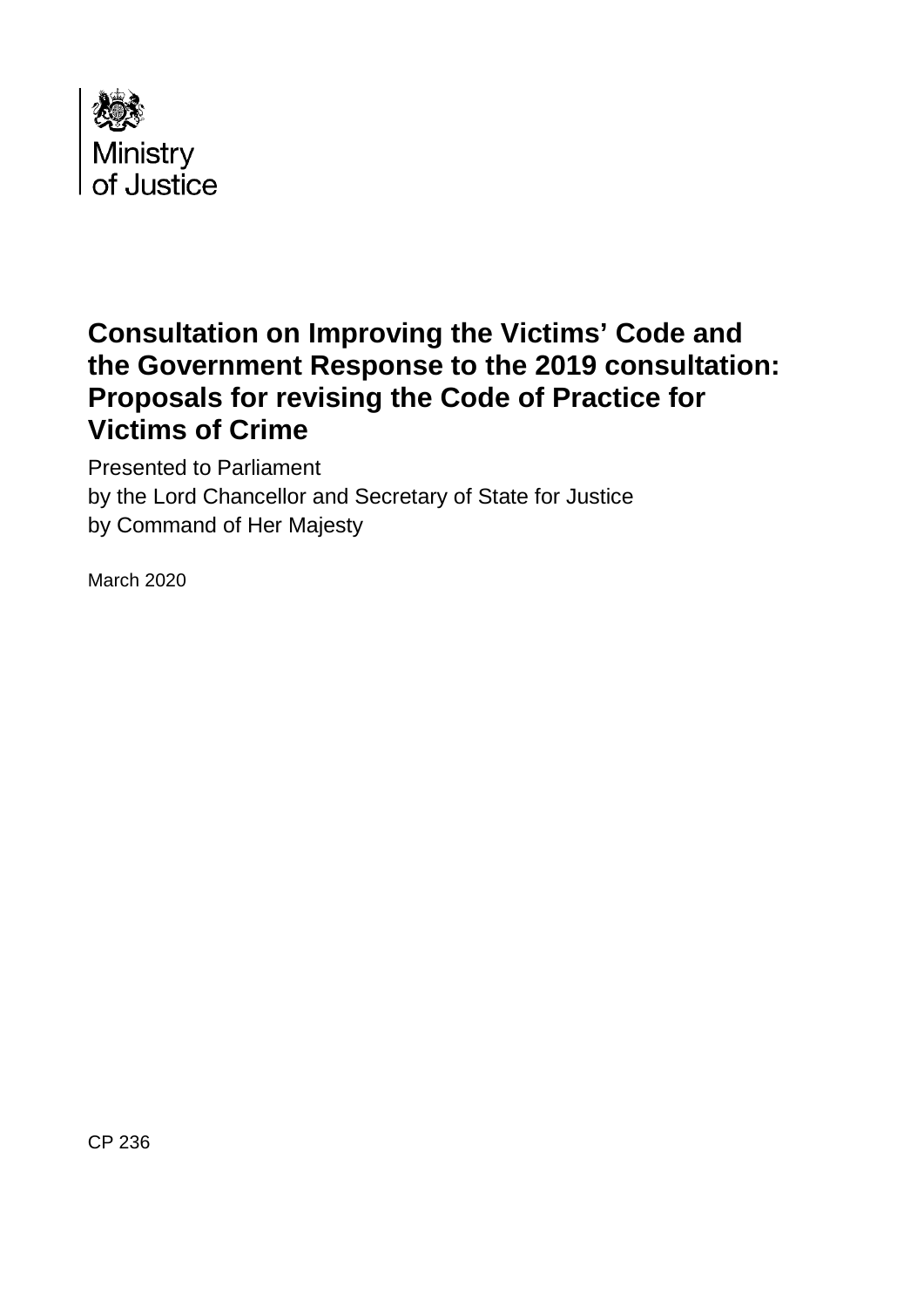

#### **© Crown copyright 2020**

This publication is licensed under the terms of the Open Government Licence v3.0 except where otherwise stated. To view this licence, visit [nationalarchives.gov.uk/doc/open](http://nationalarchives.gov.uk/doc/open-government-licence/version/3/)[government-licence/version/3](http://nationalarchives.gov.uk/doc/open-government-licence/version/3/)

Where we have identified any third party copyright information you will need to obtain permission from the copyright holders concerned.

This publication is available at [www.gov.uk/official-documents](http://www.gov.uk/official-documents)

Any enquiries regarding this publication should be sent to us at [Victims.Consultation@justice.gov.uk.](mailto:Victims.Consultation@justice.gov.uk)

ISBN 978-1-5286-1785-7

CCS0220197850 03/20

Printed on paper containing 75% recycled fibre content minimum

Printed in the UK by the APS Group on behalf of the Controller of Her Majesty's Stationery Office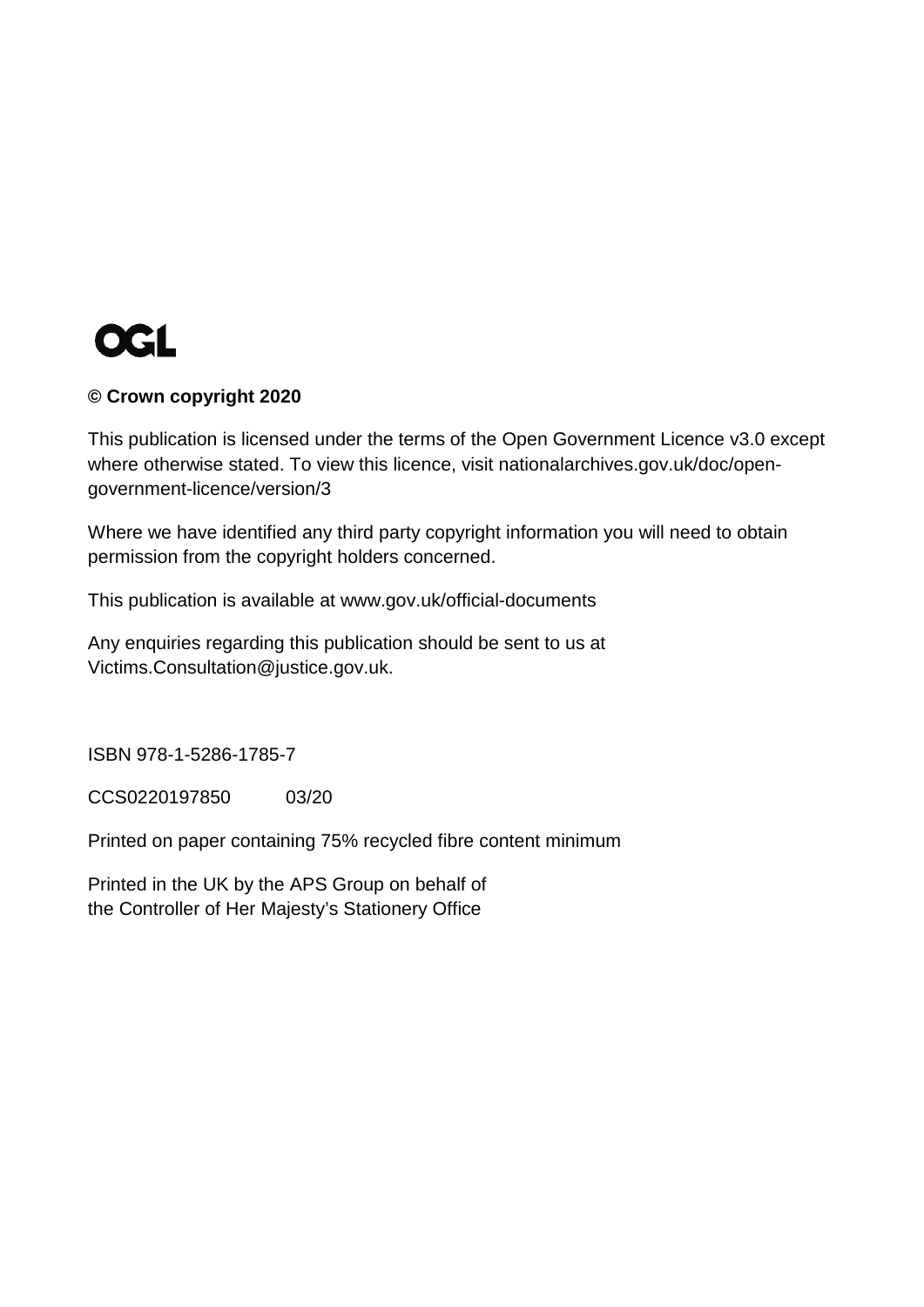## **Contents**

| <b>FOREWORD</b>                                                                                                                                                                                                               | 3                                      |
|-------------------------------------------------------------------------------------------------------------------------------------------------------------------------------------------------------------------------------|----------------------------------------|
| <b>CONSULTATION ON IMPROVING THE VICTIMS' CODE</b>                                                                                                                                                                            | 5                                      |
| <b>Introduction</b>                                                                                                                                                                                                           | 7                                      |
| <b>Our Approach</b><br>Improving the Victims' Code<br>1.<br>Information<br>2.<br>3.<br>Impact Assessment and Equalities Statement<br>4. The Draft Revised Code                                                                | 8<br>9<br>10<br>12<br>14               |
| <b>Questions</b>                                                                                                                                                                                                              | 15                                     |
| About you                                                                                                                                                                                                                     | 16                                     |
| <b>Contact details/How to respond</b>                                                                                                                                                                                         | 17                                     |
| <b>Consultation principles</b>                                                                                                                                                                                                | 19                                     |
| <b>GOVERNMENT RESPONSE TO THE CONSULTATION: PROPOSALS FOR</b><br><b>REVISING THE CODE OF PRACTICE FOR VICTIMS OF CRIME</b><br><b>Introduction</b>                                                                             | 21<br>23                               |
| <b>Background</b>                                                                                                                                                                                                             | 24                                     |
| <b>Summary of responses</b>                                                                                                                                                                                                   | 25                                     |
| Responses to specific questions on our proposals<br><b>Next Steps</b><br>Information and Communication - Accessibility<br>1.<br>2. Victims' Voice<br>3.<br>Support<br><b>Specialist Support</b><br>4.<br>Accountability<br>5. | 26<br>26<br>27<br>32<br>36<br>37<br>40 |
| <b>Conclusions and next steps</b>                                                                                                                                                                                             | 41                                     |
| <b>List of respondents</b>                                                                                                                                                                                                    | 42                                     |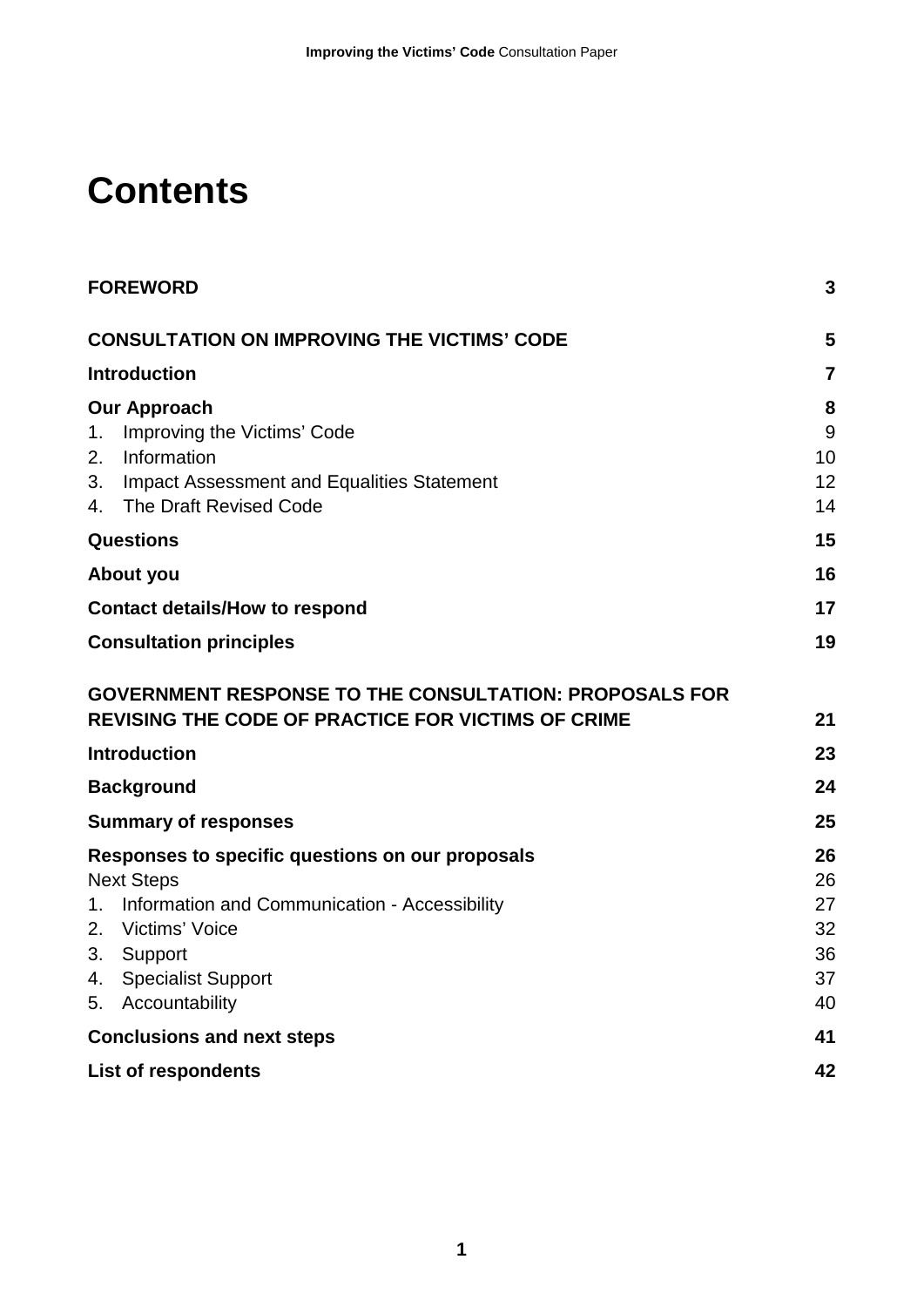**Improving the Victims' Code** Consultation Paper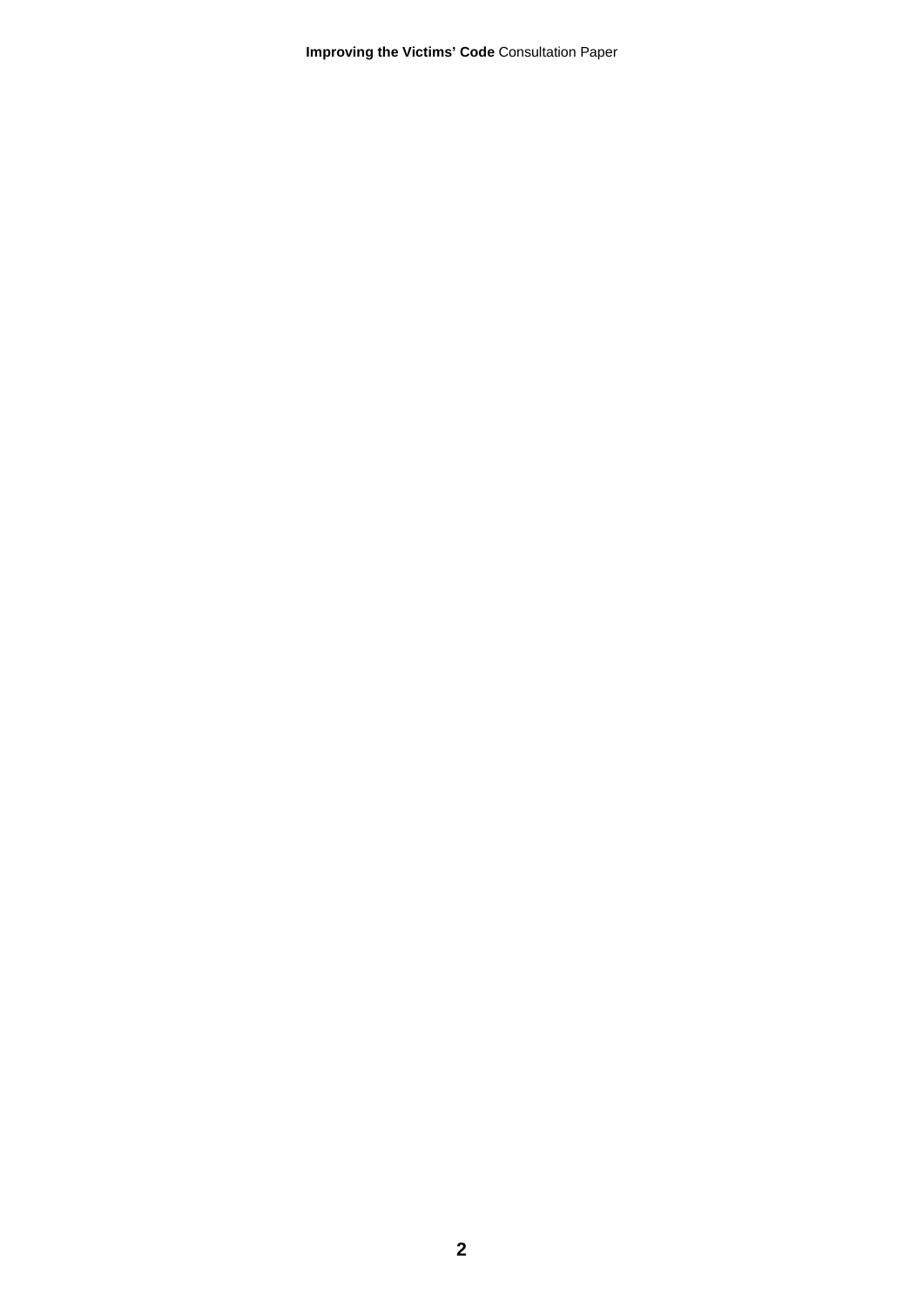### <span id="page-5-0"></span>**Foreword**



Being a victim of crime can be life-changing, and how people are treated within the justice system can make a huge difference to their ability to cope and recover. As Victims' Minister I believe it is crucial that victims receive the help and support they need, but this should not be at the expense of them being treated with respect and sensitivity.

Following a commitment made in the first-ever cross-government Victims' Strategy, our initial consultation held last year clearly set out our vision for a Victims' Code (the Code) designed to build

both victim confidence and trust in the system. The consultation was aimed at addressing the complexity and accessibility issues with the current Code, updating the entitlements to better meet victims needs and ensuring that the right support is available at the right time. Our latest proposals seek to build on this by changing the structure of the existing Code so it becomes a clearly defined set of rights, that are easy for victims to understand and which set out the minimum level of service they can expect from criminal justice agencies.

Following extensive stakeholder engagement with victims and victims' groups, our proposals focused on a number of key areas: raising awareness and accessibility; providing clearer information on victims' rights to access practical and emotional support; strengthening communication and taking account of the victim's preferences; and increasing the voice of the victim through providing more flexibility in the Victim Personal Statement process.

We received a total of 231 responses to our first consultation, from a range of organisations and individuals. I would like to take this opportunity to thank all those who took the time to send us their thoughts and to assure you that we have carefully considered them. In-line with our statutory obligations we are now undertaking this second consultation, which includes a draft revised version of the Code.

We look forward to hearing what you have to say and gauging your views on the changes we are proposing. We want the revised Code to pave the way for a Victims' Law that will guarantee victims their rights, as well as clearly set out the level of support victims should receive through the criminal justice process.

P. all

**Alex Chalk Parliamentary Under Secretary of State at the Ministry of Justice**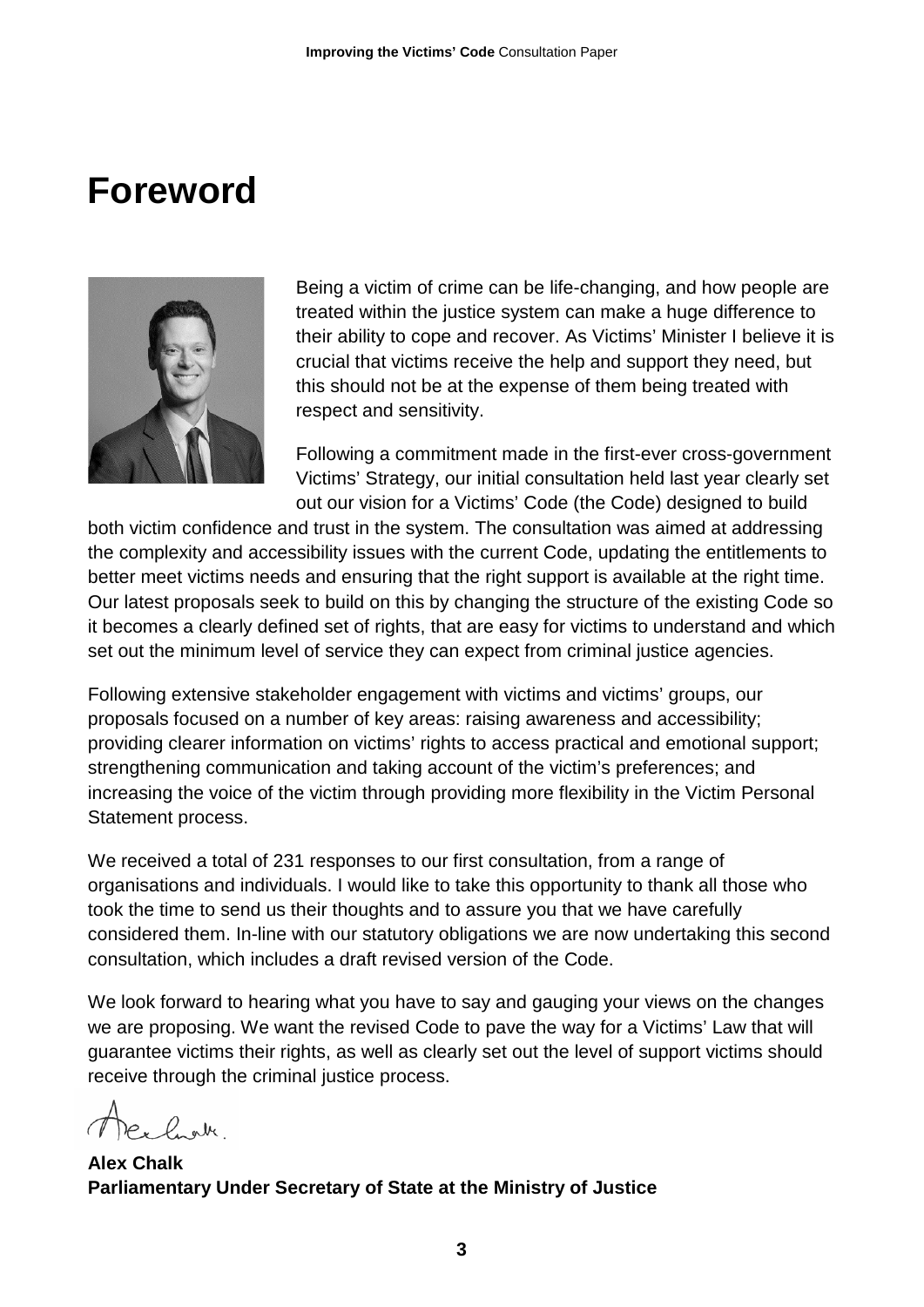**Improving the Victims' Code** Consultation Paper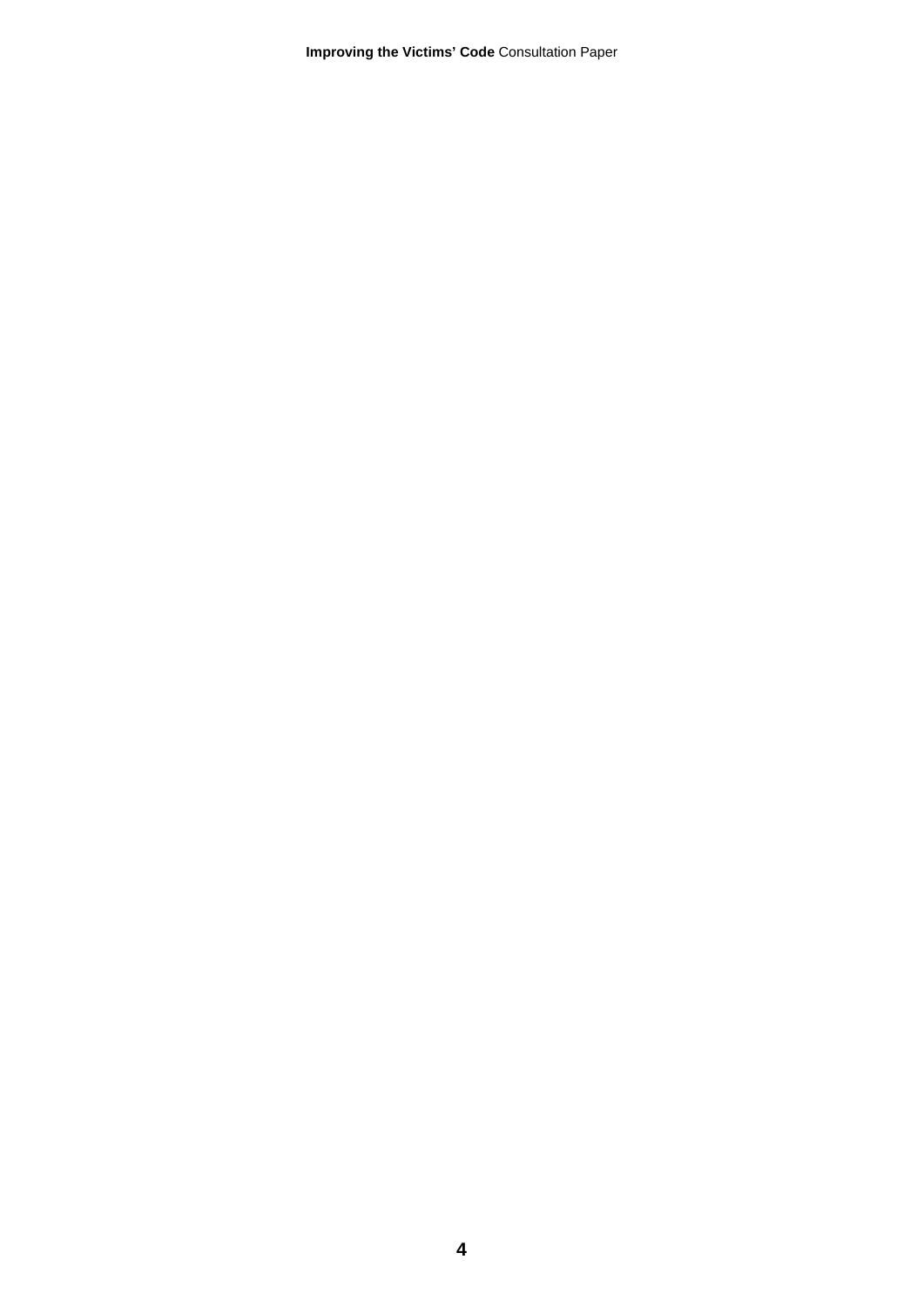

## <span id="page-7-0"></span>**Consultation on Improving the Victims' Code**

The first part of this document sets out our proposals and questions in respect of our second consultation, "Improving the Victims Code". The second part, sets out the Government Response to our first consultation, "Proposals for revising the Code of Practice for Victims of Crime", which opened on 17 July and closed on 11 September 2019.

This consultation begins on 5 March 2020

This consultation ends on 16 April 2020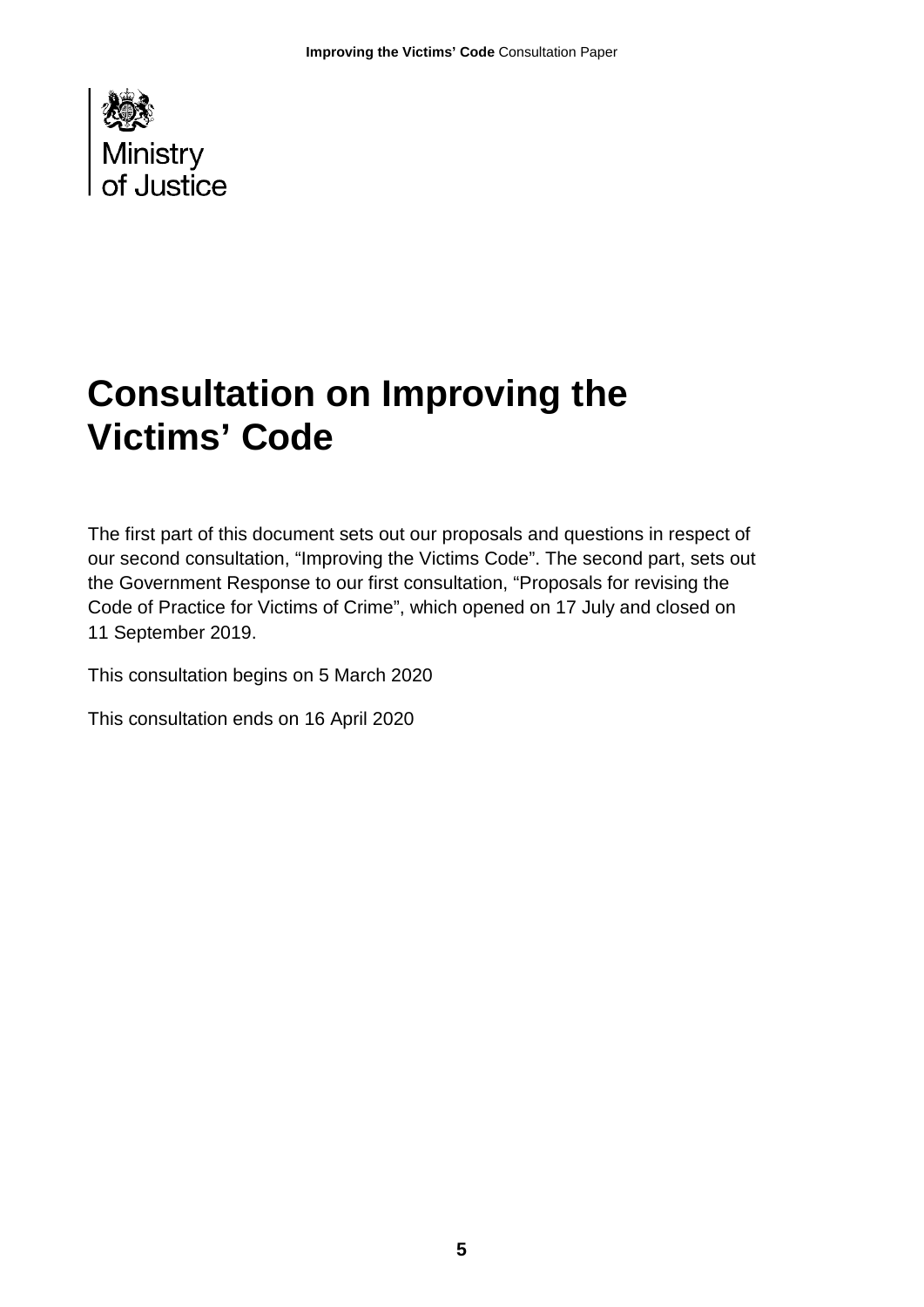## **About this consultation**

| To:                                                                                    | The consultation is aimed at the public, victims of crime,<br>criminal justice agencies, the judiciary, the Commissioner<br>for Victims and Witnesses, organisations that work with<br>and represent victims of crime and all with an interest in<br>the criminal justice system in England and Wales. |
|----------------------------------------------------------------------------------------|--------------------------------------------------------------------------------------------------------------------------------------------------------------------------------------------------------------------------------------------------------------------------------------------------------|
| <b>Duration:</b>                                                                       | From 5 March 2020 to 16 April 2020                                                                                                                                                                                                                                                                     |
| <b>Enquiries (including</b><br>requests for the paper in<br>an alternative format) to: | <b>Victims Consultation</b><br>Victim and Witness Policy Team<br><b>Ministry of Justice</b><br>7th Floor, 102 Petty France<br>London SW1H 9AJ                                                                                                                                                          |
|                                                                                        | Tel: 07540 272595                                                                                                                                                                                                                                                                                      |
|                                                                                        | Email: Victims.Consultation@justice.gov.uk                                                                                                                                                                                                                                                             |
| How to respond:                                                                        | Please respond by 16 April 2020 using the Ministry of<br>Justice's online consultation hub at:<br>https://consult.justice.gov.uk/                                                                                                                                                                      |
|                                                                                        | You may also send your response via email to:<br>Victims.Consultation@justice.gov.uk                                                                                                                                                                                                                   |
|                                                                                        | or in hard copy to:                                                                                                                                                                                                                                                                                    |
|                                                                                        | <b>Victims Consultation</b><br>Victim and Witness Policy Team<br>Ministry of Justice<br>7th Floor, 102 Petty France<br>London SW1H 9AJ                                                                                                                                                                 |
| Response paper:                                                                        | A response to this consultation exercise is due to be<br>published in July 2020 at: https://consult.justice.gov.uk/                                                                                                                                                                                    |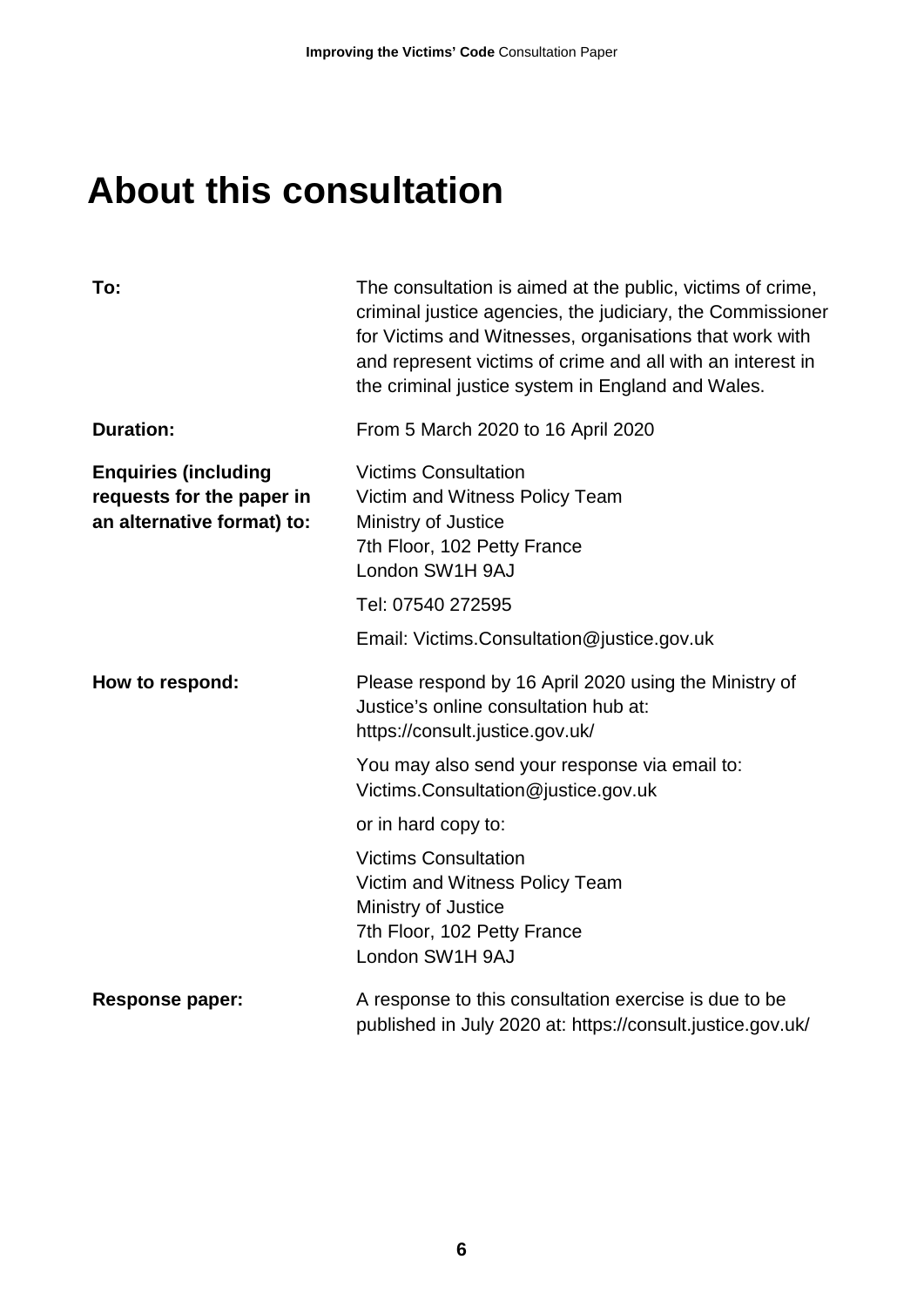## <span id="page-9-0"></span>**Introduction**

- 1. The Code of Practice for Victims of Crime (the Code) is a statutory Government document which sets out the minimum level of services that victims of crime should receive from criminal justice agencies and other organisations in England and Wales. It enables victims to receive the information they need about their case, the criminal justice system, and the support services available, so that they can navigate the justice process and make their own informed decisions about what services to access, and what they are entitled to expect.
- 2. The Code came into effect in 2006, having been required by the Domestic Violence, Crime and Victims Act 2004. It built on the support for victims within the Victims' Charter, which was introduced in 1990 and which set out for the first time the levels of service victims of crime should expect. The Code was updated in 2013 and again in 2015.
- 3. This consultation is the next step in improving the experience of victims within the justice system and will pave the way for a Victims' Law that will guarantee victims their rights. We now want to hear what you have to say about our proposed changes.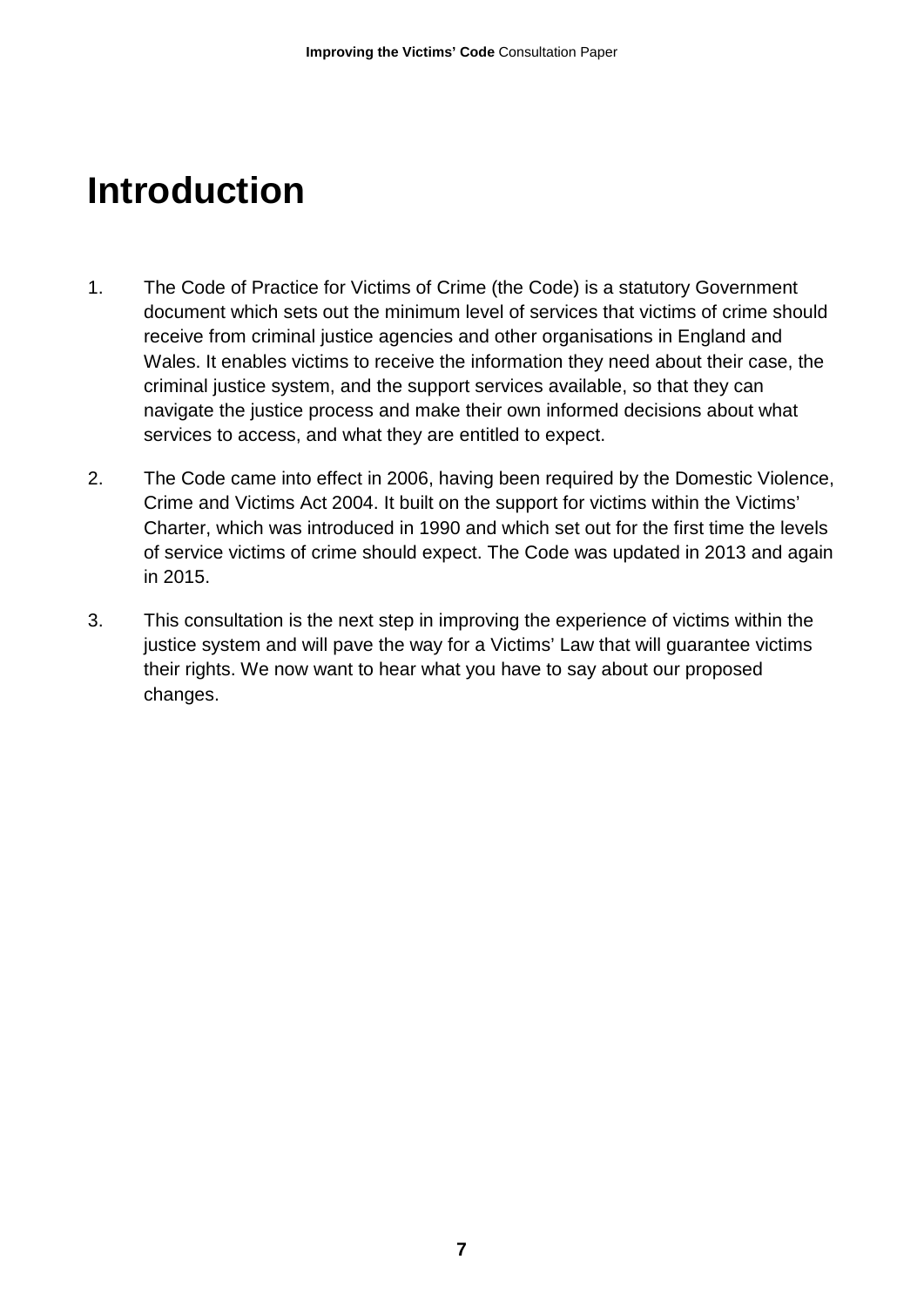## <span id="page-10-0"></span>**Our Approach**

- 4. We received a total of 231 responses to our first consultation, which opened on 17 July 2019 and closed on 11 September 2019. The consultation invited comments on delivering one of the key commitments included in the crossgovernment Victims' Strategy published in September 2018, namely, to consult on a revised Victims' Code.
- 5. This consultation builds on comments we received in response to the first consultation, which have influenced and enabled us to identify the key changes that we believe need to be made. These changes have been reflected in the draft version of the revised Code, which in-line with our statutory obligations under the 2004 Act, is at Annex A.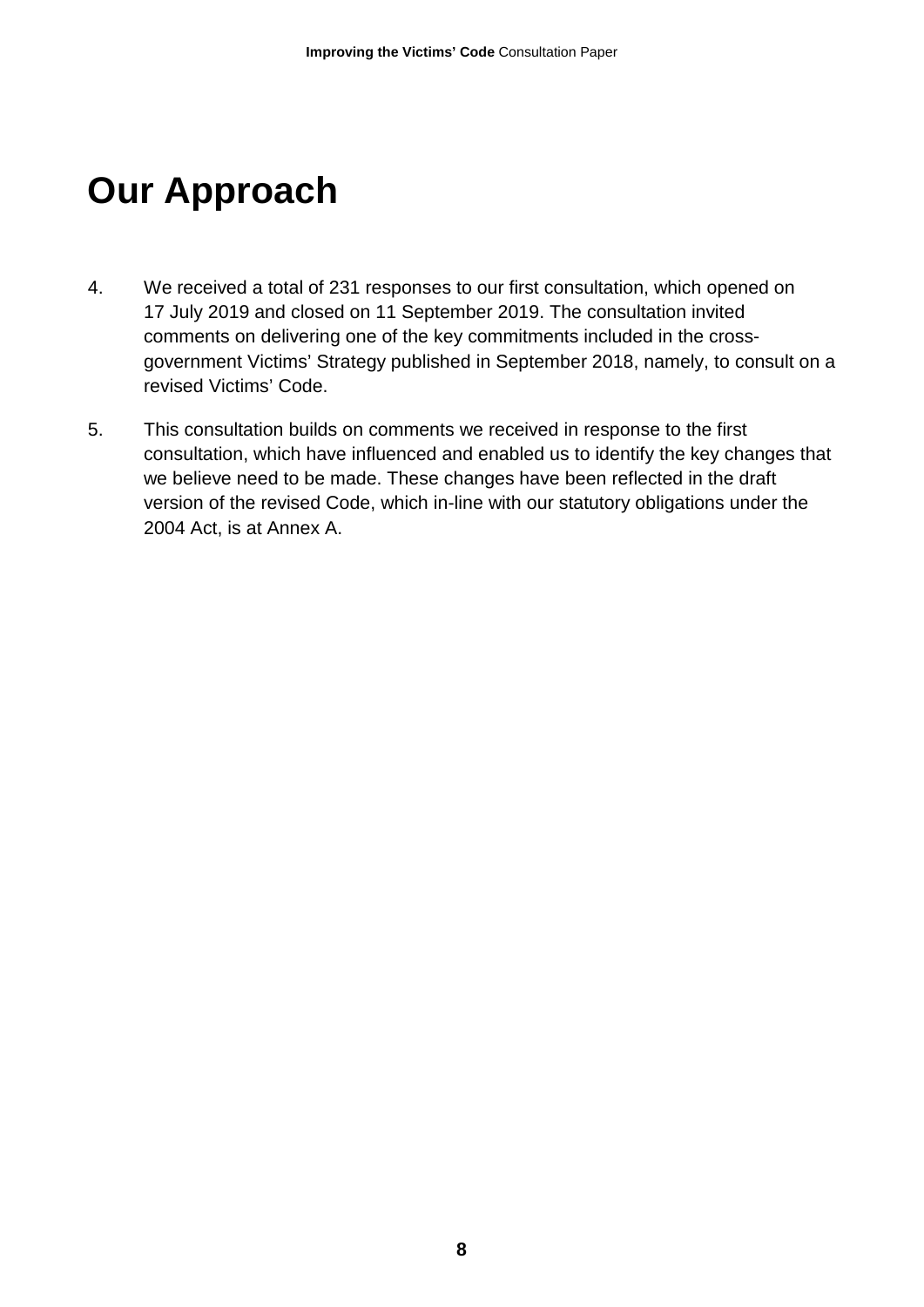## <span id="page-11-0"></span>**1. Improving the Victims' Code**

- 1.1 **The Government Response to the consultation:** 'Proposals for revising the Code of Practice for Victims of Crime' Code' (Page 19), sets out the main changes we propose to make to the Code. Further proposals not covered in the first consultation, and our questions for the second consultation are covered in this section.
- 1.2 The responses to the 2019 consultation confirmed what many victims have previously told us about the Code's current structure – it is not user-friendly and does not contain practical information to help guide them through the criminal justice process. It is also clear from the comments we have received that the large number of entitlements in the Code, and structure of separate chapters make it extremely difficult, especially for child victims, to fully understand and navigate.
- 1.3 Having taken these views into account, we have structured the draft revised Code (Annex A) so it is focused on a smaller number of overarching rights, and have merged the separate chapters into one, to deliver a shorter more streamlined Code. This approach will ensure that it is easier for victims and practitioners to understand and that the rights it contains are clear and easy to understand.

#### **Questions:**

- **Q1. Do you think our proposal to restructure the Code into 12 overarching rights is the correct one? Please give reasons for your response.**
- **Q2. Do you agree that the rights we have identified cover the most important needs of victims? Please give reasons for your response.**
- **Q3. Do you agree that these rights cover the key stages of a victim's journey in the criminal justice system? Please give reasons for your response.**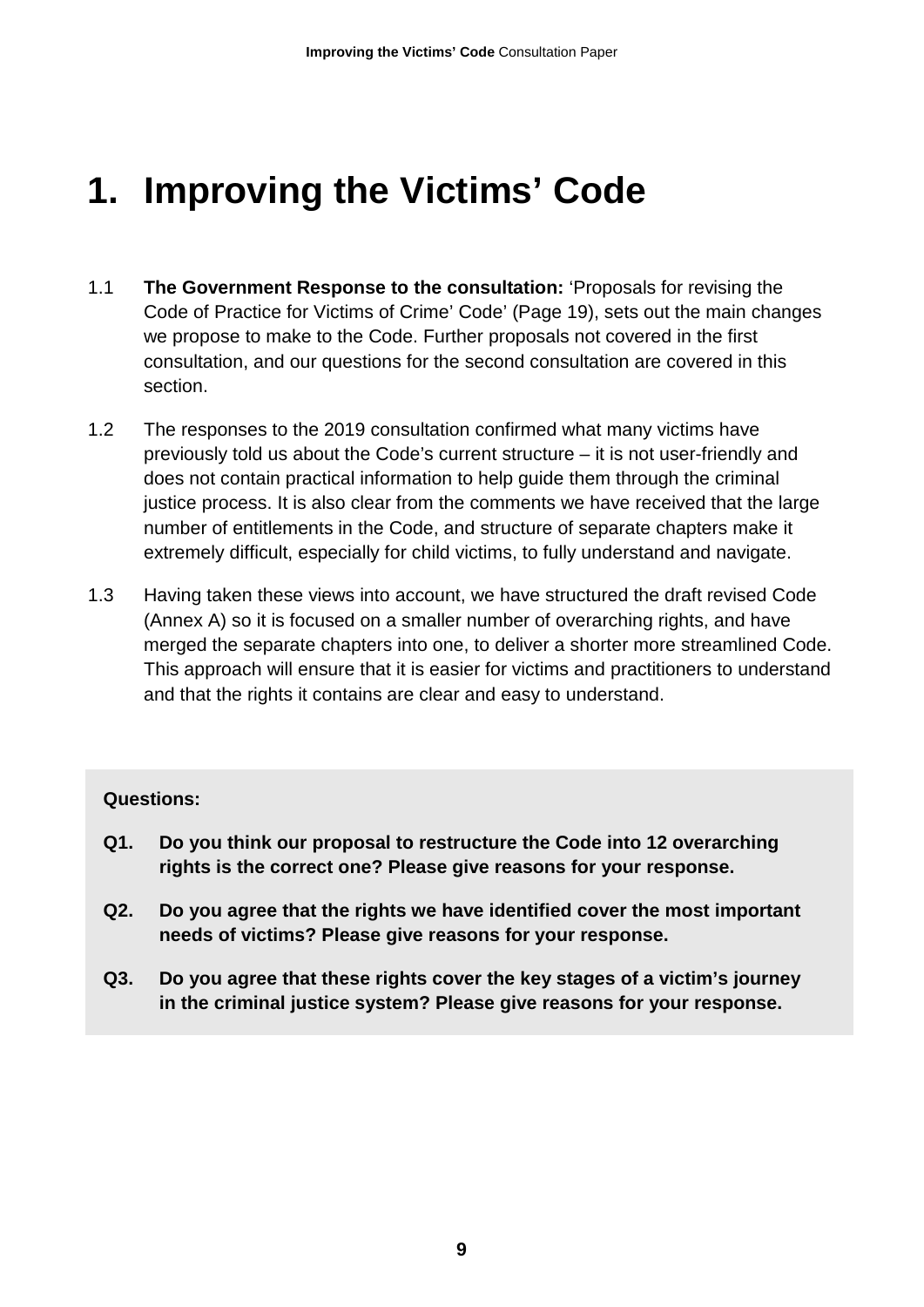## <span id="page-12-0"></span>**2. Information**

- 2.1 The Code sets out the services and a minimum standard for these services that must be provided to victims of crime in England and Wales. We know that some families bereaved by the murder or manslaughter of British nationals committed outside of the United Kingdom can find it difficult to obtain information about the support available. To assist them, and for the first time, we have included in the draft revised Code, information on support provided by the Foreign and Commonwealth Office (FCO).
- 2.2 We have also included practical information about how victims can access services provided by the National Health Service (NHS) and sign-posted where they can get help and advice if approached by the media.
- 2.3 The 2019 consultation paper highlighted a number of changes within the criminal justice system which are already in force and we have taken these in to account in the draft revised Code. We have also used our review to consider whether other criminal justice processes or schemes should also be reflected, and to those ends have included clear explanations of the functions undertaken by police run Witness Care Units, as well as the court-based Witness Service.
- 2.4 Additional guidance has also been added to the Victim Personal Statements (VPS) section to assist victims when deciding whether they wish to make a VPS. We have also, for the first time, included details of the Unduly Lenient Sentence Scheme, which is administered by the Attorney General's Office, and have placed a duty on Witness Care Units to make victims aware of the scheme when informing them of the sentence.
- 2.5 Stakeholders have also told us that it can sometimes be difficult for victims to understand the process when a Foreign National Offender is being considered for deportation. The draft revised Code therefore explains the role undertaken by the Home Office Victim Support Team. We have also taken the decision to include how victims can receive information, either via their Victim Liaison Officer, if they are part of the National Probation Service Victim Contact Scheme, or directly from the Home Office Victim Support Team.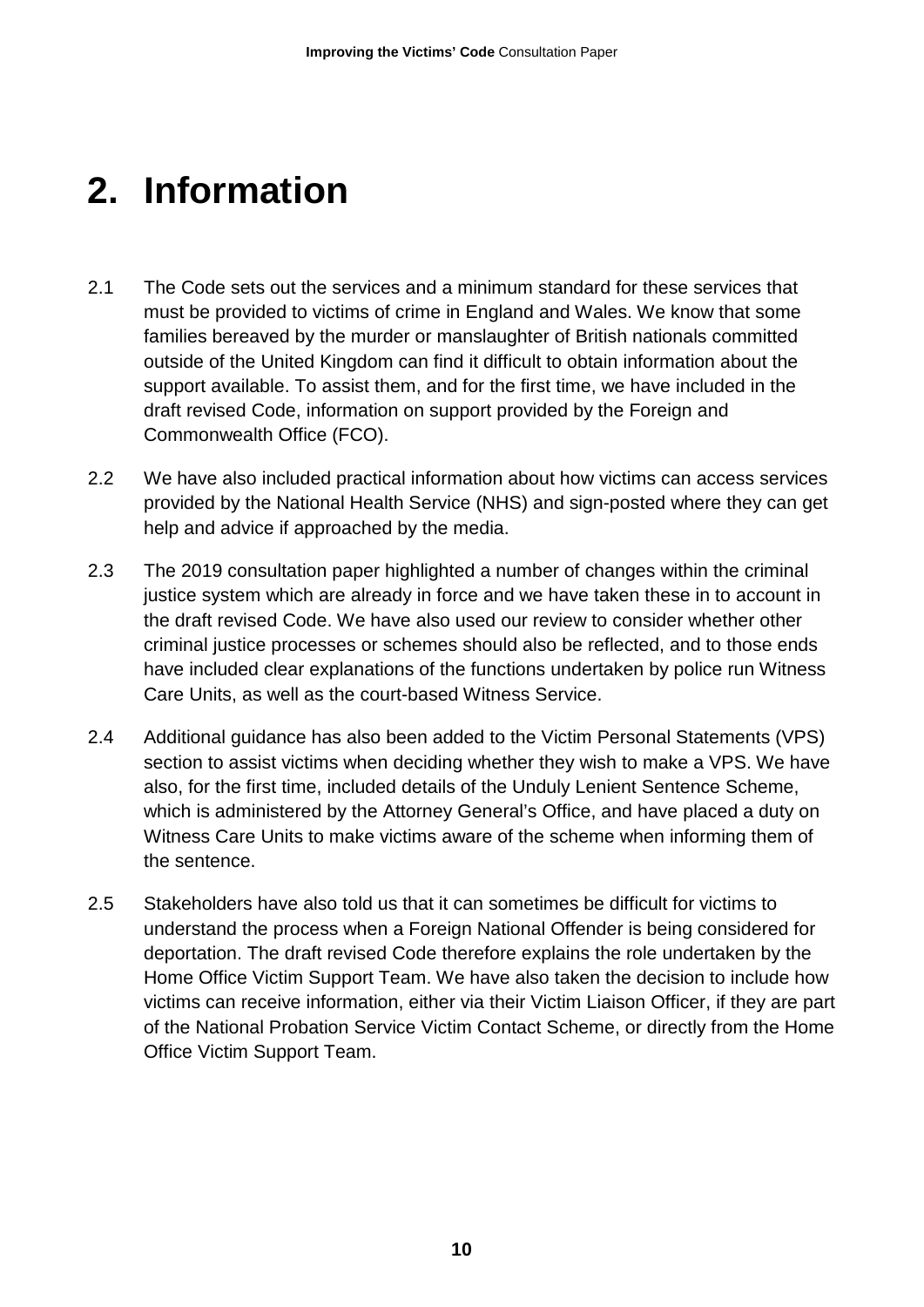**Questions:**

- **Q4. We have included more practical advice and information in the draft revised Code, do you agree with our proposed approach? Please give reasons for your response.**
- **Q5. Is there any important information that you feel we should also include?**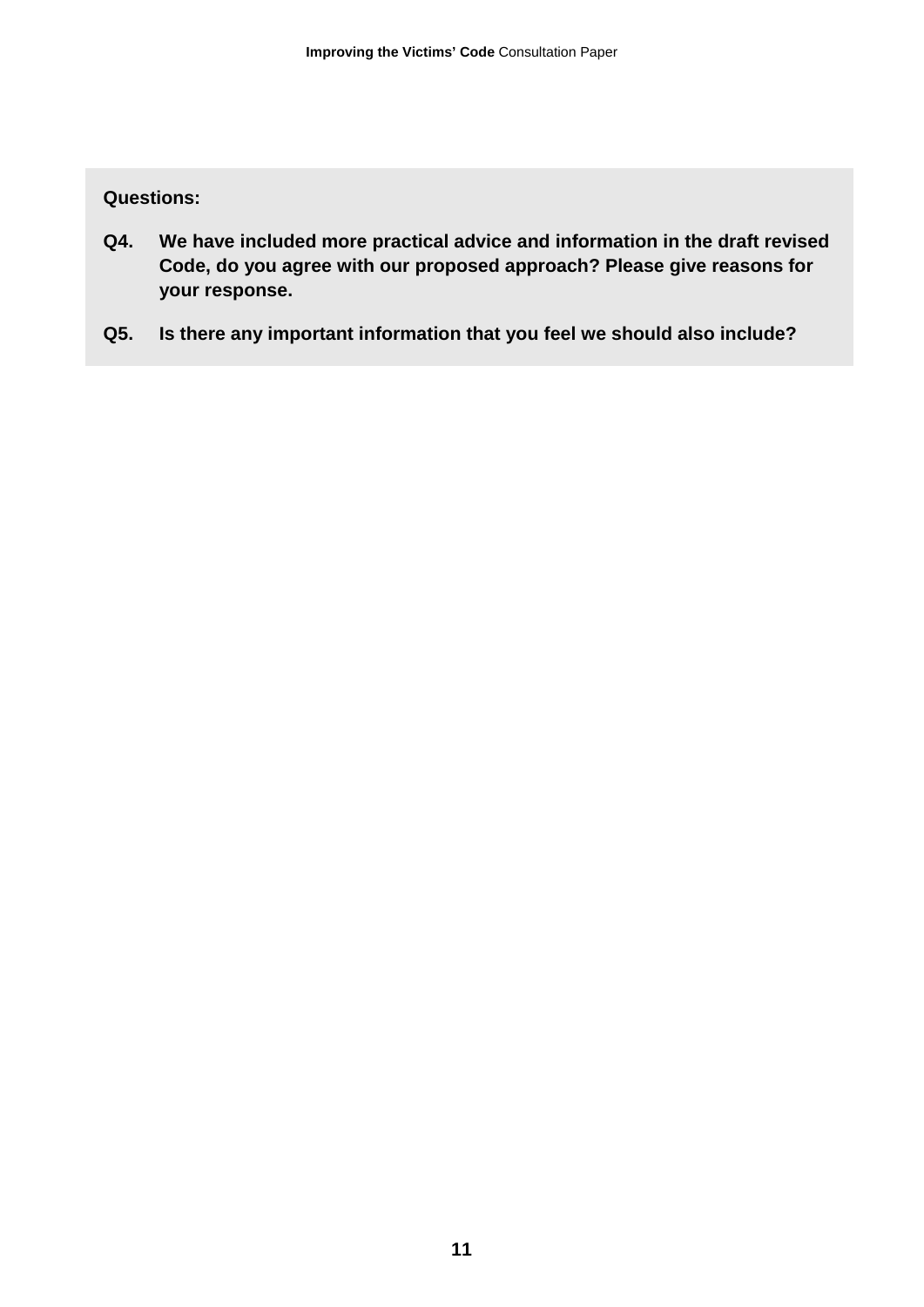### <span id="page-14-0"></span>**3. Impact Assessment and Equalities Statement**

- 3.1 Both the Impact Assessment and Equalities Statement have been updated to take account of evidence provided by stakeholders, responses to the 2019 consultation and the potential impacts of our proposals.
- 3.2 The Impact Assessment's purpose is to identify the main groups affected by our proposals to revise the Code and the likely costs and benefits to those groups. In summary, it concludes that the preferred option is to implement the revised Code, as it both meets policy objectives and ensures that a Government commitment is met.
- 3.3 The Equality Statement considers the potential effects of the proposals in the context of the need to:
	- a) eliminate discrimination, harassment, victimisation and any other conduct that is prohibited by or under the Equality Act 2010;
	- b) advance equality of opportunity between persons who share a relevant "protected characteristic" under the Equality Act and persons who do not share it; and
	- c) foster good relations between persons who share a relevant protected characteristic and persons who do not share it.
- 3.4 The protected characteristics under the Act are race, sex, disability, sexual orientation, religion or belief, age, marriage and civil partnership, gender reassignment, pregnancy and maternity.
- 3.5 We consider that our changes are not directly discriminatory within the meaning of the Equality Act as they apply equally to all victims. Furthermore, we also consider that they do not result in people being treated less favourably because of a protected characteristic.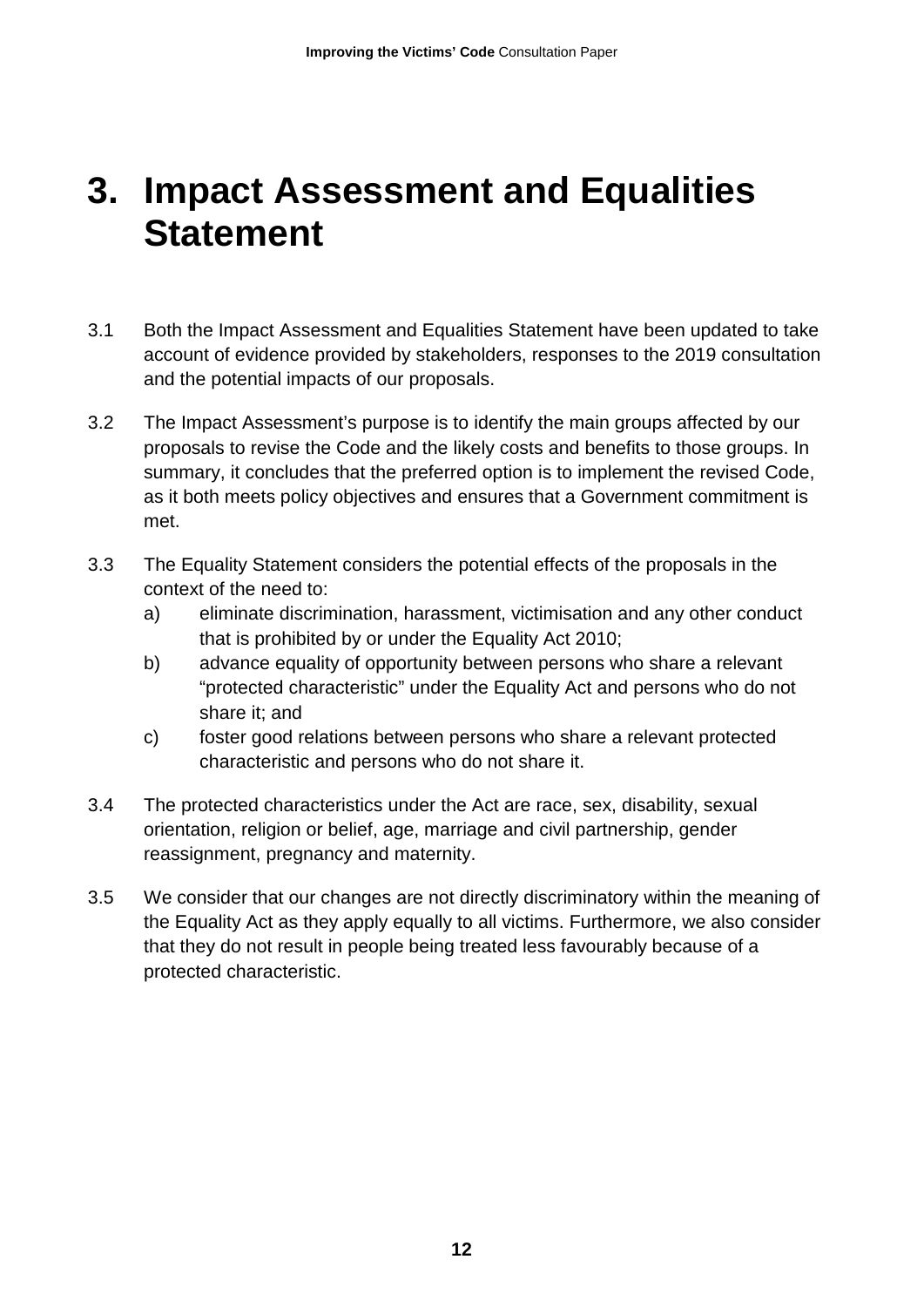**Questions:**

- **Q6. Are you aware of any evidence or sources of information that would help us to understand and assess equality and economic impacts in greater detail? Please supply.**
- **Q6a. If you are aware, what do you believe would be the effect of this evidence/ information on our proposals?**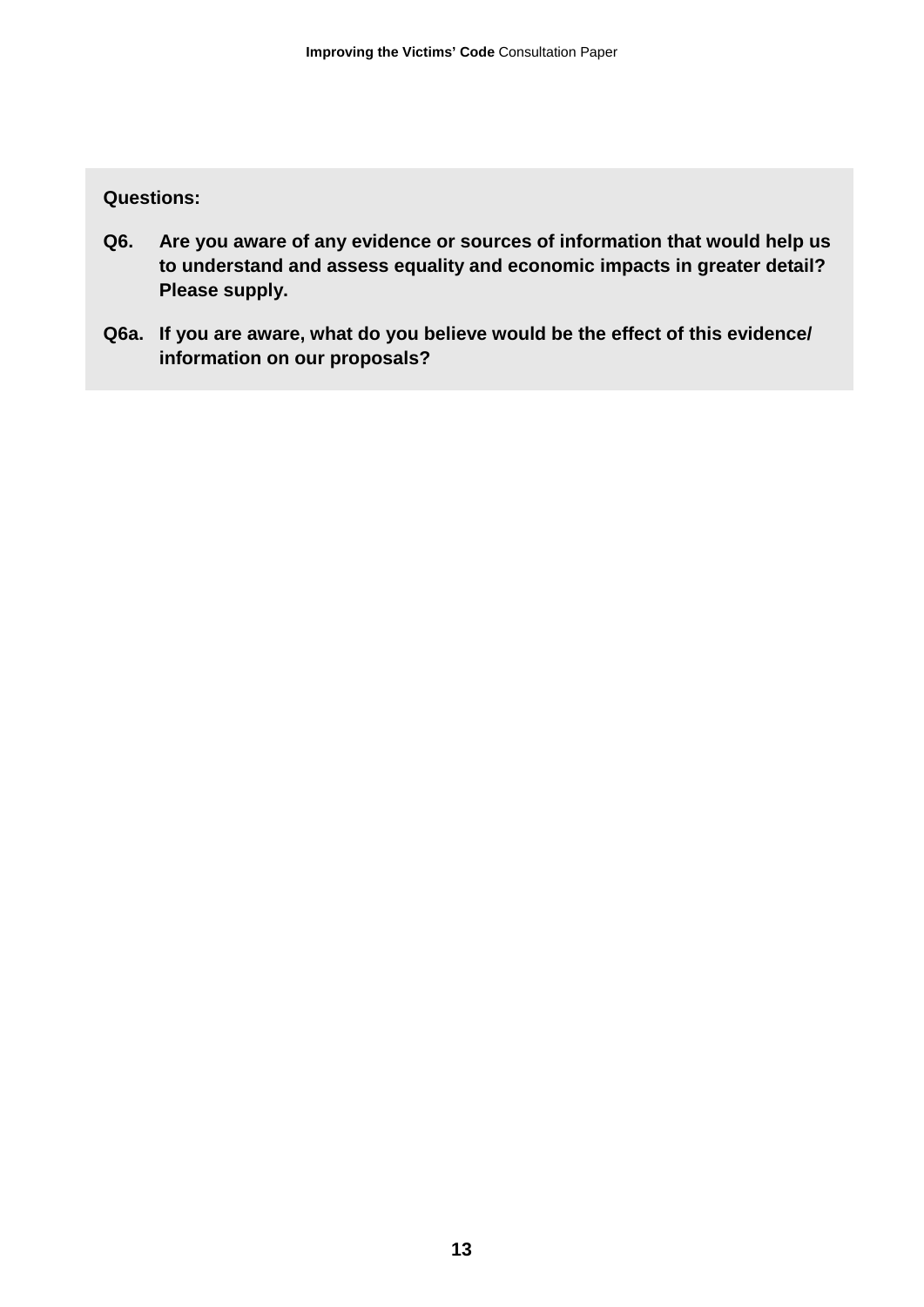## <span id="page-16-0"></span>**4. The Draft Revised Code**

4.1 We believe that the draft revised Code (Annex A) will help victims to better understand the information and services they should be receiving by providing them with a clear set of overarching rights. It also includes practical information about how victims can access services.

#### **Question:**

**Q7. Do you have any further comments about the draft revised Code?**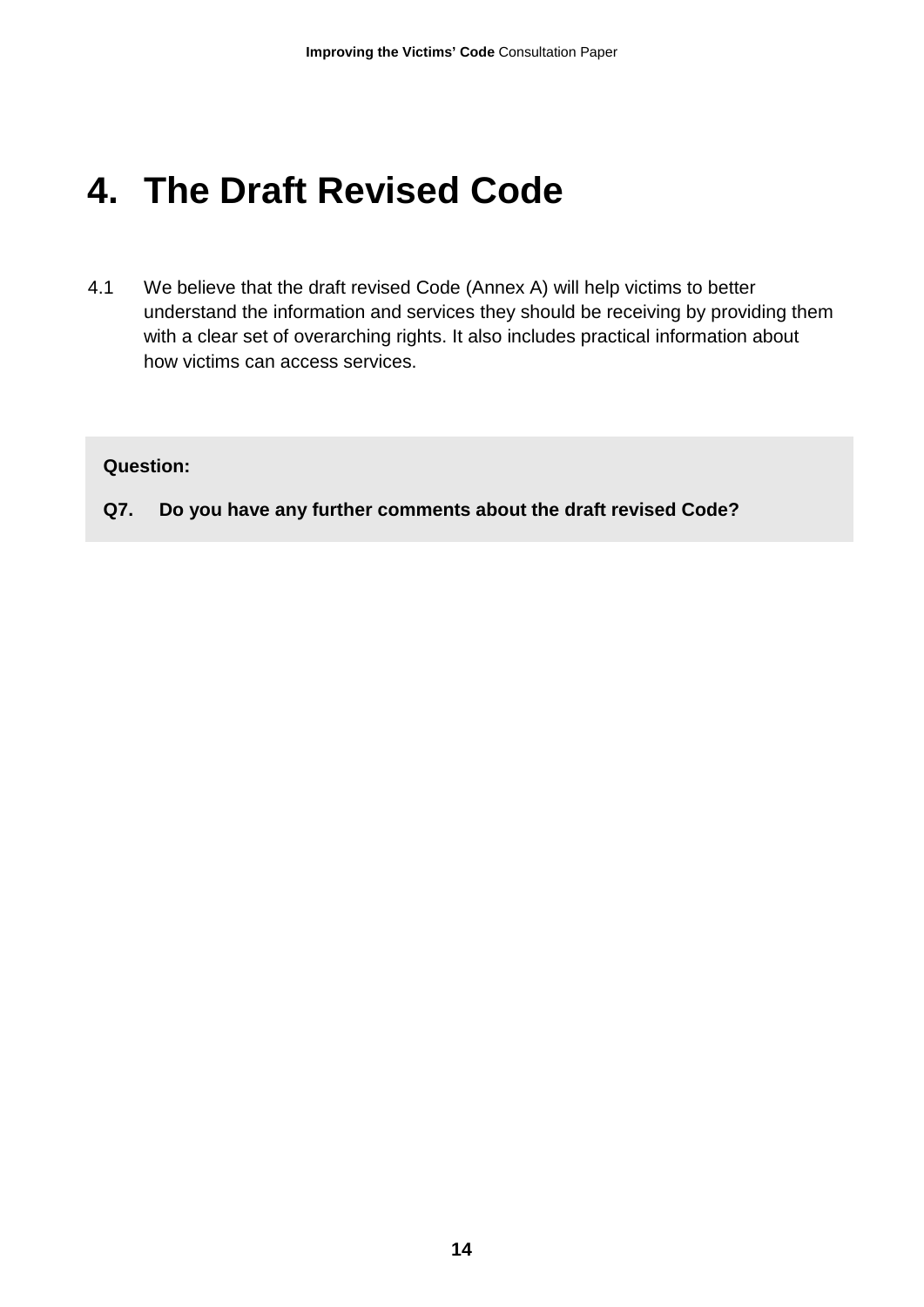## <span id="page-17-0"></span>**Questions**

### **Improving the Victims' Code:**

- 1. Do you think our proposal to restructure the Code into 12 overarching rights is the correct one? Please give reasons for your response.
- 2. Do you agree that the rights we have identified cover the most important needs of victims? Please give reasons for your response.
- 3. Do you agree that these rights cover the key stages of a victim's journey in the criminal justice system? Please give reasons for your response.

### **Information:**

- 4. We have included more practical advice and information in the draft revised Code, do you agree with our proposed approach? Please give reasons for your response.
- 5. Is there any important information that you feel we should also include?

### **Impact Assessment and Equalities Statement:**

- 6. Are you aware of any evidence or sources of information that would help us to understand and assess equality and economic impacts in greater detail? Please supply.
- 6a. If you are aware, what do you believe would be the effect of this evidence/information on our proposals?

### **The Draft Revised Code:**

7. Do you have any further comments about the draft revised Code?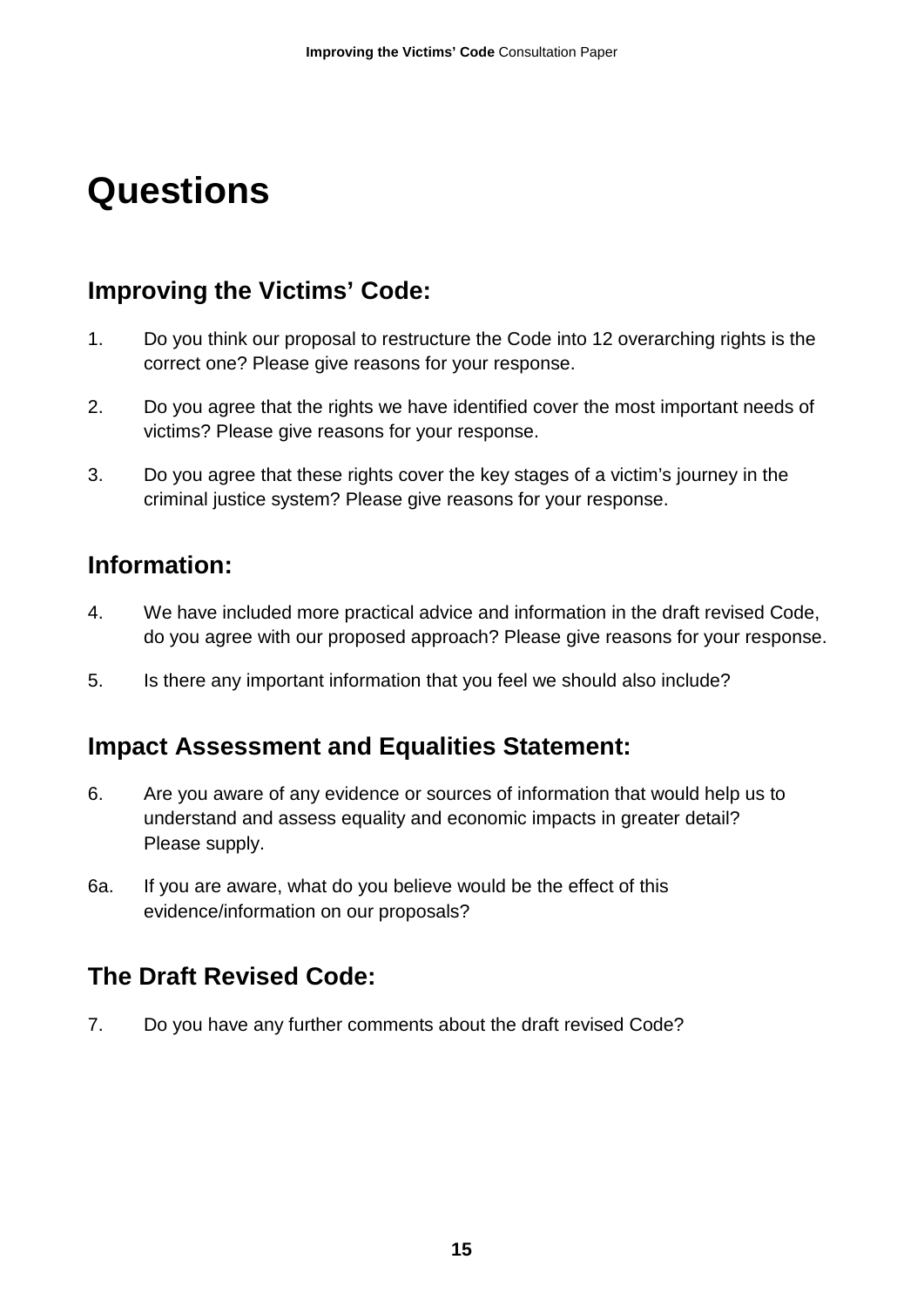## <span id="page-18-0"></span>**About you**

Please use this section to tell us about yourself

| <b>Full name</b>                              |                   |
|-----------------------------------------------|-------------------|
| <b>Job title</b> or capacity in which you are |                   |
| responding to this consultation exercise      |                   |
| (e.g. member of the public etc.)              |                   |
| Date                                          |                   |
| <b>Company name/organisation</b>              |                   |
| (if applicable):                              |                   |
| <b>Address</b>                                |                   |
|                                               |                   |
| <b>Postcode</b>                               |                   |
| If you would like us to acknowledge           |                   |
| receipt of your response, please tick         |                   |
| this box                                      | (please tick box) |
| Address to which the acknowledgement          |                   |
| should be sent, if different from above       |                   |
|                                               |                   |
|                                               |                   |
|                                               |                   |

**If you are a representative of a group**, please tell us the name of the group and give a summary of the people or organisations that you represent.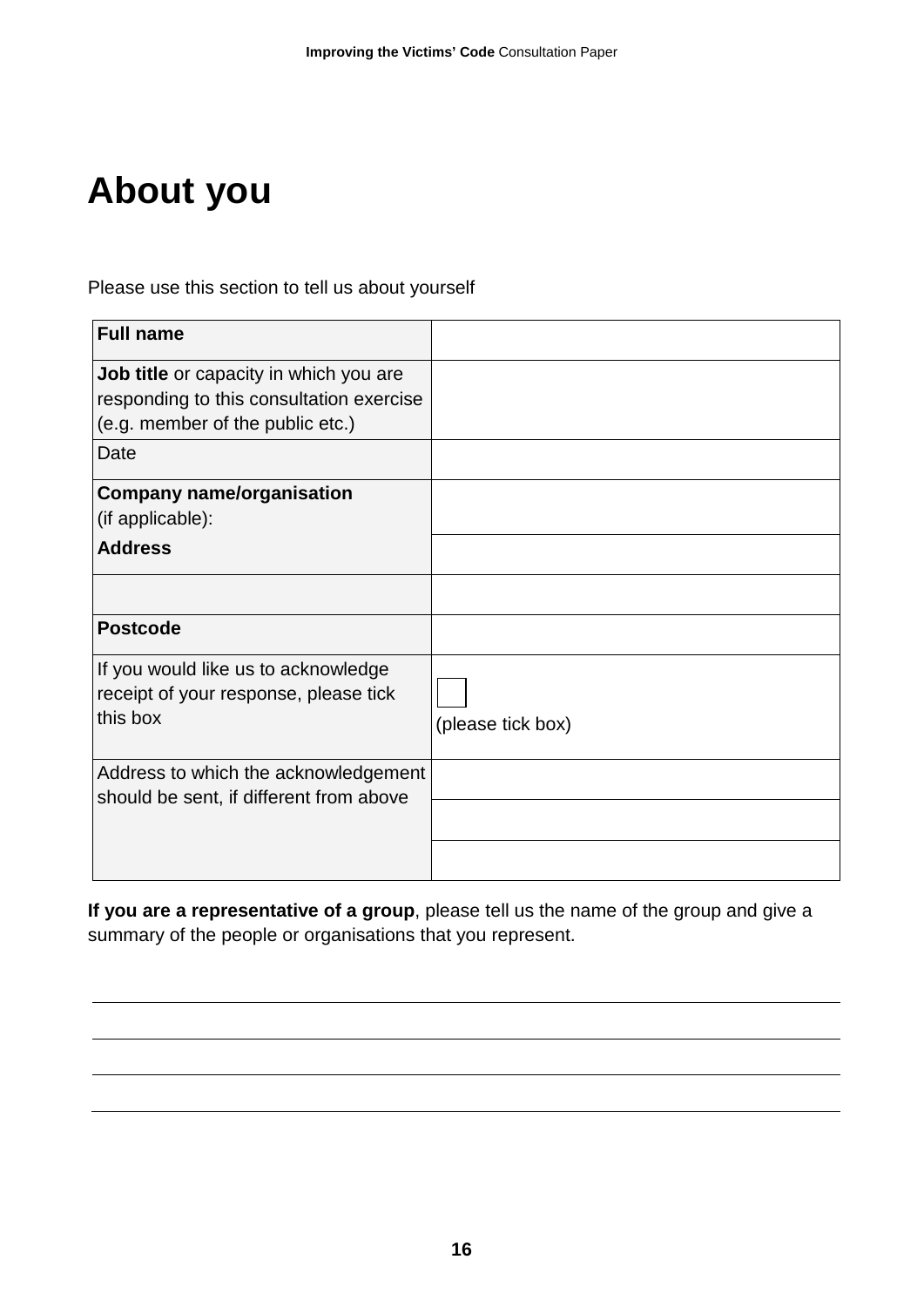## <span id="page-19-0"></span>**Contact details/How to respond**

Please respond by 16 April 2020 using the Ministry of Justice's online consultation hub at <https://consult.justice.gov.uk/victim-policy/consultation-on-improving-the-victims-code>

You may also send your response via email to: [Victims.Consultation@justice.gov.uk](mailto:Victims.Consultation@justice.gov.uk) or in hard copy to:

Victims Consultation Victim and Witness Policy Ministry of Justice 7th Floor 102 Petty France London SW1H

### **Complaints or comments**

If you have any complaints or comments about the consultation process you should contact the Ministry of Justice at the above address.

### **Extra copies**

Alternative format versions of this publication can be requested from [Victims.Consultation@justice.gov.uk](mailto:Victims.Consultation@justice.gov.uk) or Victims Consultation, Victim and Witness Policy, Ministry of Justice, 7th Floor, 102 Petty France, London SW1H

### **Publication of response**

A paper summarising the responses to this consultation will be published in three months' time. The response paper will be available on-line at [https://consult.justice.gov.uk/.](https://consult.justice.gov.uk/)

### **Representative groups**

Representative groups are asked to give a summary of the people and organisations they represent when they respond.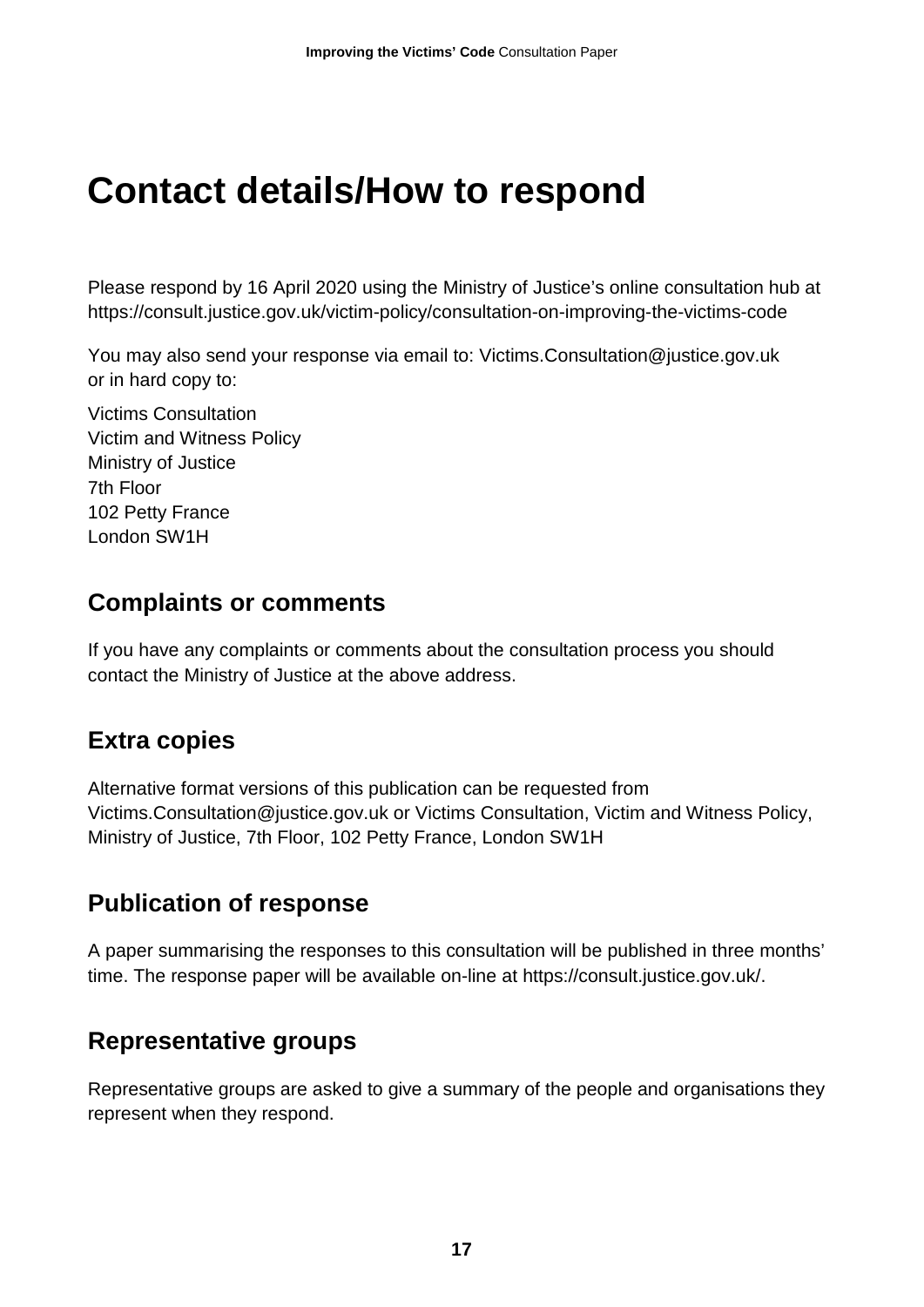### **Confidentiality**

Information provided in response to this consultation, including personal information, may be published or disclosed in accordance with the access to information regimes (these are primarily the Freedom of Information Act 2000 (FOIA), the Data Protection Act 2018 (DPA), the General Data Protection Regulation (GDPR) and the Environmental Information Regulations 2004).

If you want the information that you provide to be treated as confidential, please be aware that, under the FOIA, there is a statutory Code of Practice with which public authorities must comply and which deals, amongst other things, with obligations of confidence. In view of this it would be helpful if you could explain to us why you regard the information you have provided as confidential. If we receive a request for disclosure of the information we will take full account of your explanation, but we cannot give an assurance that confidentiality can be maintained in all circumstances. An automatic confidentiality disclaimer generated by your IT system will not, of itself, be regarded as binding on the Ministry.

The Ministry will process your personal data in accordance with the DPA and in the majority of circumstances, this will mean that your personal data will not be disclosed to third parties.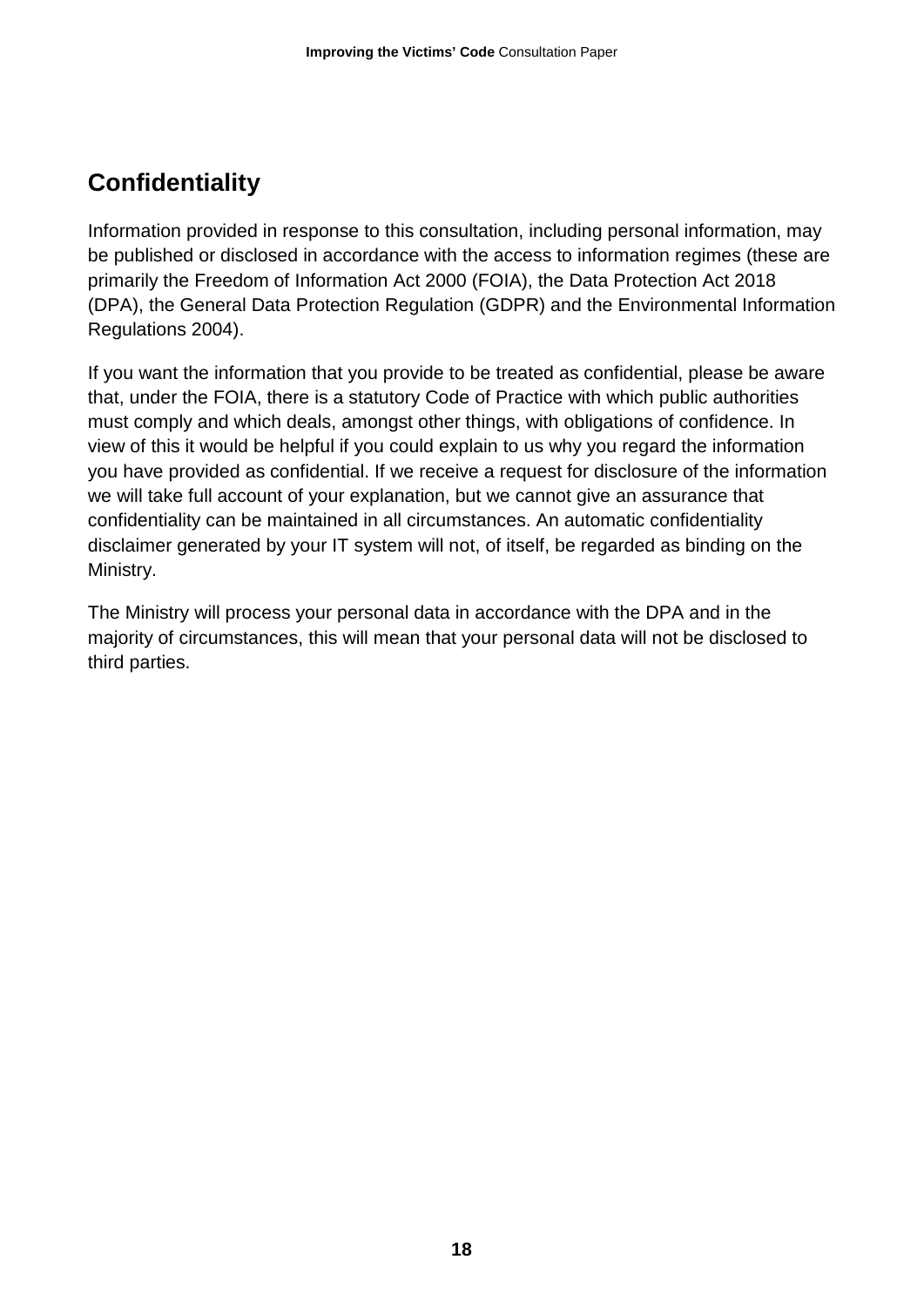## <span id="page-21-0"></span>**Consultation principles**

The principles that Government departments and other public bodies should adopt for engaging stakeholders when developing policy and legislation are set out in the consultation principles.

<https://www.gov.uk/government/publications/consultation-principles-guidance>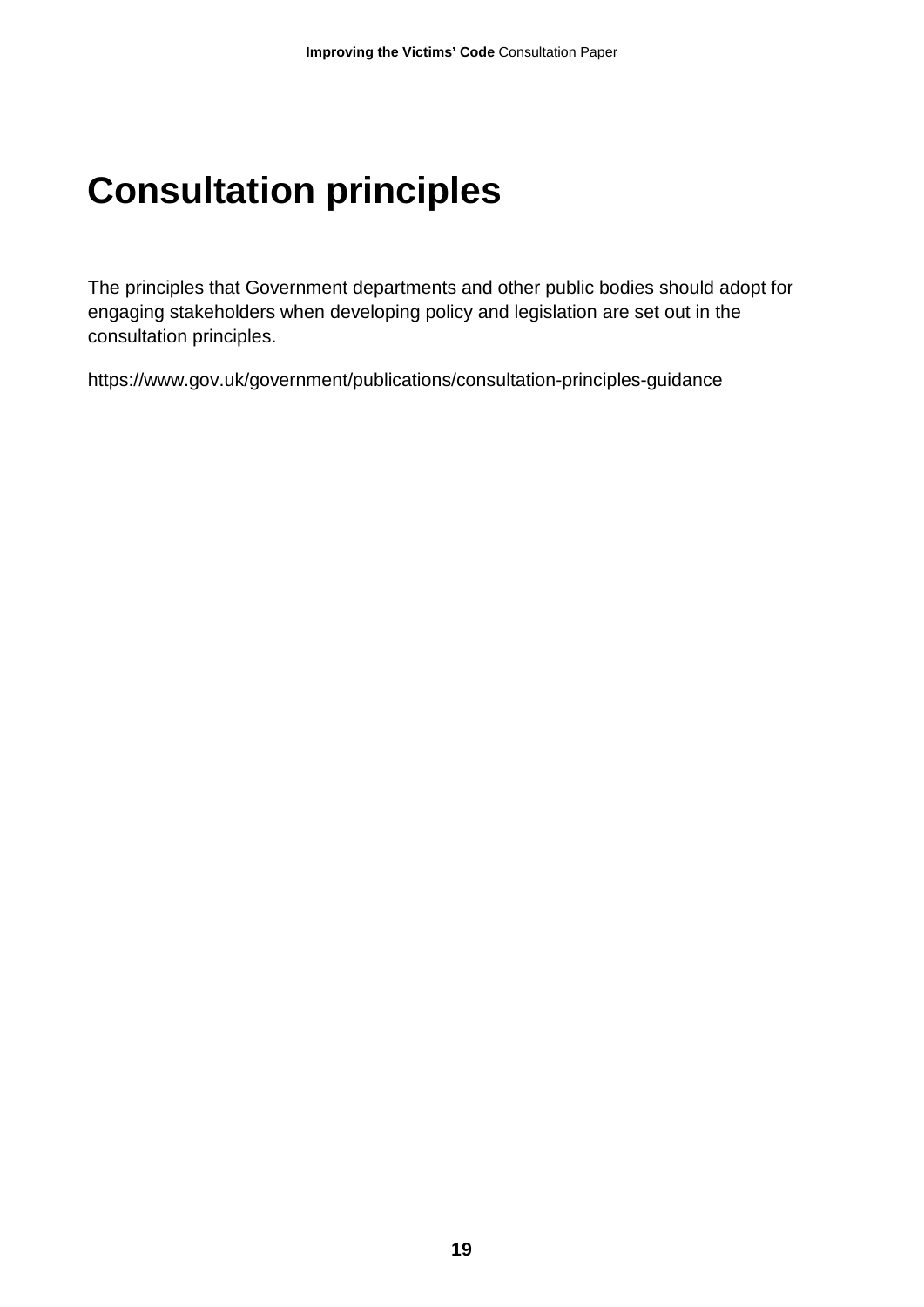**Improving the Victims' Code** Consultation Paper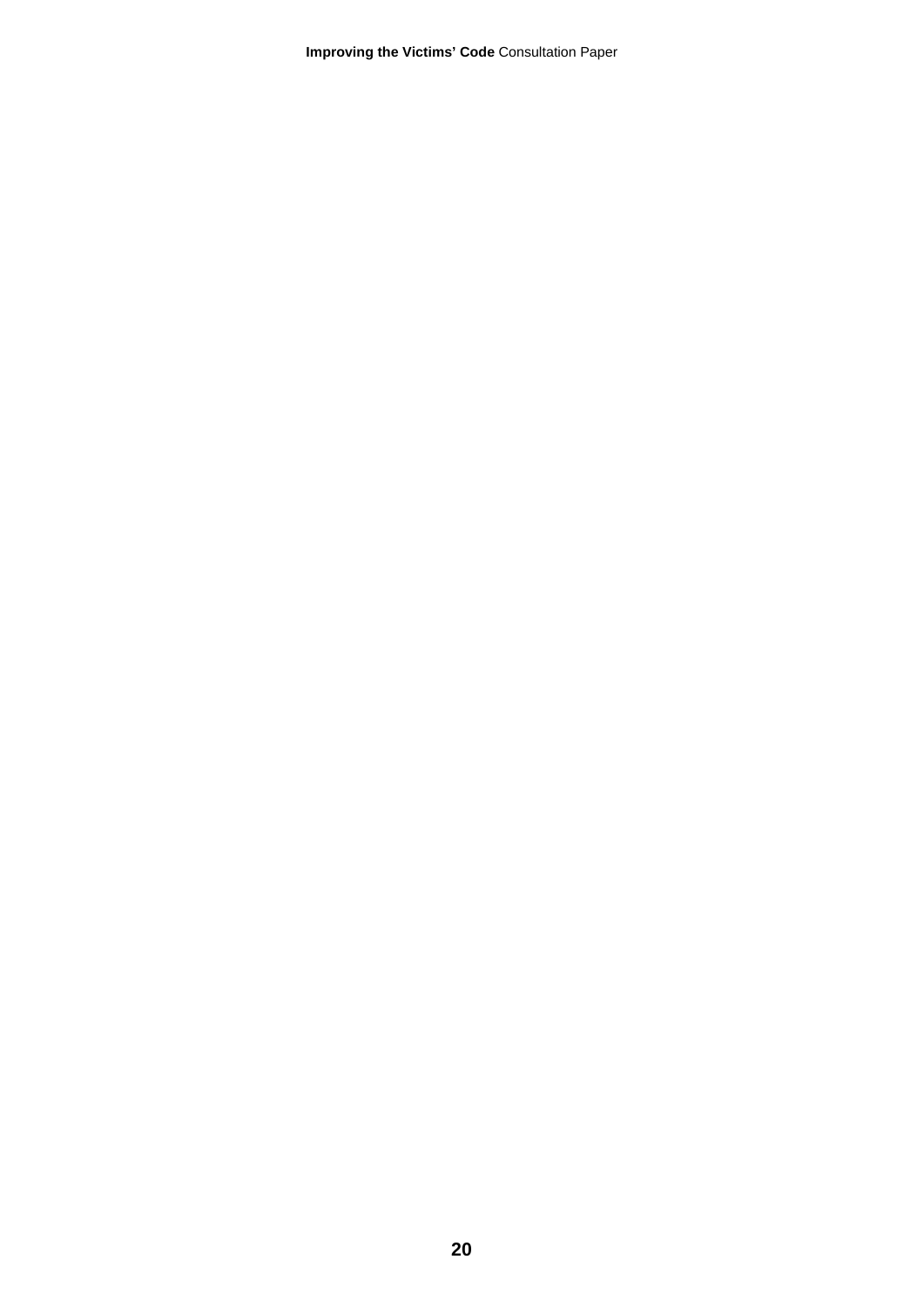

## <span id="page-23-0"></span>**GOVERNMENT RESPONSE TO THE CONSULTATION: PROPOSALS FOR REVISING THE CODE OF PRACTICE FOR VICTIMS OF CRIME**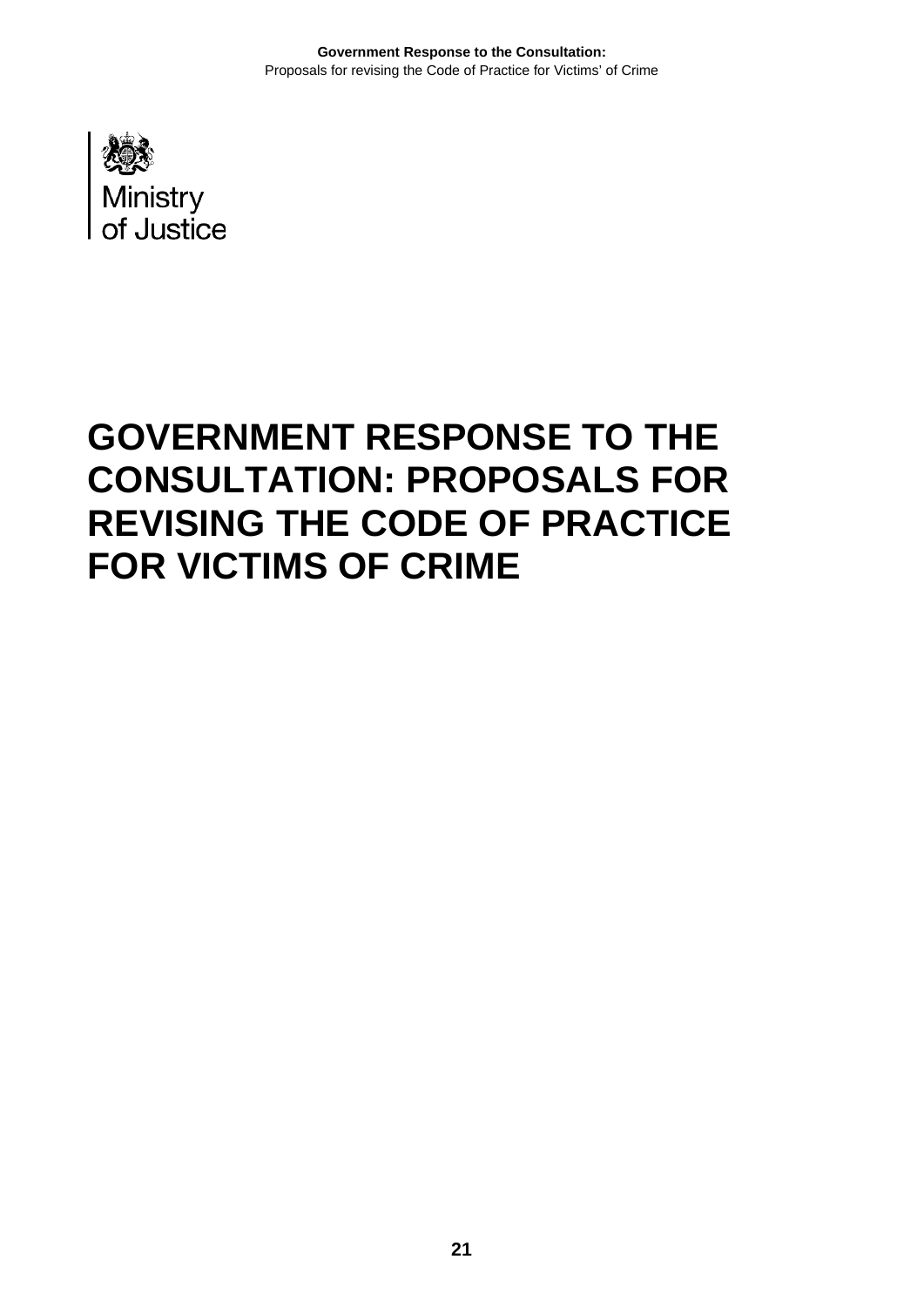#### **Government Response to the Consultation:** Proposals for revising the Code of Practice for Victims' of Crime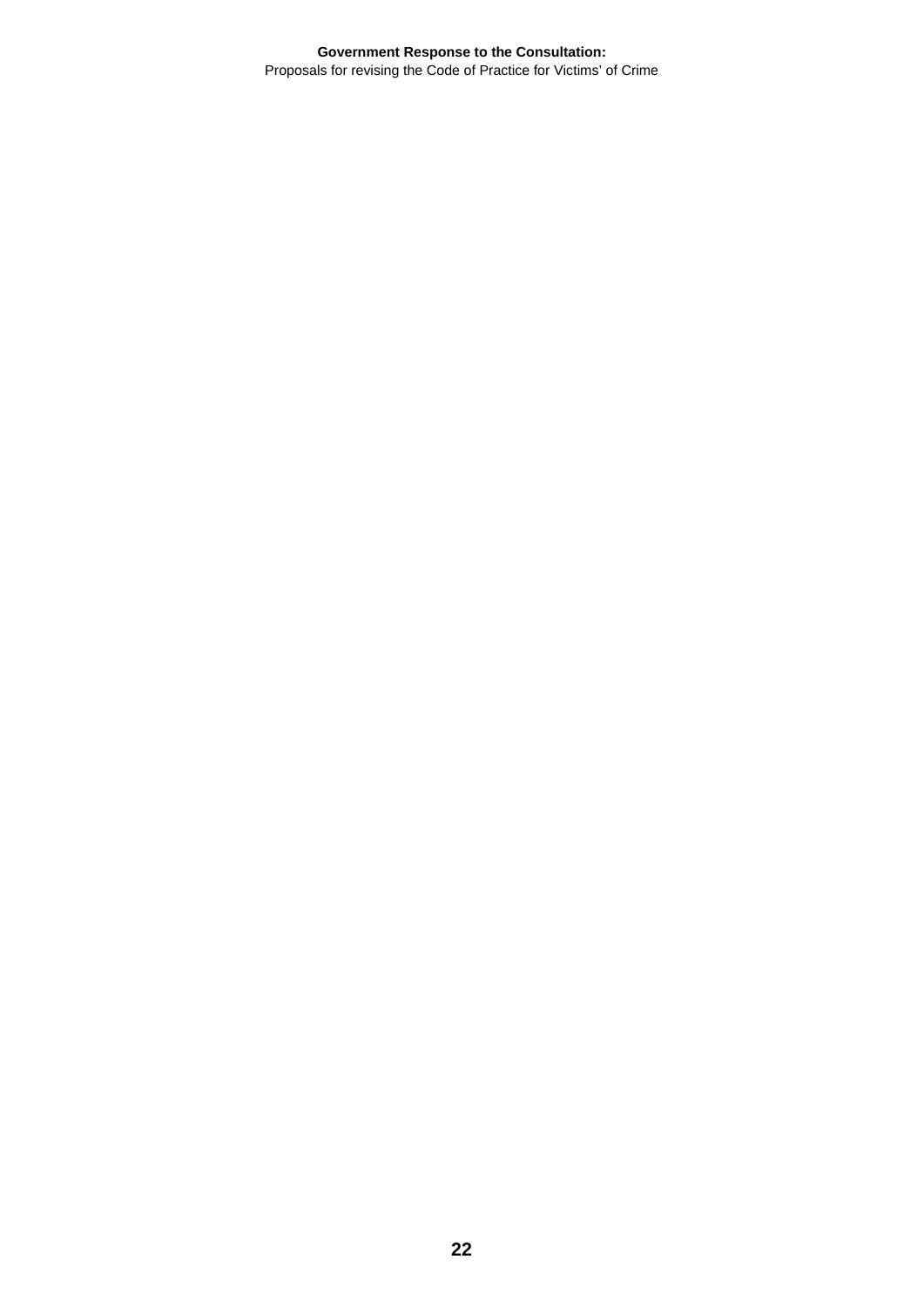## <span id="page-25-0"></span>**Introduction**

- 1. This document is the Government's response to the outcome of the 2019 consultation: "Proposals for revising the Code of Practice for Victims of Crime Code". It covers:
	- the background to the consultation;
	- a summary of the responses to the consultation;
	- responses to specific questions on our proposals; and
	- conclusions and next steps.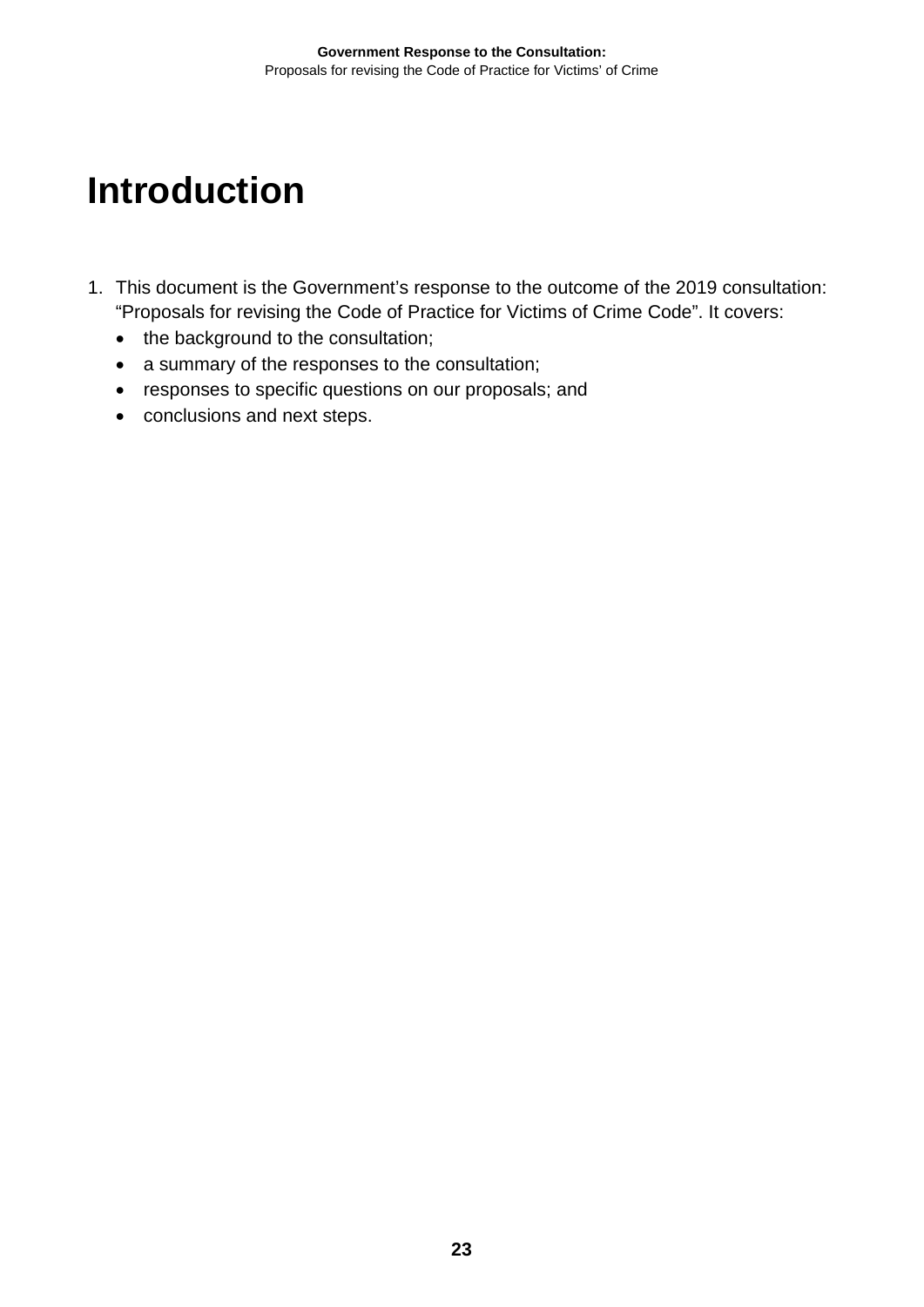## <span id="page-26-0"></span>**Background**

- 2. The consultation paper 'Proposals for revising the Code of Practice for Victims of Crime'[1](#page-26-1) opened on 17 July 2019. It invited comments on delivering one of the key commitments included in the cross-government Victims Strategy<sup>[2](#page-26-2)</sup> published in September 2018, namely, to consult on a revised Code of Practice for Victims of Crime (the Code).
- 3. The Victims Strategy identified a number of specific changes we intended to make to the Code, but as work on the review progressed we added to this list. The key principles underpinning our approach were that victims should:
	- receive the information and support they need, when they need it;
	- not be re-traumatised by their experience of the criminal justice process; and
	- whatever the outcome, be satisfied with the treatment they received from the criminal justice system.
- 4. Based on what victims and victims' groups told us, we identified a number of key themes underpinning victims' needs, which more often than not, flow through the criminal justice process from the crime to sentencing and sometimes beyond. Our proposals sought to address the following themes taking into account the principles outlined above:
	- **Information and Communication** victims told us that timely and accurate information and communication are key to meeting their needs.
	- **Victims' Voice** victims want to be listened to and their views and needs taken seriously.
	- **Support** the support for victims should always be of a consistently high quality and accessible to them all.
	- **Specialist Support** recognition that many victims need access to specialised support.
	- **Accountability** victims should be confident that they will receive the services to which they are entitled and have redress if this does not happen.
- 5. The consultation period closed on 11 September 2019 and this document summarises the responses, including how the consultation influenced the draft revised version of the Code at Annex A.
- 6. A list of respondents to the consultation is at the end of this document.

-

<span id="page-26-1"></span><sup>1</sup> [www.gov.uk/government/consultations/proposals-for-revising-the-code-of-practice-for-victims-of-crime](http://www.gov.uk/government/consultations/proposals-for-revising-the-code-of-practice-for-victims-of-crime)

<span id="page-26-2"></span><sup>2</sup> [www.gov.uk/government/publications/victims-strategy](http://www.gov.uk/government/publications/victims-strategy)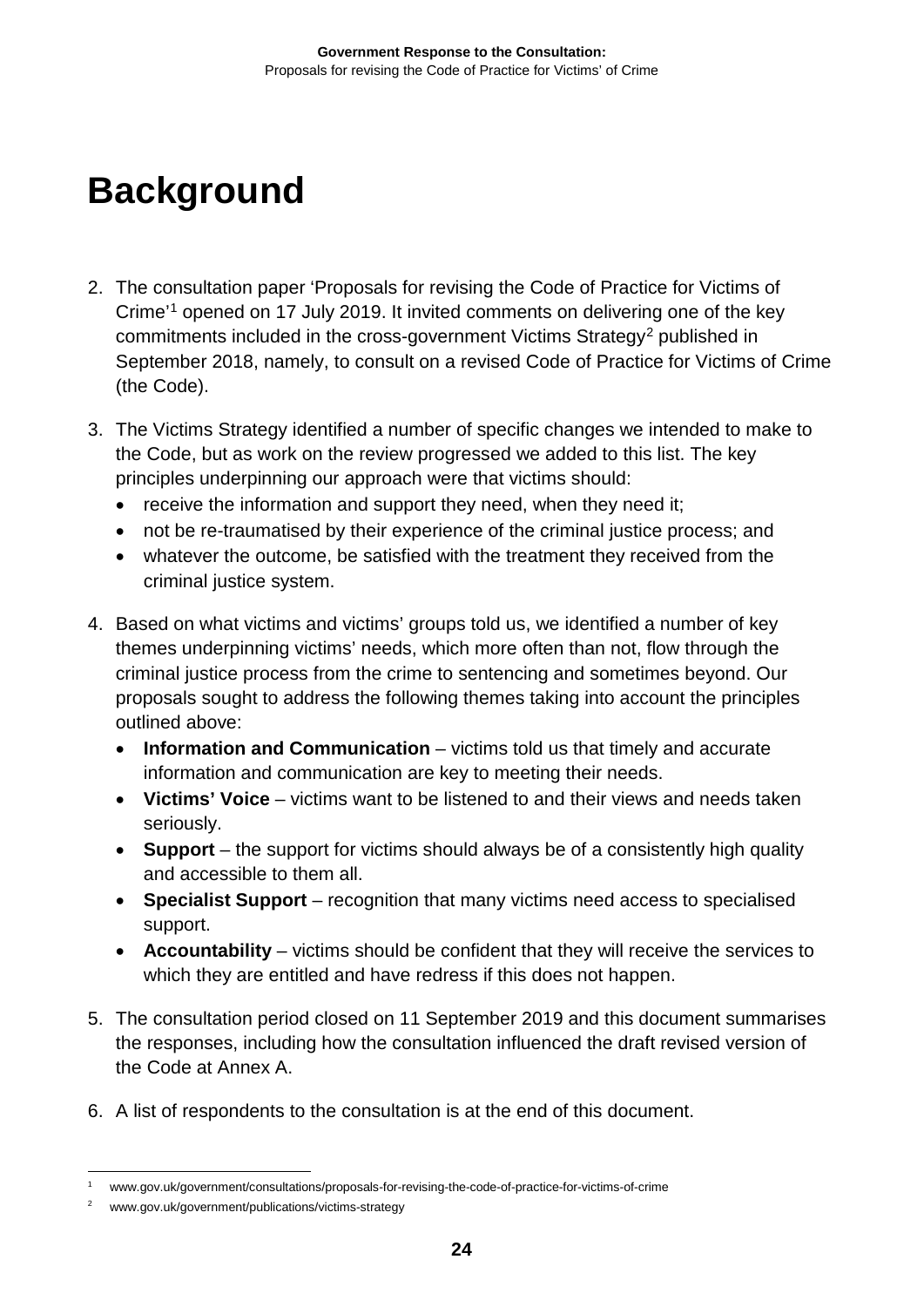## <span id="page-27-0"></span>**Summary of responses**

- 7. A total of 231 responses to the consultation were received from a range of organisations and individuals, including criminal justice practitioners, police forces, Police and Crime Commissioner Offices, voluntary organisations/charities, academics and members of the public.
- 8. The following table breaks down the respondents to the consultation into categories:

| <b>Category</b>                                       | <b>Number of Respondents</b> |
|-------------------------------------------------------|------------------------------|
| <b>Academics</b>                                      | 4                            |
| <b>Associations</b>                                   | 6                            |
| <b>Criminal Justice Practitioners</b>                 | 35                           |
| <b>Government Departments/Agencies</b>                | 11                           |
| Members of the public                                 | 63                           |
| Office of Police and Crime Commissioners <sup>3</sup> | 35                           |
| Police forces <sup>4</sup>                            | 12                           |
| <b>Voluntary Organisations</b>                        | 64                           |
| <b>Others</b>                                         | 1                            |

- 9. We have analysed the responses for views on and levels of support for our proposals, as well as evidence of the impact.
- 10.Not all of the respondents answered every question and some respondents opted to submit their response in the form of a more general letter. In these cases, where comments appear to be in response to particular questions, these contributions have been treated for the purpose of analysis as answers to those questions.
- 11.Some respondents expressed views or made suggestions that did not answer the questions or were out of scope of the consultation. With regard to the more substantive suggestions, we welcome them and have considered them thoroughly. While they cannot be explored in detail in this consultation response and have not been incorporated into the draft revised Code, they will help to inform future consideration of how to improve the experience of victims of crime.

<sup>-</sup>Including the Association of Police and Crime Commissioners

<span id="page-27-2"></span><span id="page-27-1"></span>Including the National Police Chiefs' Council and the College of Policing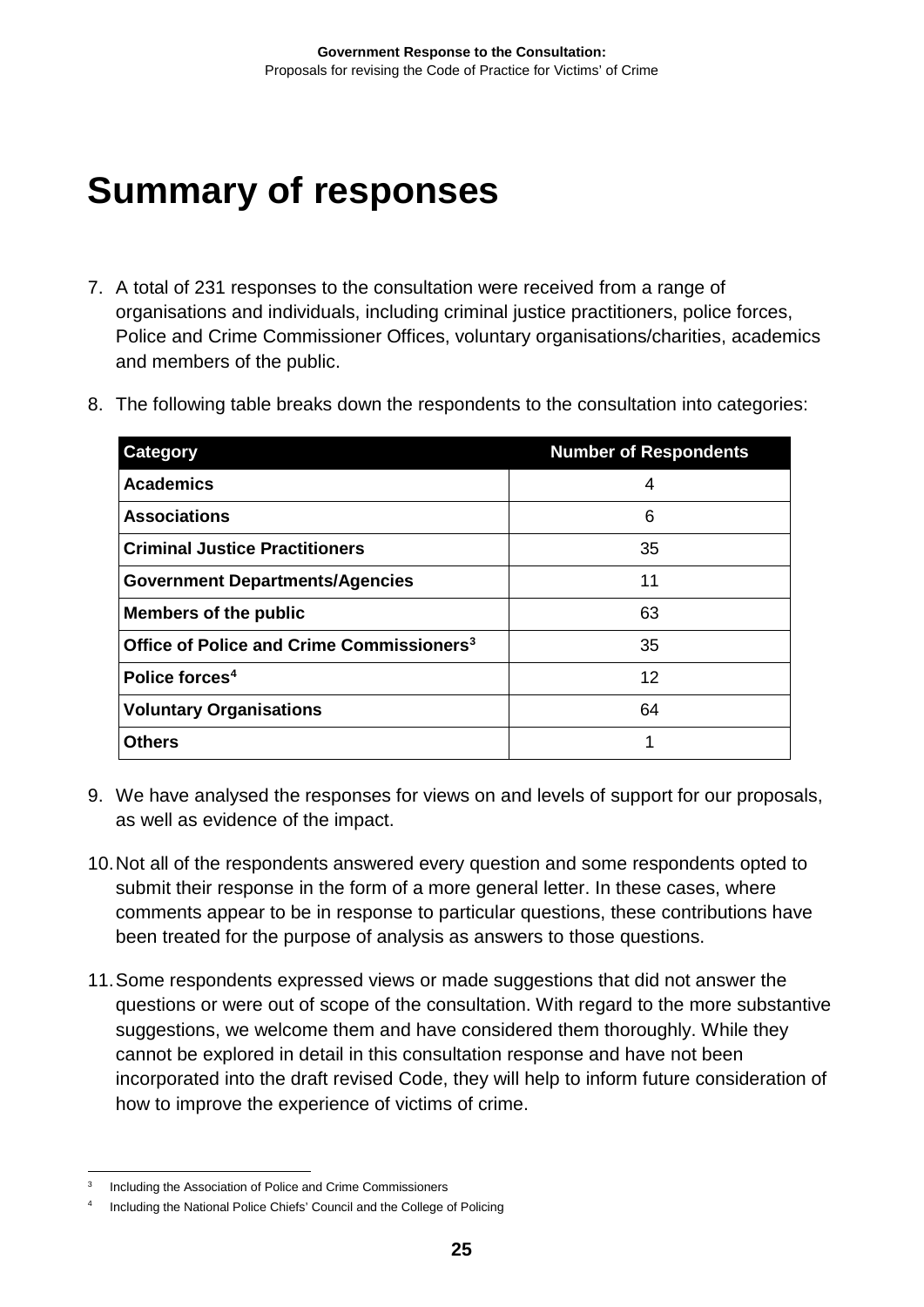### <span id="page-28-0"></span>**Responses to specific questions on our proposals**

### <span id="page-28-1"></span>**Next Steps**

#### **We asked:**

#### **Q1: Are there any specific areas/issues that you think we should also focus on in our second consultation?**

Out of 231 respondents, 191 (83%) gave details of specific areas/issues that they thought should be covered in the second consultation; 10 (4%) thought that the consultation had covered all of the areas or had no further suggestions and 30 (13%) did not answer the question.

Areas/issues that respondents suggested should be covered in our second consultation included; Restorative Justice; improving court facilities such as separate access to waiting rooms etc; ensuring that criminal justice agencies are compliant with the Code; the provision of specialist support and making the justice system more joined up and easier to navigate.

We thank those who took the time to give us their views on what should be included in the second consultation. We have listened to the feedback we received and where appropriate have incorporated a number of changes into the draft revised Code, for example, making information about Restorative Justice (RJ), including a duty on the police to explain how to access RJ services, more accessible and clearer for victims.

A number of the suggestions we received are already being actively pursued as part of our ongoing work to improve the justice system through our previous commitments made in the Victims' Strategy, such as working across government to better align funding for victim support services and making the court environment more victim friendly.

Finally, our proposals to change the Code's structure to a series of guaranteed rights will pave the way for a Victims' Law that can focus on guaranteeing these rights and ensure that victims receive the help and support they need to cope and recover. As we have previously committed to doing, our consultation on a Victims' Law later this year will provide an opportunity to also consider how best criminal justice agencies can be held to account for compliance with the Code on whether victims are receiving their rights.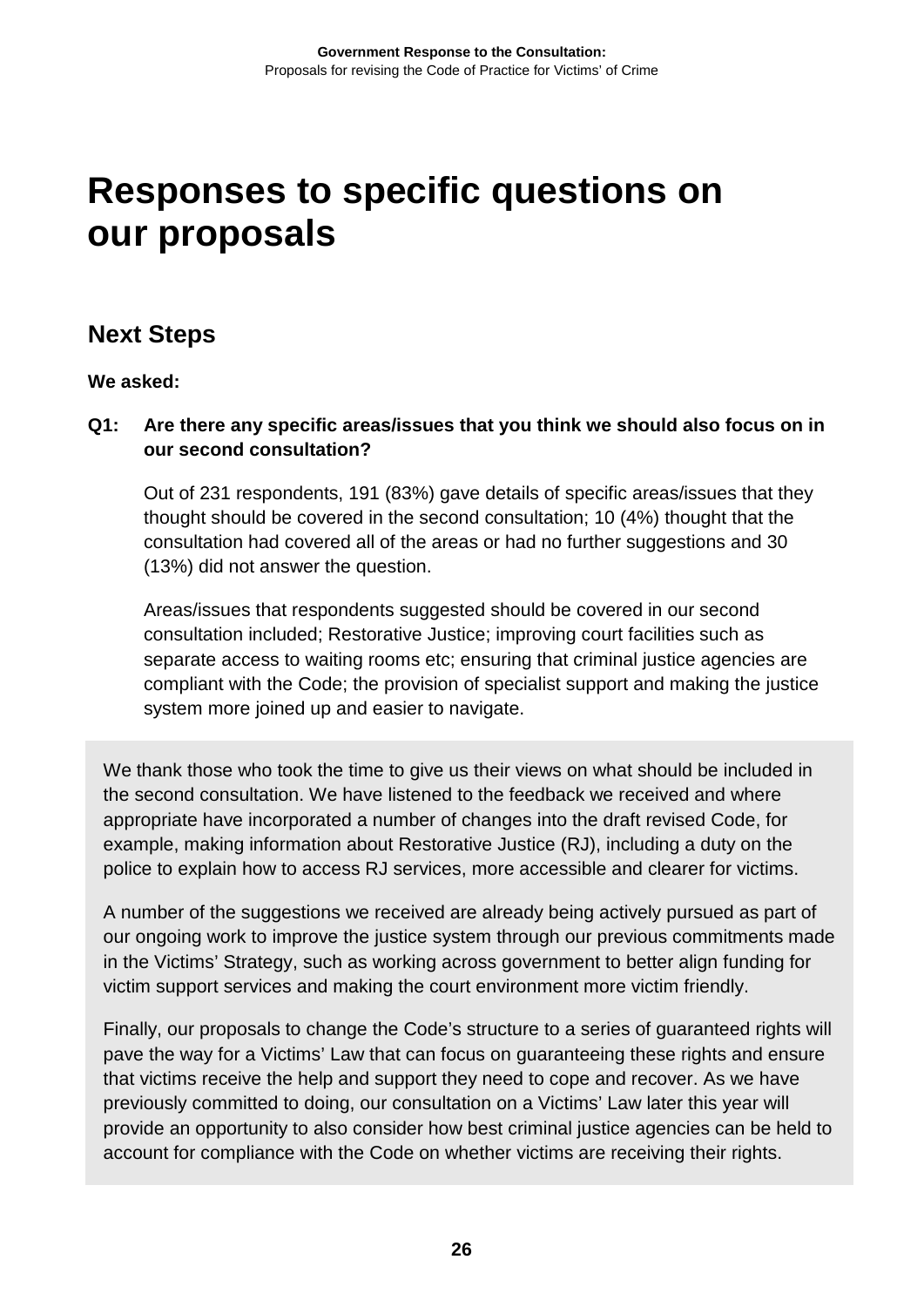### <span id="page-29-0"></span>**1. Information and Communication - Accessibility**

#### **We asked:**

#### **Q2: Do you agree with the proposal to have separate guidance alongside the Code aimed at victims and practitioners?**

Out of 231 respondents, 190 (82%) agreed with our proposal to have separate guidance alongside the Code aimed at victims and practitioners; ten (4%) disagreed; 11 (5%) commented but did not answer yes or no and 20 (9%) did not answer the question. Therefore, of the 200 yes/no responses to question 2, 95% agreed with the proposal and 5% disagreed with it.

#### **Please give reasons for your response:**

Of the respondents who agreed with the proposal to have separate guidance, a large number thought that such an approach would make it easier for victims to be aware of their rights, so long as the guidance was written in plain easy to understand language.

Reasons for disagreeing with the proposal included a view that this would lead to a watering down of victim rights and not seeing a problem with the way the current Code is drafted.

We have carefully considered the responses to this question, and noted the overwhelming support for separate guidance for victims' and practitioners.

We have therefore structured the draft revised Code so that victims are the primary audience. We are proposing to simplify the existing structure by merging the five chapters (Enhanced Entitlements, Adult Victims, Children and Young People, Businesses and Duties on other Service Providers) into one focused and concise Code, clearly highlighting where specific rights apply to individual groups.

To address some of the concerns in answer to question 3 and in-line with our previous proposal we will also be publishing a separate document containing detailed information and guidance for practitioners. This will ensure that they are clear on the rights, and at what stage these rights need to be provided to victims.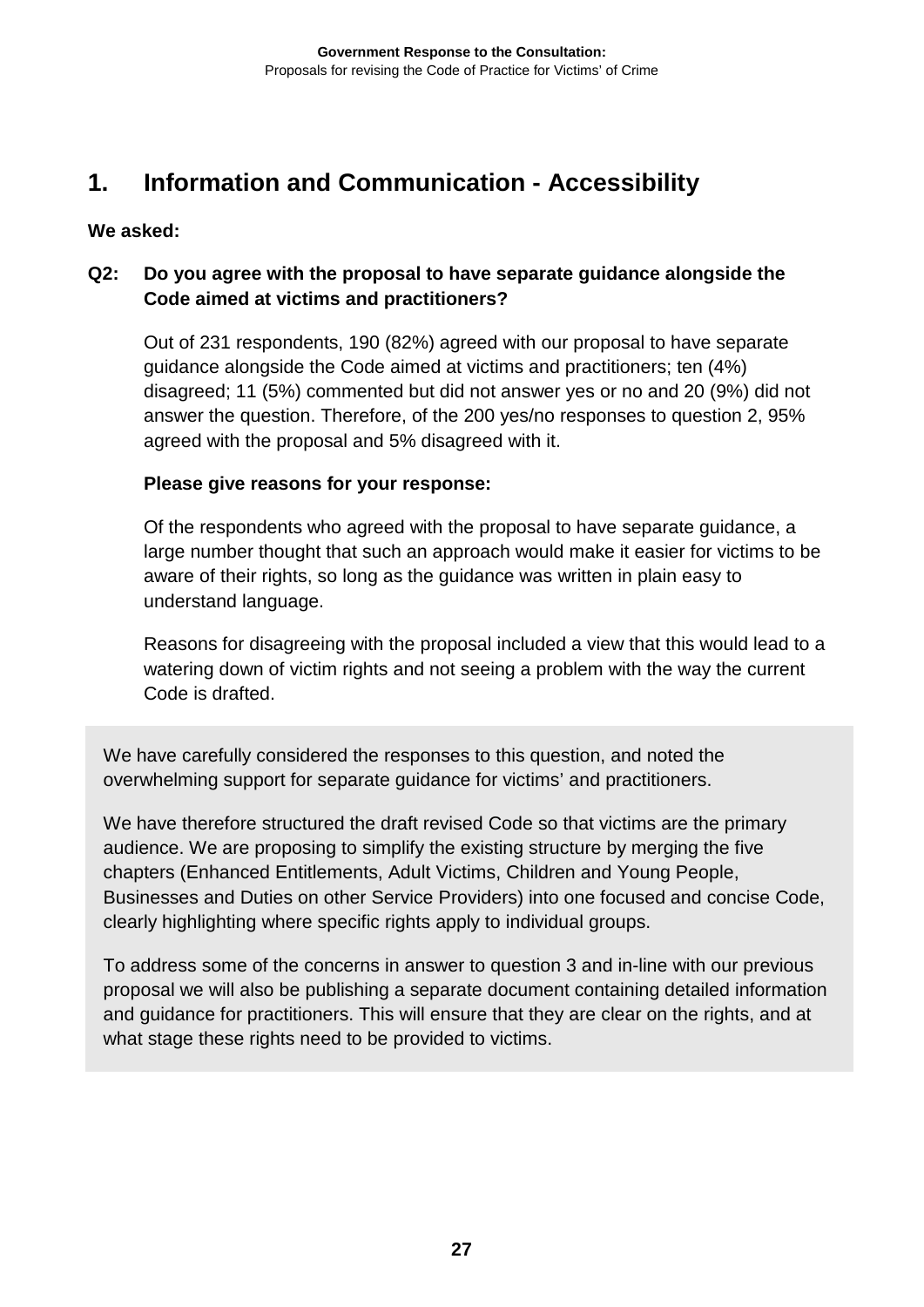#### **We asked:**

#### **Q3: Do you agree with the proposal to change the structure to a smaller number of overarching rights?**

Out of 231 respondents, 173 (75%) agreed with our proposal to change the structure to a smaller number of rights; ten (4%) disagreed; 12 (5%) commented but did not answer yes or no to the question and 36 (16%) did not answer the question. Therefore, of the 183 yes/no responses to question 3, 95% agreed with the proposal and 5% disagreed with it.

#### **Please give reasons for your response**

A number of respondents to this question thought that improving and simplifying the Code for victims could only be a good thing, citing that currently the Code is 'baggy' and 'cumbersome' and in need of simplification to make the whole process easier to understand.

Those that did not agree with the proposal said that they did not see why this approach would be necessary and that whilst recognising the benefits to victims, they may not be prescriptive enough for service providers.

As supported by the majority of respondents to the consultation, we propose changing the complex structure of the existing Code so that it clearly sets out 12 overarching rights, that victims are entitled to receive and at what point in the justice process they should receive them. The duties on each service provider, including any timescales for delivery, are clearly set out under each of these rights and as set out in our response to question 2, we will be producing a practitioner guidance document.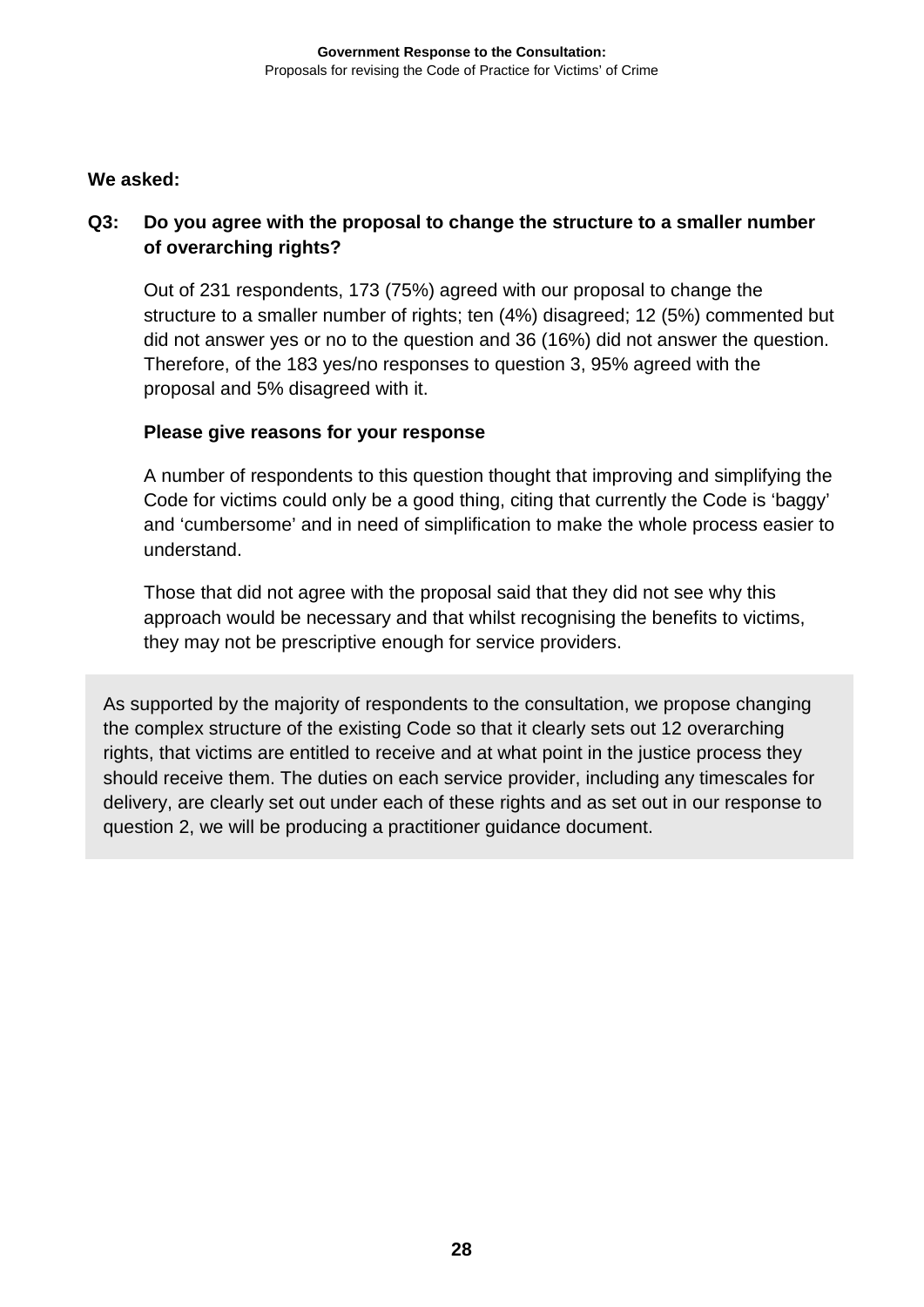#### **We asked:**

#### **Q4: How else could we improve the accessibility of the Code?**

Out of 231 respondents, 39 (175) had no suggestions to make or did not answer the question. Suggestions from those that did respond included publicising the Code through social media, producing leaflets and making them widely available, such as in police stations, libraries etc.

We recognise and agree with the responses that said that raising awareness was a key part of the re-launch of the Code. We are currently considering a number of options including making improvements to our digital delivery, improving wider public awareness and standards among criminal justice agencies and voluntary organisations. We will set out further details on our plans in the response to the consultation: 'Improving the Victims' Code'.

#### **Improved engagement**

#### **We asked:**

#### **Q5: Do you agree that there is a particular need to strengthen communication from the point of charge?**

Out of 231 respondents, 176 (76%) agreed that there is a particular need to strengthen communication from the point of charge; four (2%) disagreed; 22 (10%) commented but did not answer yes or no to the question and 29 (13%) did not answer the question. Therefore, of the 180 yes/no responses to question 5, 98% agreed with the proposal and 2% disagreed with it.

#### **Please give reasons for your response**

Most respondents agreed that there is a particular need to strengthen communication, however a number suggested that this should be from the point of first contact rather than the point of charge. Respondents also recognised the benefits that a Single Point of Contact (SPOC) could deliver for victims, such as minimising the number of times they might have to recount their experience to the different agencies within the criminal justice system. Others cited that a SPOC could potentially reduce the burden on the police and would be able to identify any additional support needs of the victim.

Those that disagreed reasoned that communication was already adequate and that there should be no need for this question because of accountability.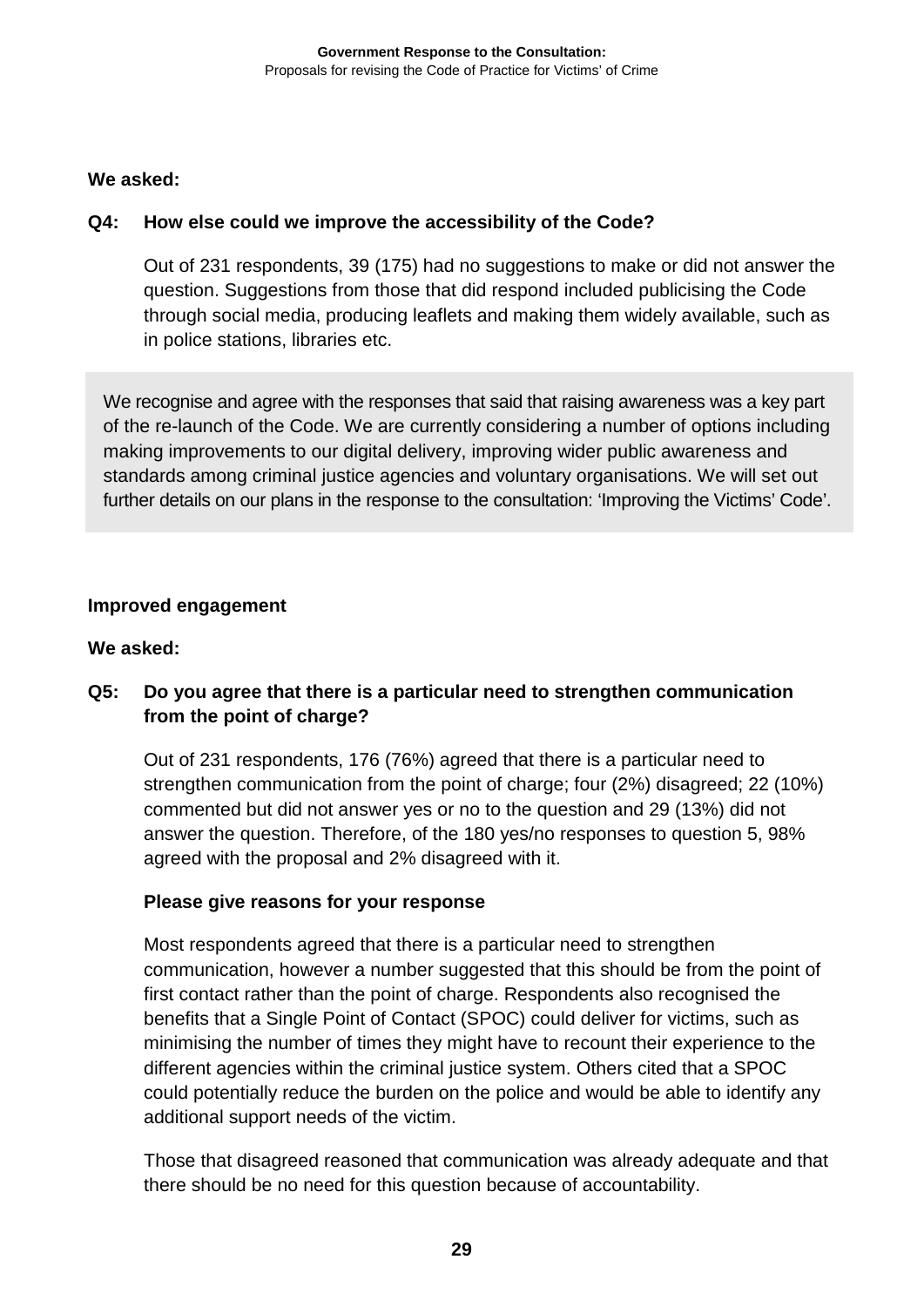We have listened carefully to what respondents told us. Many said that communication needed to be strengthened throughout the process. We agree with this and therefore propose to broaden our approach so that communication is strengthened from the point that a victim first reports a crime to the police (or, if the crime is reported by someone else, from the point when the victim is first contacted by the police), rather than at the point of charge as suggested in the previous consultation.

We have also amended the draft revised Code to make it clear to service providers that they must try to minimise the number of different people victims have contact with and where possible, that they should offer a SPOC for information.

Our proposals also include revising the Code to make the frequency and method of communication more victim led (Right 6), whilst acknowledging that there may be times when a service provider is unable provide regular updates. Where this is the case the revised Code puts a duty on the service provider to explain why.

In the first consultation we proposed making provision for those victims who are eligible for enhanced entitlements to be provided with a SPOC (reflecting local processes), from the point of charge through to the conclusion of the case.

Since the 2019 consultation we have continued to engage with stakeholders. And whilst we acknowledge that many Police and Crime Commissioners and their associated police forces have moved towards a SPOC based system, we are unable to mandate this structure. We will continue to keep this under review with a view to making changes in future versions of the Code.

#### **We asked:**

#### **Q6: Should the victim's preferences relating to frequency and preferred method of contact through their criminal justice journey be recorded as part of the initial communication?**

Out of 231 respondents, 183 (79%) agreed that the victim's preferences relating to frequency and preferred method of contact be recorded as part of the initial communication; 9 (4%) disagreed; 11 (5%) commented but did not answer yes or no to the question and 28 (12%) did not answer the question. Therefore, of the 192 yes/no responses to question 6, 95% agreed with the proposal and 5% disagreed with it.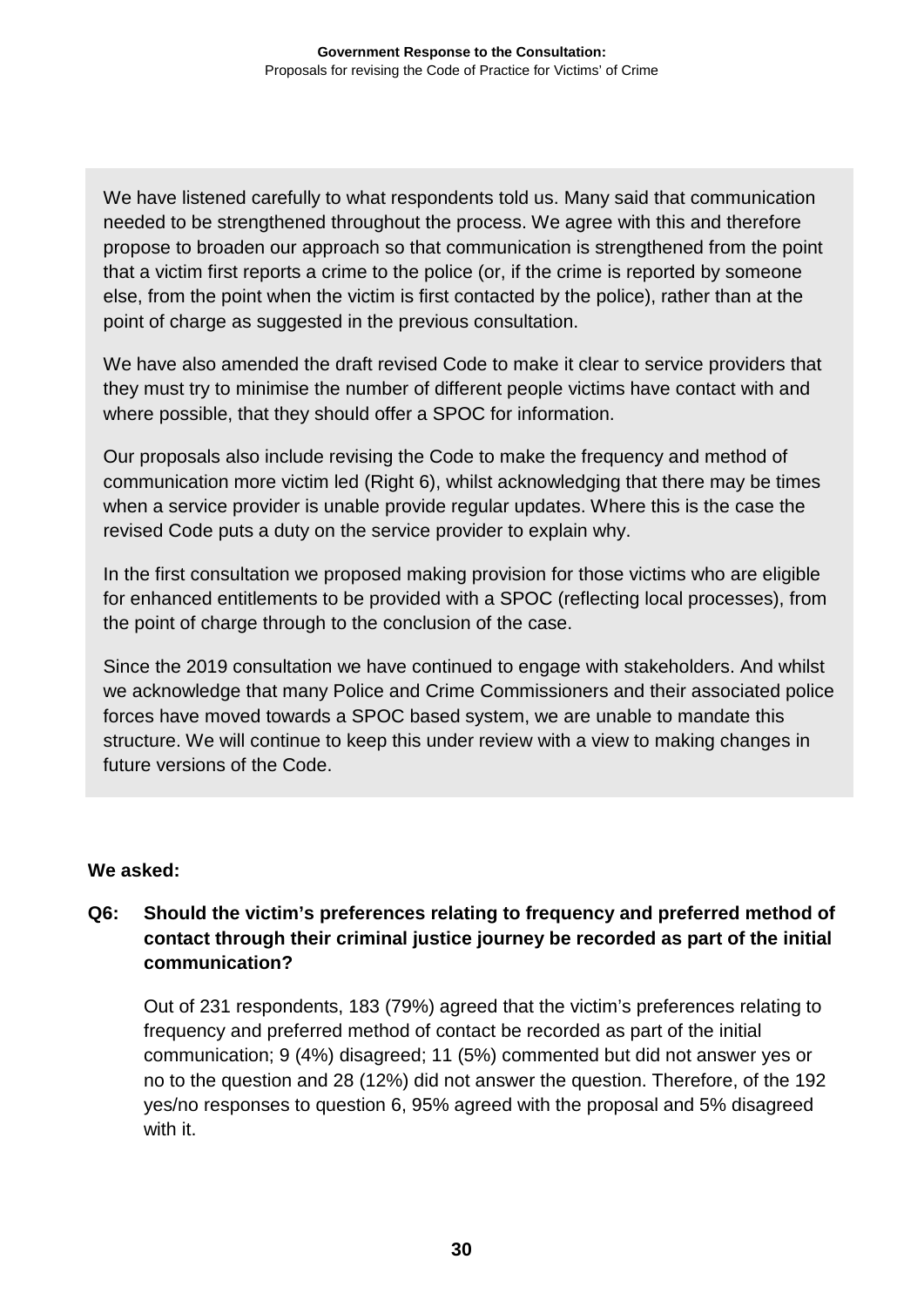#### **And if so, should these preferences form part of the referral process between agencies? Please give reasons for your response.**

Most respondents were supportive of the proposal highlighting potential benefits to victims of being afforded the opportunity to express their preferences at the earliest possible opportunity. Respondents noted a need for the victim to be able to update their preference as they move through the justice system and that the process should be flexible enough to allow the service provider to meet the request.

Those that disagreed thought that current communication was adequate and that this was private information that should not be shared.

As mentioned in our response to question 5, we have amended the draft revised Code to make the frequency and method of communication more victim led (Right 6). This includes the opportunity for victims to make changes to these preferences during the justice system process.

We are continuing to work closely with criminal justice agencies and service providers to ensure that communication preferences are captured in the victim's needs assessment. This will ensure that information can be better shared between agencies, thereby removing the need for victims to continually update their preferences with different service providers.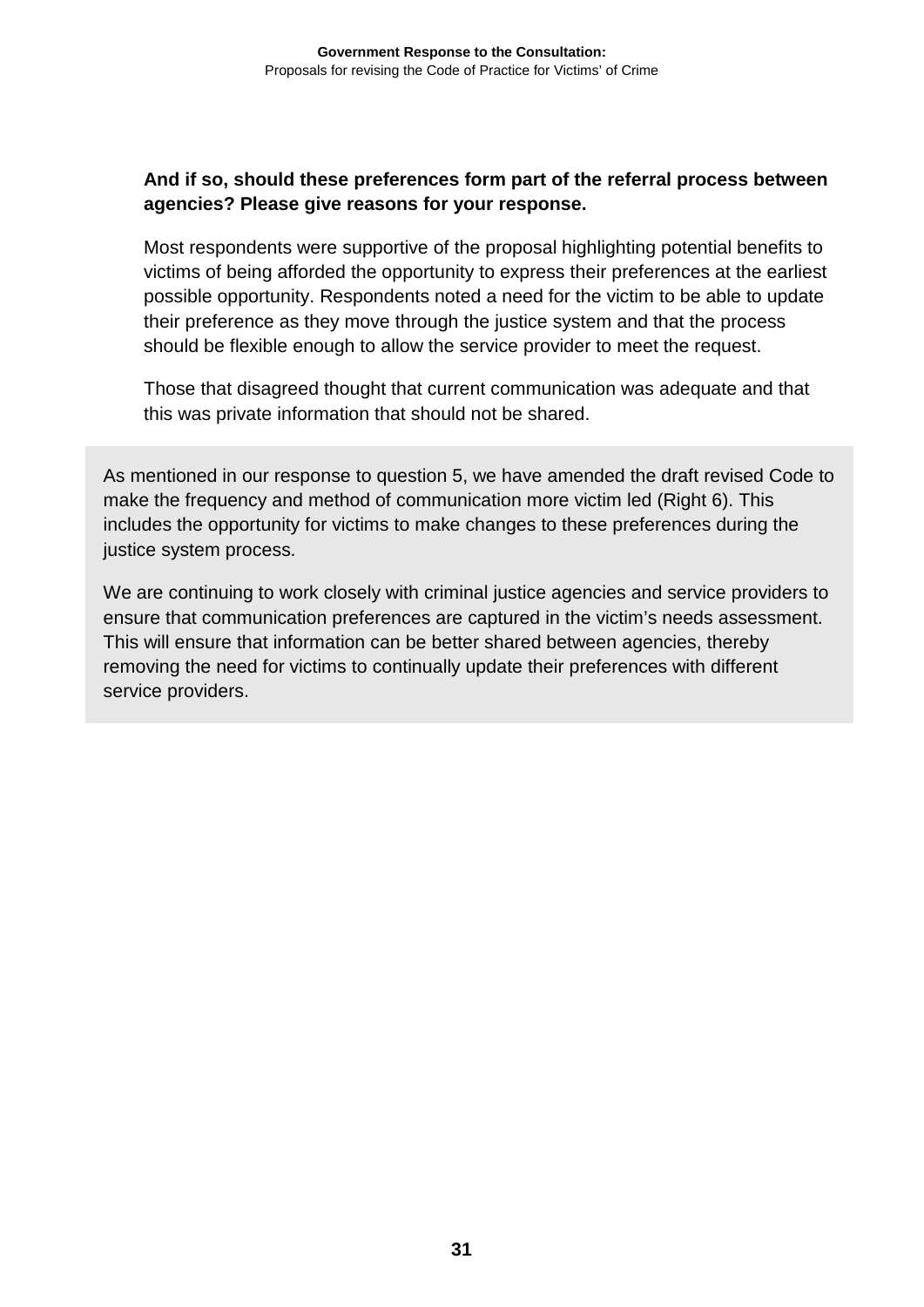### <span id="page-34-0"></span>**2. Victims' Voice**

#### **We asked:**

#### **Q7: Do you agree with the proposal to provide agencies with more discretion on when the Victim Personal Statement (VPS) is offered?**

Out of 231 respondents, 173 (75%) agreed that with the proposal to give agencies more discretion on when the VPS is offered; 13 (6%) disagreed; 17 (7%) commented but did not answer yes or no to the question and 28 (12%) did not answer the question. Therefore, of the 186 yes/no responses to question 7, 93% agreed with the proposal and 6% disagreed with it.

#### **Please give reasons for your response**

Of those that agreed with the proposal to provide agencies with more discretion on when the VPS is offered there was a recognition that individuals deal with experiences differently and that offering a VPS at the beginning of the process may not be the best time for some victims. Generally, respondents supported the process being informed by victims and also highlighted a need for specific police training.

Those that disagreed with our proposals thought that the VPS should only be introduced when a defendant is charged, as it causes unnecessary stress, and raised concerns that any flexibility in the process could mean that a victim might not be offered an opportunity to make a VPS at all.

The information in the draft revised Code relating to making a VPS (Right 7) has been amended to reflect the proposals we made in our first consultation. Taking on board a number of views expressed, we have also added additional information to help victims better understand the process and ensure that they are fully aware of the wider implications of making a VPS. For example, if the case reaches court, the VPS may be included as evidence and the suspect will usually be able to see it.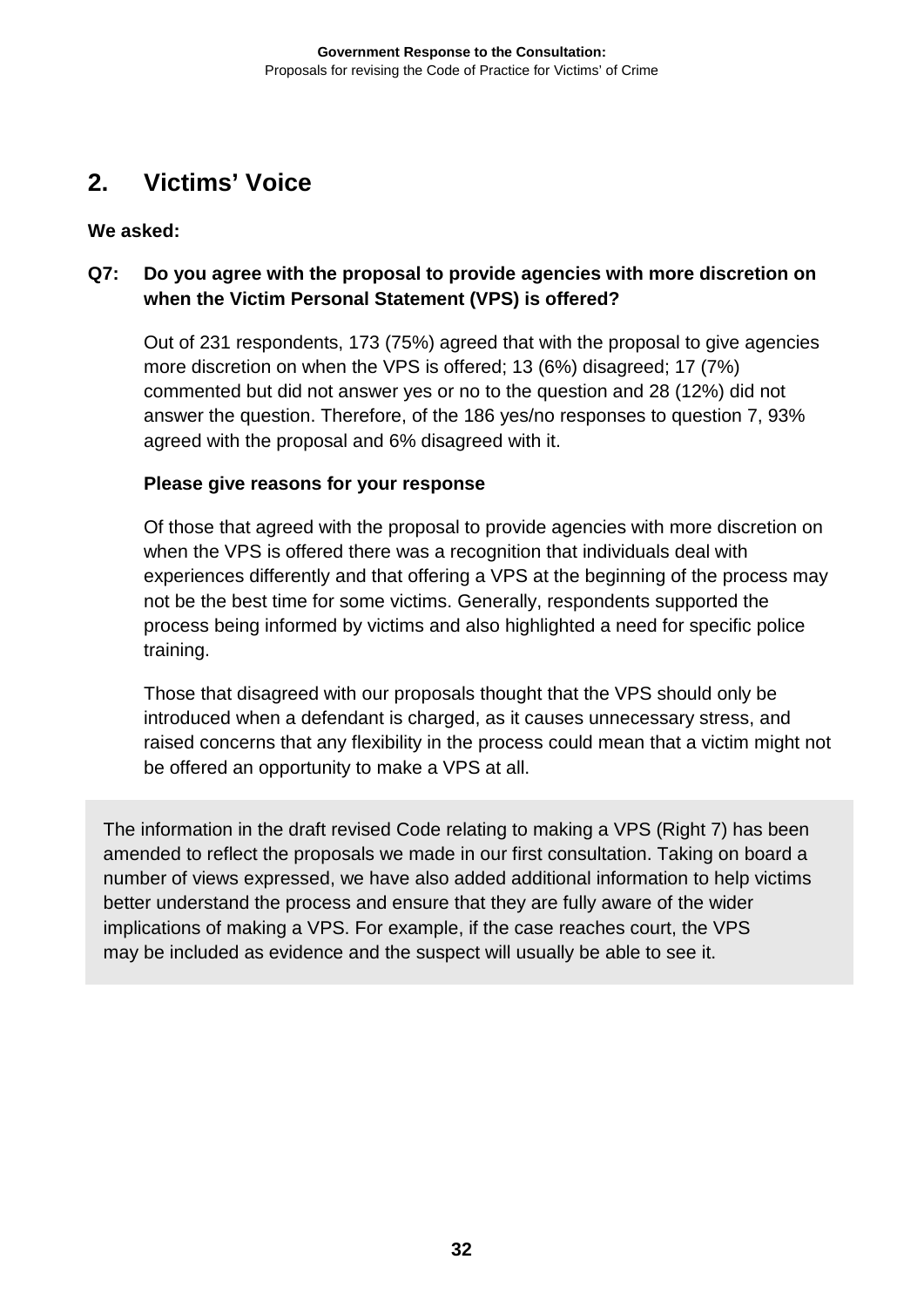#### **We asked:**

#### **Q8: Do you agree that victims should be provided with a copy of their Victim Personal Statement (VPS)?**

Out of 231 respondents, 194 (84%) agreed that victims should be provided with a copy of their VPS; 5 (2%) disagreed; 4 (2%) commented but did not answer yes or no to the question and 28 (12%) did not answer the question. Therefore, of the 199 yes/no responses to question 8, 98% agreed with the proposal and 2% disagreed with it.

#### **Please give reasons for your response.**

Respondents were clearly in favour of the proposal to provide victims with a copy of their VPS. They expressed a need to have the opportunity to reflect on what they had said previously about their experience and be aware of the full impact of the crime and how this may have changed. Providing victims with a copy would also give them an opportunity to reconsider the content and potentially refresh their memory in advance of attending court. Those that disagreed with our proposals gave no reasons for doing so.

The information relating to making a VPS has been amended to allow victims to request a copy and to also explain that they can make another should they remember something important or the impact of the crime upon them changes.

Concerns were raised by some respondents about victims potentially being given a copy of their witness statement if their VPS forms part of that statement. We propose to address these concerns by making the right to request a copy of the VPS applicable only where it has been completed on a standalone VPS template, see our response to question 9, and our 'practitioner' guidance, see our response to question 2, will include information to encourage the police to use a template when taking the VPS.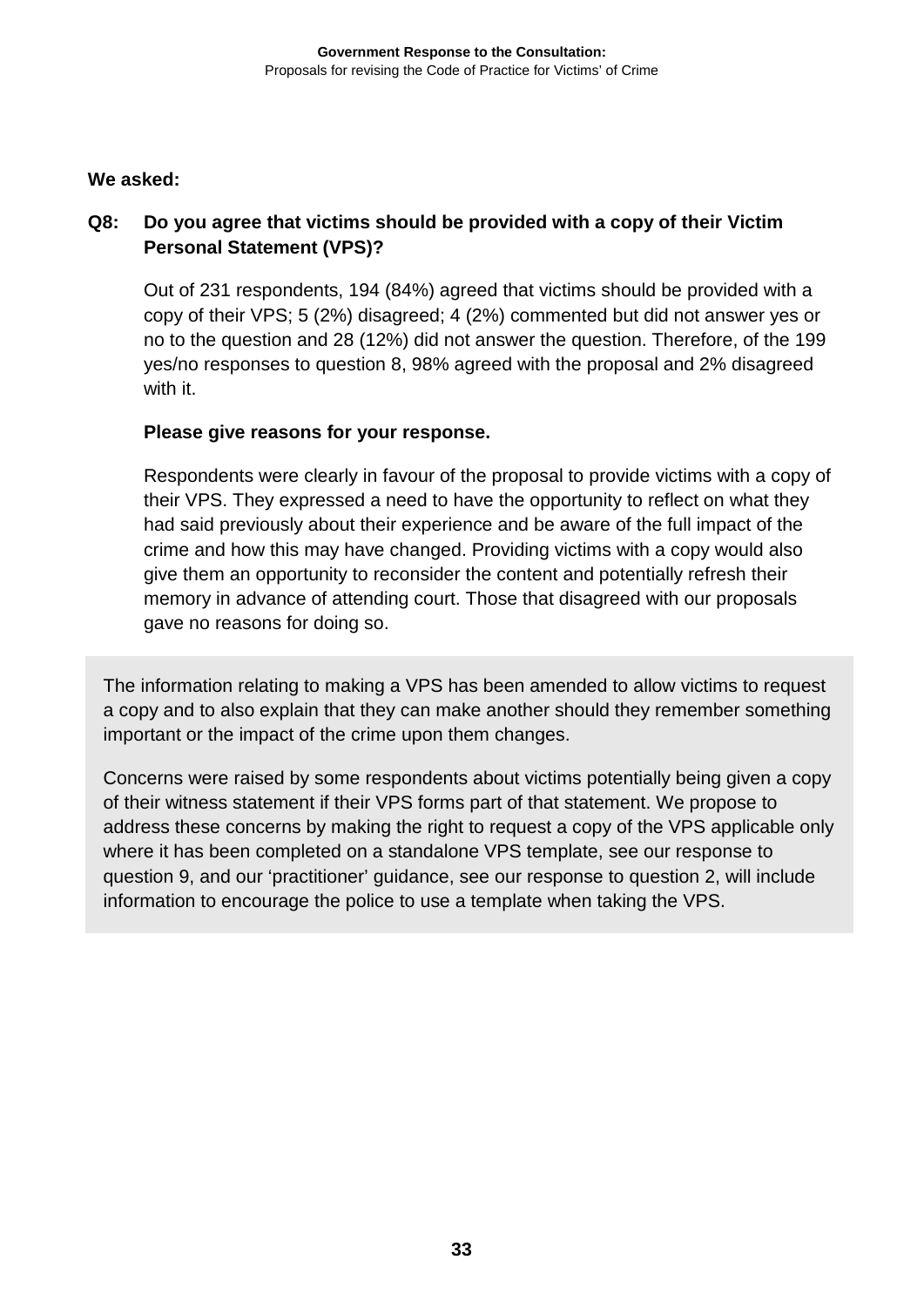**We asked:**

#### **Q9: Are there any additional comments you wish to make on changes to the Victim Personal Statement (VPS) process?**

Out of 231 respondents, 154 (67%) made additional comments on changes to the VPS process and 77 (33%) had no further comments to make or did not answer the question.

Comments and suggestions on changes included ensuring that victims fully understood the process and the full implications of making a VPS; a need for a generic template that could be used by all; allowing others to take the VPS rather than the police; and more training and improved knowledge of the process for practitioners.

As well as a duty on the police to provide victims with information about the process to help them to decide whether they wish to make a VPS or not, we are also committed to working closely with criminal justice agencies and victims' stakeholders to develop a more standardised template to be used during the VPS process.

Existing processes already allow for other victim supporters to assist victims to record their VPS and we will be making this right clearer in VPS joint agency guidance, **[5](#page-36-0)** which will be updated to reflect this.

<span id="page-36-0"></span> <sup>5</sup> <https://www.gov.uk/government/publications/victim-personal-statement>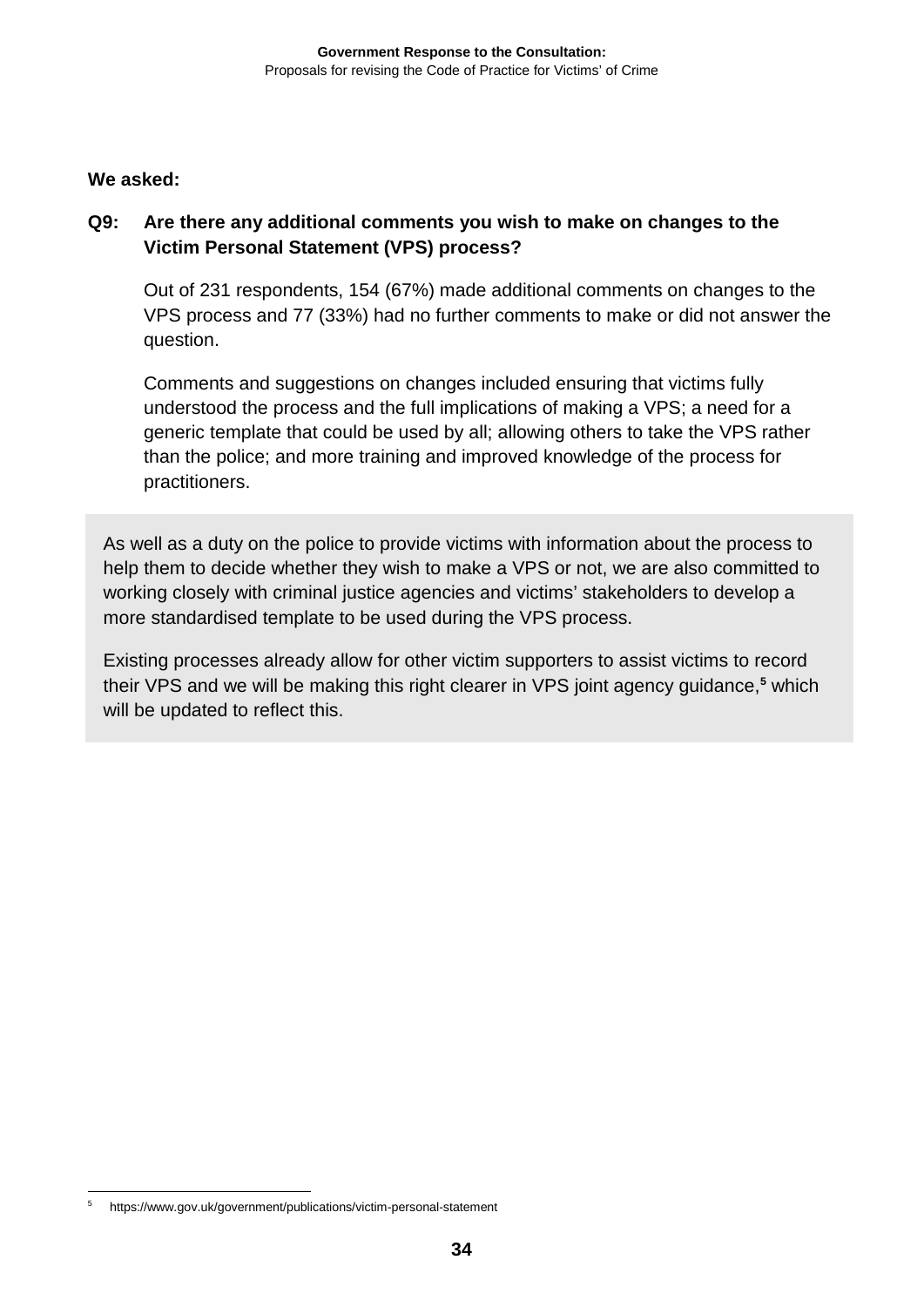#### **Mentally Disordered Offenders**

#### **We asked:**

#### **Q10: Which agency is best placed to support victims of unrestricted patients?**

Out of 231 respondents, 117 (51%) made a suggestion as to who they thought was best placed to support victims of unrestricted patients, 114 (49%) made no suggestion, did not answer the question or did not feel able to comment.

| <b>Agency</b>                              | <b>Number of</b><br>respondents | Percentage of<br>respondents |
|--------------------------------------------|---------------------------------|------------------------------|
| <b>Victim Liaison Officer/Probation</b>    | 52                              | 44%                          |
| <b>National Health Service</b>             | 27                              | 23%                          |
| <b>Unspecified Single Point of Contact</b> | 15                              | 13%                          |
| <b>Police</b>                              | 4                               | 3%                           |
| <b>Victim Support</b>                      | 4                               | 3%                           |
| <b>Other</b>                               | 15                              | 13%                          |

We have carefully considered the responses to this question and following discussions with criminal justice agencies, we propose that National Probation Service Victim Liaison Officers (VLO) are best placed to support victims of unrestricted patients under the Victim Contact Scheme (VCS).

VLOs are already assigned to victims of restricted patients and therefore extending their role to include support for victims of unrestricted patients will bring greater parity in rights for these victims, ensuring consistency in the flow of information and the way it is provided.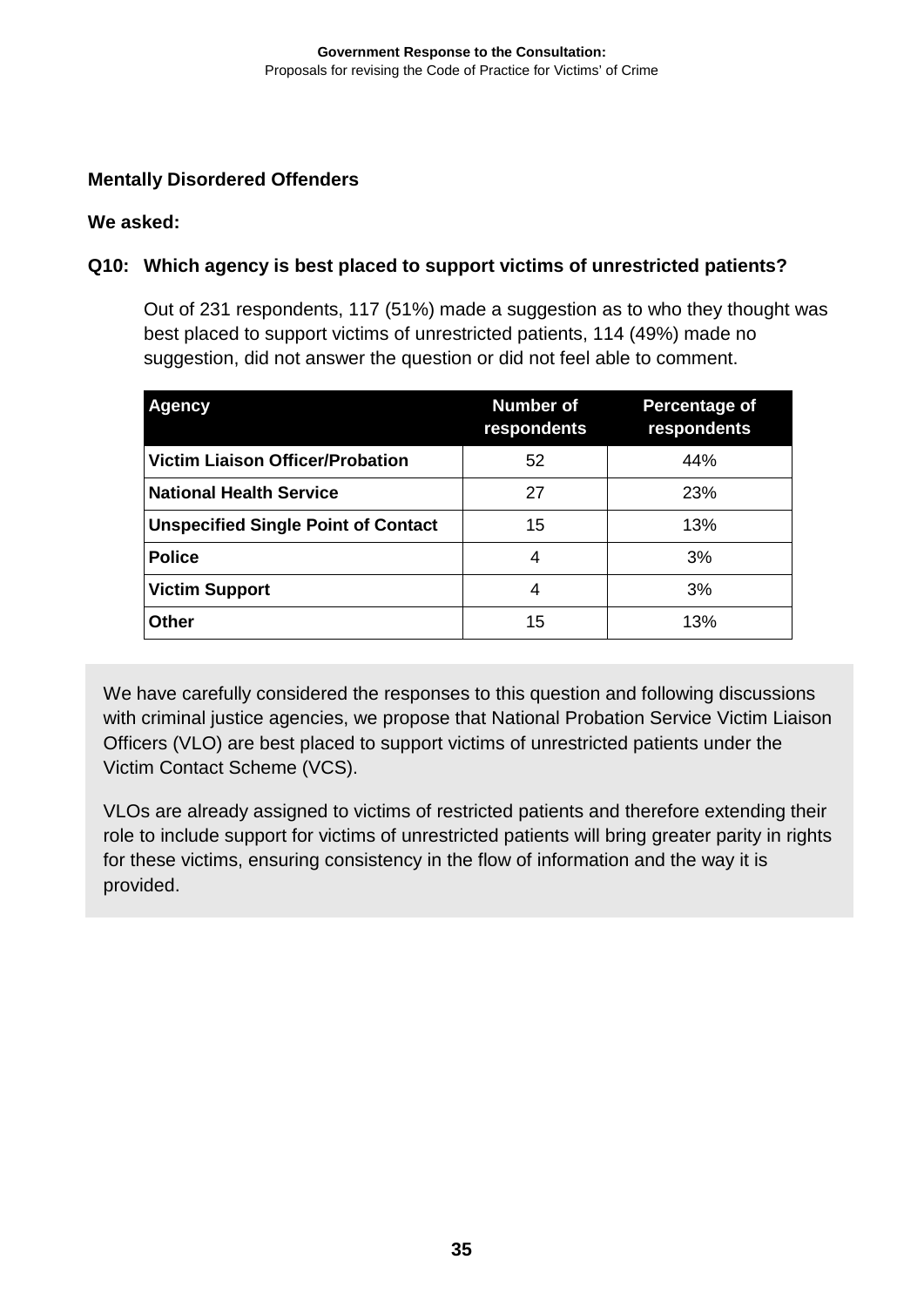### <span id="page-38-0"></span>**3. Support**

**We asked:**

- **Q11: Do you agree that the right to access practical and emotional support for victims should be made clearer in the revised Code, for those victims:** 
	- **a) who do not report incidents to the police?**
	- **b) who choose to withdraw after reporting an incident to the police?**
	- **c) at the end of their case?**

Out of 231 respondents, 184 (80%) agreed that the right to access practical and emotional support for victims should be made clearer in the revised Code; 2 (1%) disagreed; 20 (9%) commented but did not agree or disagree with the question and 25 (11%) did not answer the question. Therefore, of the 186 agree/disagree responses to question 11, 99% agreed with the proposal and 1% disagreed with it.

#### **Please give reasons for your response.**

Whilst a number of responses recognised the difficulties around the practicality of delivering support to those who did not report incidents to the police, comments generally focused on a need for better signposting of the support available and that access to this support needed to be improved. Also raised was that by making support more accessible this may encourage more victims to go to the police and might be a significant factor in preventing re-victimisation.

As a result of the consultation responses, we have included in the draft revised Code information about the ability to access support:

- without the need to report incidents to the police;
- at any time during the investigation and prosecution;
- if the case is stopped; or
- at the end of the case (in Right 9).

In-line with our response to question 4, we undertake to raise awareness of these important rights as part of the re-launch of the Code.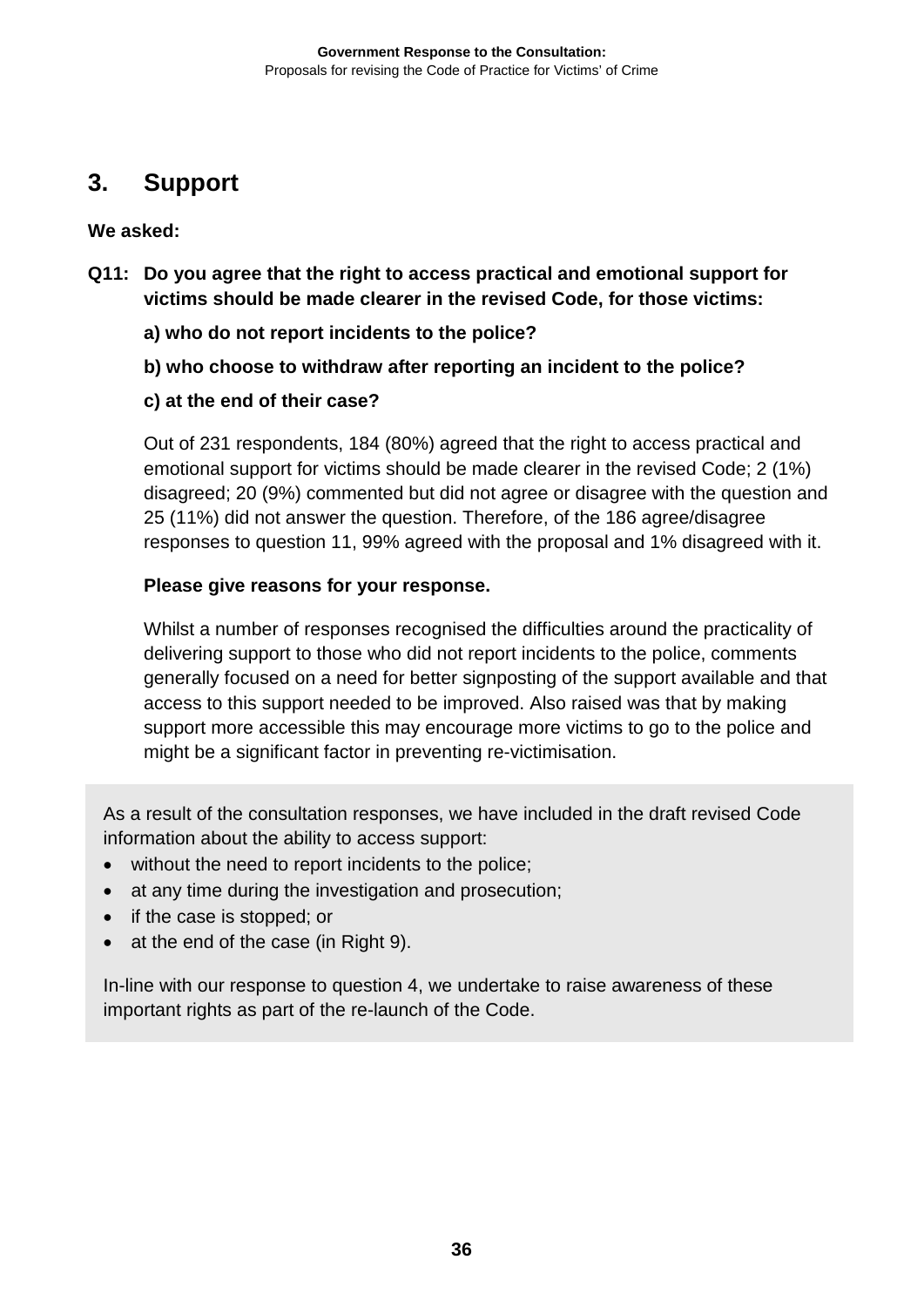### <span id="page-39-0"></span>**4. Specialist Support**

**We asked:**

#### **Q12: Do you agree with the proposed changes to eligibility categories for access to specialist support?**

Out of 231 respondents, 150 (65%) agreed with the proposed changes to eligibility categories for access to specialist support; 7 (3%) disagreed; 47 (20%) commented but did not answer yes or no to the question and 27 (12%) did not answer the question. Therefore, of the 157 yes/no responses to question 12, 97% agreed with the proposal and 3% disagreed with it.

#### **Please give reasons for your response.**

A number of respondents who agreed with the proposed changes to eligibility categories for access to specialist support highlighted a need that everyone should be eligible for support if needed and raised concerns around who would determine which victims are in 'greatest need', as well as wishing to see quality assurance around decisions made in the process. Those that disagreed with the proposal thought that the definitions of the eligibility categories were ambiguous and did not provide enough detail on which to inform decisions.

We are clear that victims who are considered vulnerable or intimidated (Right 4), have been persistently targeted or are a victim of the most serious crime (including a bereaved close relative) may require more assistance. Such 'enhanced' support may take the form of being offered a referral to a specialist support service, contacted by service providers sooner after key decisions, as well as having access to special measures (Right 4).

Having taken on board the concerns raised in the consultation responses, we recognise that moving to a single category of 'victims with the greatest needs', who are entitled to access specialist support, risks service providers using this widened discretion to exclude victims who are currently eligible under the existing categories.

We have therefore decided in the draft revised Code to retain the existing eligibility categories for access to specialist support, whilst making it clearer that service providers have the discretion to offer specialist support to victims who fall outside the scope of the existing categories.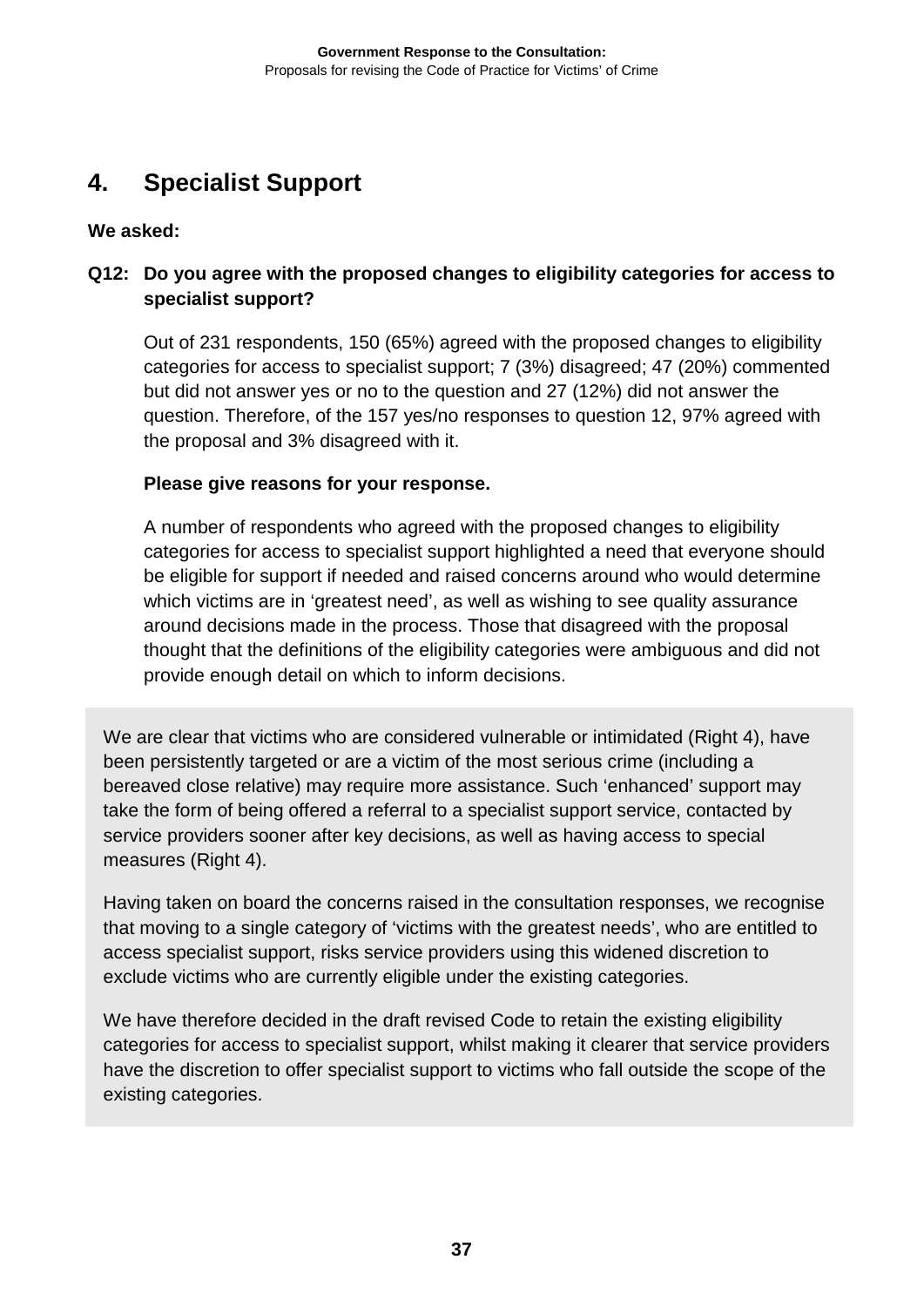**We asked:**

#### **Q13: Are there other types of support or information which would benefit those victims who are offered specialist support?**

Out of 231 respondents, 158 (68%) suggested other types of support or information which would benefit those victims who are offered specialist support; 5 (2%) answered 'no'; 69 (30%) did not answer the question.

Other types of support that were suggested included; counselling, legal support, access to Independent Sexual Violence Advisers, Criminal Injuries Compensation Authority support, clearer information about the support available and restorative justice.

We thank respondents for their suggestions. The key areas identified in the responses are covered by the existing Code and as such have been reflected in the draft revised version. The responses support our findings, from extensive stakeholder engagement and from what victims have told us, that the current version of the Code is confusing and difficult to navigate.

Taking this feedback on board we have drawn out information in the draft revised Code to make it clearer for victims where they can access additional support, including highlighting support from the Foreign and Commonwealth Office, for families bereaved by murder or manslaughter abroad; the National Health Service, for access to medical support and the Independent Press Standards Association, for advice if you are contacted by the media.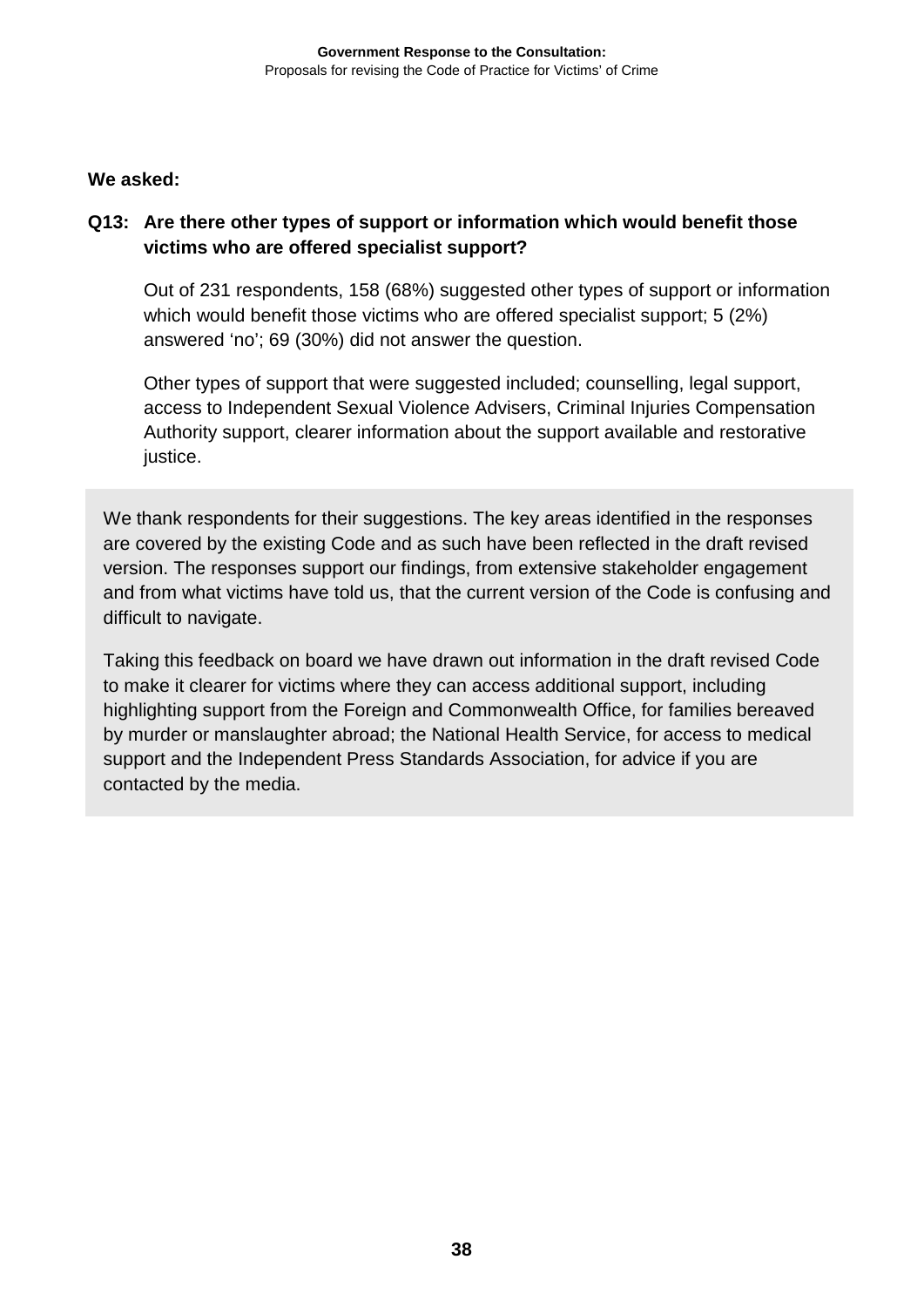#### **We asked:**

#### **Q14: What changes should be made to the existing needs assessment process?**

Out of 231 respondents, 155 (67%) suggested changes they would like to see made to the existing needs assessment process, 76 (33%) were unsure what changes should be made, made no comment or did not answer the question.

Changes to the existing needs assessment process suggested by respondents included; support for the assessment to be shared; that information should be obtained from victims through conversation, giving them a chance to explain how they feel, rather than being assessed; the creation of a uniform assessment; that the assessment becomes a 'living' document and is person-centred and trauma informed. Increasing service provider knowledge of special measures $6$  was also supported.

Under the existing Code victims are entitled to receive a needs assessment to help them work out what support they need. We have listened to the views expressed in the consultation responses and have made the information relating to the needs assessment conducted by the police and, if the victim is required to give evidence, the Witness Care Unit, clearer in the draft revised Code (Right 4).

As set out in the first consultation and as with our response to question 2, in addition to making the Code clearer we propose to provide guidance to practitioners. This will include guidance on the requirement to offer victims a needs assessment at key stages of the criminal justice process. The guidance will highlight the importance of early identification of specialised needs, and ensure that processes are in place to allow this information to pass between criminal justice agencies.

<span id="page-41-0"></span>There are a range of special measures available for vulnerable and intimidated victims and witnesses in criminal justice proceedings, such as the use of screens in court, video recorded evidence and the use of Registered Intermediaries, who are communication specialists.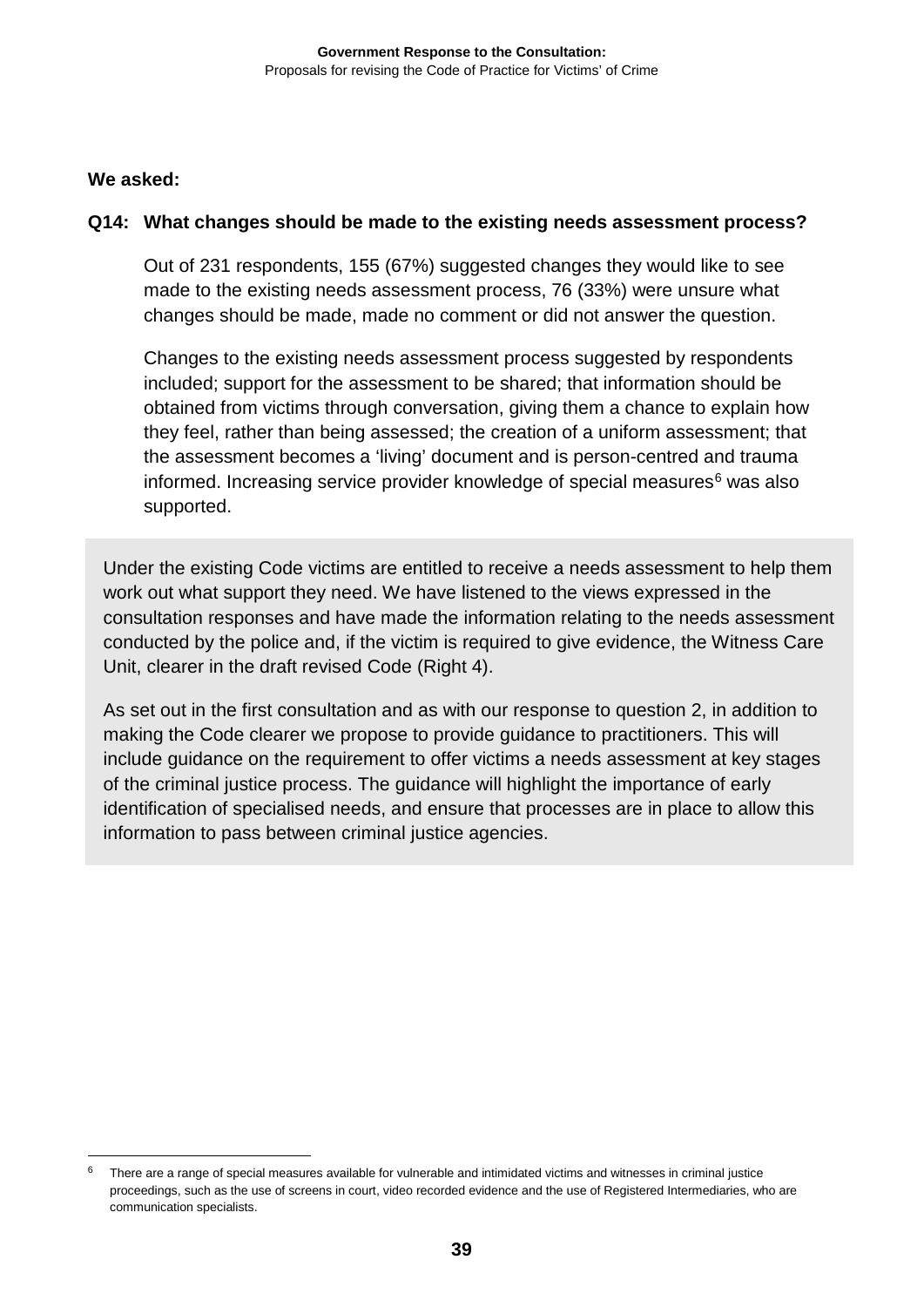### <span id="page-42-0"></span>**5. Accountability**

**We asked:**

#### **Q15: Do you agree that Police and Crime Commissioners (PCCs) should work with their local criminal justice partners to adapt the victim guidance to explain the local offer for victims?**

Out of 231 respondents, 150 (65%) agreed that PCCs should work with their local criminal justice partners to adapt the victim guidance to explain the local offer for victims; 10 (4%) disagreed; 38 (17%) commented but did not answer yes or no to the question and 33 (14%) did not answer the question. Therefore, of the 160 yes/no responses to question 15, 94% agreed with the proposal and 6% disagreed with it.

#### **Please give reasons for your response.**

A number of respondents who agreed that PCCs should work with their local criminal justice partners to adapt victim guidance to explain the local offer for victims, thought that such an approach would lead to more joined-up working. They also suggested that this could benefit local services and ensure that they were better tailored to local needs, as well as benefitting victims through better compliance by service providers in providing the entitlements within the Code and ensuring greater accountability. Those that disagreed with the proposal thought that central government should retain oversight.

We believe that PCCs are best placed to tailor the services offered to victims to meet the needs of the communities they serve. We will continue to work closely and engage with the Association of Police and Crime Commissioners and PCC's themselves to help ensure that their offer to victims is clear and that services meet needs.

Moving forwards, we have undertaken to consider the issue of compliance by service providers with the rights set out in the revised Code, as part of our work on delivering a Victims' Law.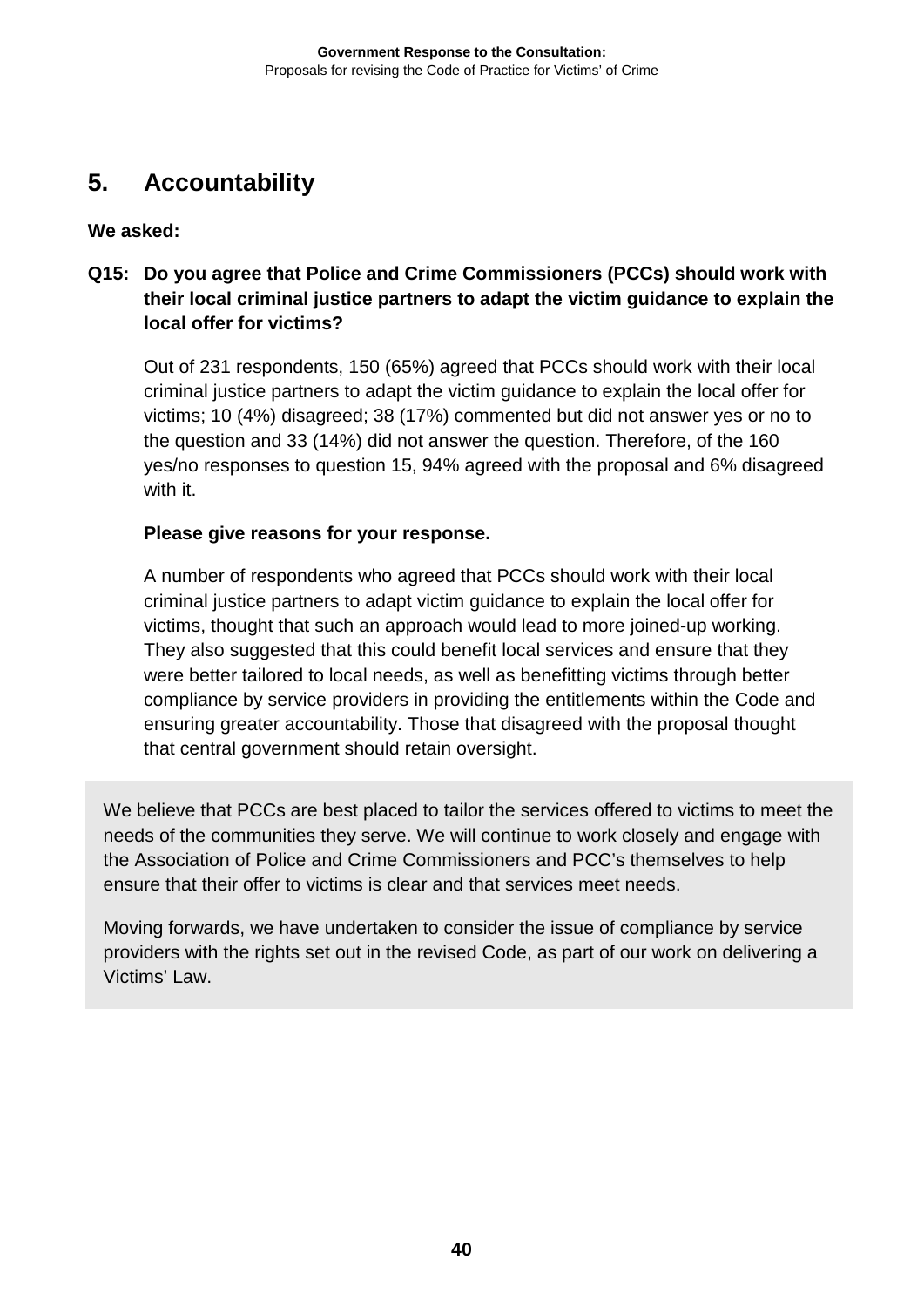## <span id="page-43-0"></span>**Conclusions and next steps**

We are grateful for the range of responses we received to our first consultation which have helped us to prepare the draft revised version of the Victims' Code.

The revised version of the Code will be laid before Parliament later this year and will ensure that the experience of victims within the justice system – whatever their particular path and eventual outcome – does not result in them becoming a victim of the process, as well as the crime.

We will work closely with the criminal justice agencies already named in the Code and other service providers to formulate the practitioner guidance as set in our response to question 2. This guidance will clearly set out how their duties will be fulfilled in practice, and support them in communicating this to their staff, to victims and to members of the public.

Some respondents made comments that were not relevant to the scope of the consultation about how the criminal justice system could be improved. We welcome these comments, and will look at how we can explore these in future work.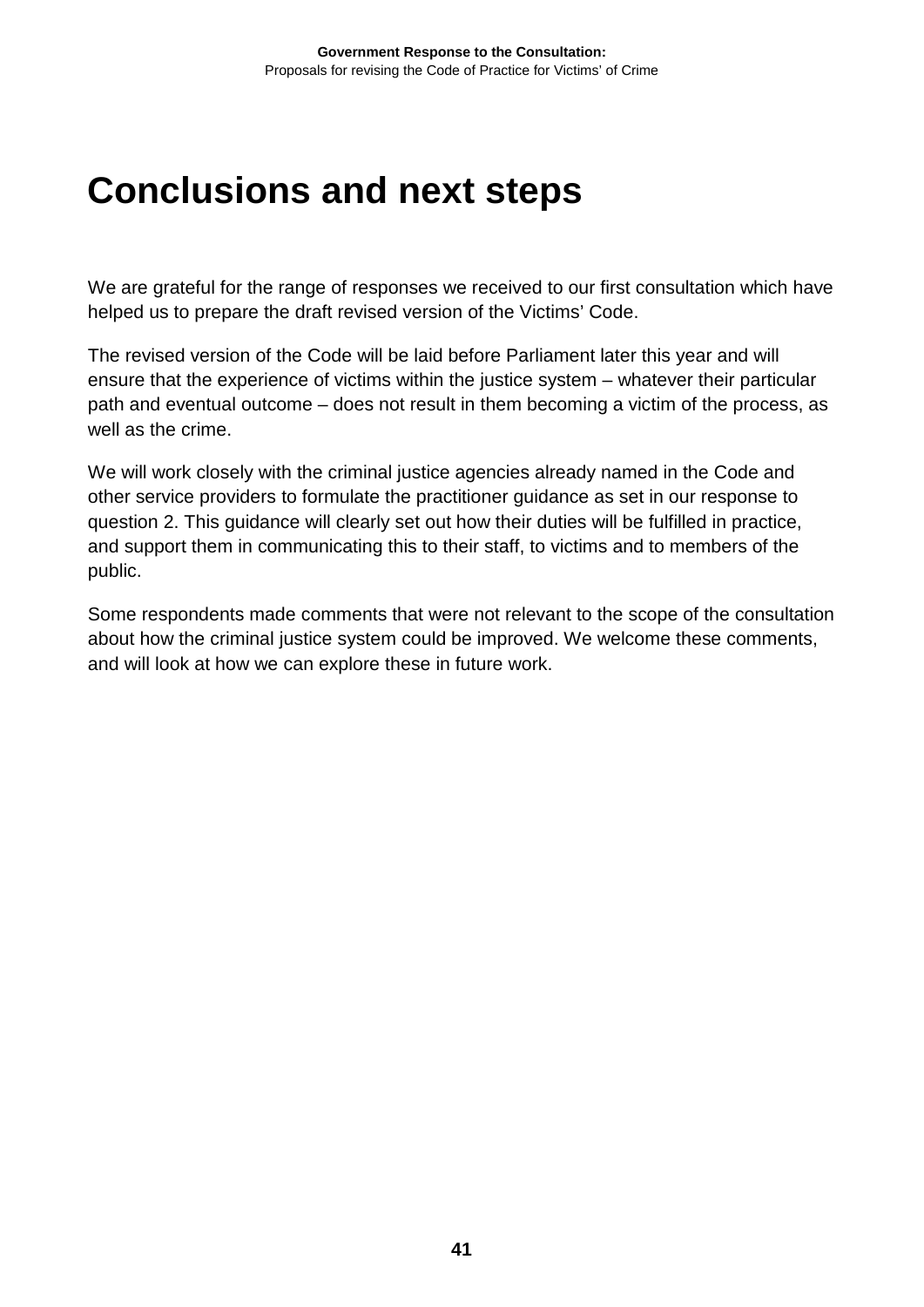## <span id="page-44-0"></span>**List of respondents**

Association of Police and Crime Commissioners All-Party Parliamentary Group on Adult Survivors of Childhood Sexual Abuse ASB Help Association of Convenience Stores Association of Personal Injury Lawyers Avon and Somerset Police and Crime Commissioner Barnardo's Birmingham and Solihull Women's Aid Bradford Youth Offending Team British Retail Consortium British Society of Criminology Victims Networking Group British Transport Police Catch22 Change, Grow, Live (CGL) Citizens Advice Witness Service Clean Slate College of Policing Cleveland Police - Protecting Vulnerable People Crown Prosecution Service Criminal Appeal Office (HMCTS) Dyfed Powys, Gwent Police, North Wales and South Wales Police Dyfed Powys Police and Crime Commissioner East Midlands Criminal Justice Service East Riding of Yorkshire Youth Offending Service East Sussex Youth Offending Team Essex Police Fire and Crime Commissioner Galop Gloucestershire Constabulary and the Office of the Police and Crime Commissioner for Gloucestershire Greater Manchester Police Gwent Police and Crime Commissioner Hampshire Youth Offending Team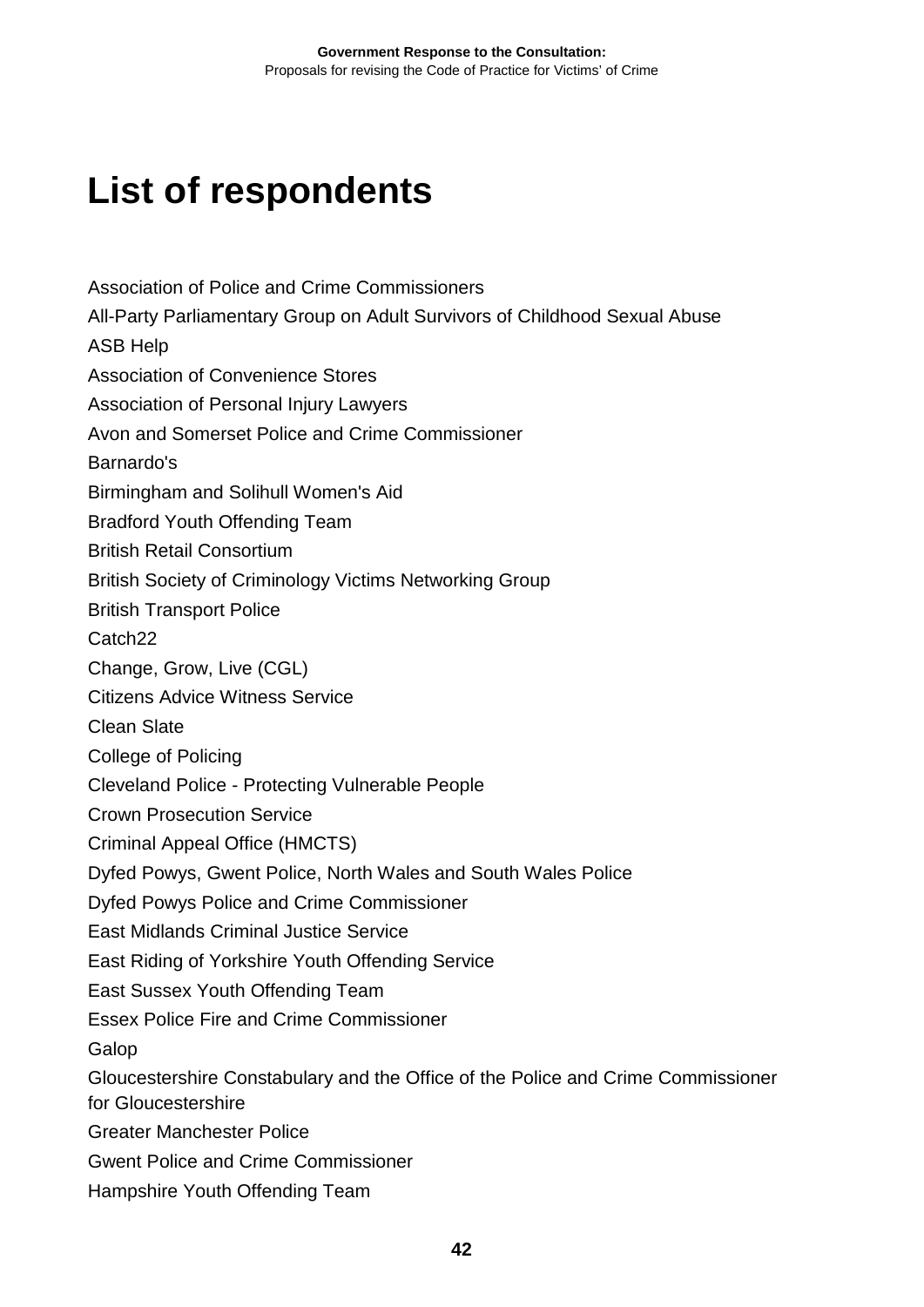- Havering Volunteer Centre
- Her Majesty's Courts and Tribunals Service
- Humberside Police and Crime Commissioner
- Hundred Families

IDAS

- Inclusion London
- KSA Training and Consultancy
- Lancaster University
- Leeds Youth Justice Service
- Lincolnshire Police
- London Cycling Campaign
- Magistrates Association
- Make Amends Restorative Justice Service
- Murdered Abroad
- Muslim Women's Network UK
- National Crime Agency
- National Police Chiefs' Council
- National Probation Service in Wales
- New Pathways
- Newport Youth Justice Team
- Northamptonshire Police Fire and Crime Commissioner
- Northamptonshire Youth Offending Service
- Northumbria Community Rehabilitation Company (CRC)
- Nxt Steps 4 Communities LTD

Office of the Police and Crime Commissioner for Bedfordshire Office of the Police and Crime Commissioner for Cambridgeshire Office of the Police and Crime Commissioner for Cheshire Office of the Police and Crime Commissioner for Cleveland Office of the Police and Crime Commissioner for Derbyshire Office of the Police and Crime Commissioner for Devon and Cornwall Office for the Police and Crime Commissioner for Dorset Office of the Police and Crime Commissioner for Hampshire Police and Crime Commissioner for Hertfordshire Office of the Police and Crime Commissioner for Leicestershire Office of the Police and Crime Commissioner for Lincolnshire Office of the Police and Crime Commissioner for Merseyside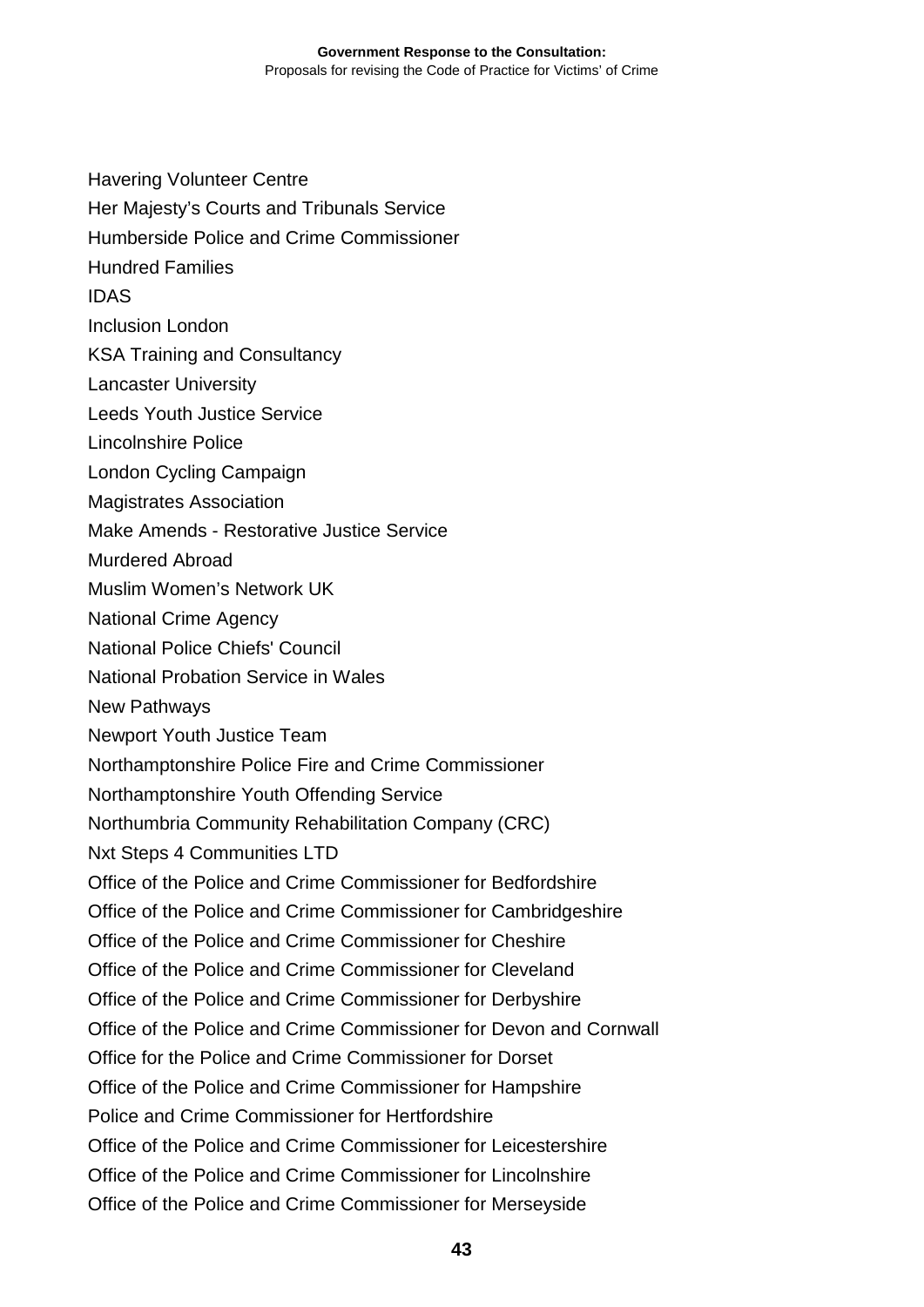Office of the Police and Crime Commissioner for Norfolk Office of the Police and Crime Commissioner for Northumbria Office of the Police and Crime Commissioner for Nottinghamshire Office of the Police Fire and Crime Commissioner for North Yorkshire Office for the Police and Crime Commissioner for Staffordshire Office of the Police and Crime Commissioner for Suffolk Office of the Police and Crime Commissioner for Surrey Office for the Police and Crime Commissioner for Warwickshire Office of the Police and Crime Commissioner for Wiltshire and Swindon Office of the Police and Crime Commissioner for West Mercia Office of the Police and Crime Commissioner for West Midlands Police and Crime Commissioner for South Wales/South Wales Police Office of the Police and Crime Commissioner for West Yorkshire Offside Trust Prison Reform Trust Prospects - Gloucestershire Youth Support Team Rape Crisis England & Wales Restorative Justice Council Restorative Justice for all Restorative Solutions CIC Revolving Doors Rights of Women RoadPeace RSVP (Rape and Sexual Violence Project) **SafeLives** Self Serious Fraud Office Spring Lodge SARC Stay Safe East Support After Rape and Sexual Violence Leeds Supporting Justice CIC Survivor UK Survivors Manchester Sussex Police and Crime Commissioner Suzy Lamplugh Trust The Bell Foundation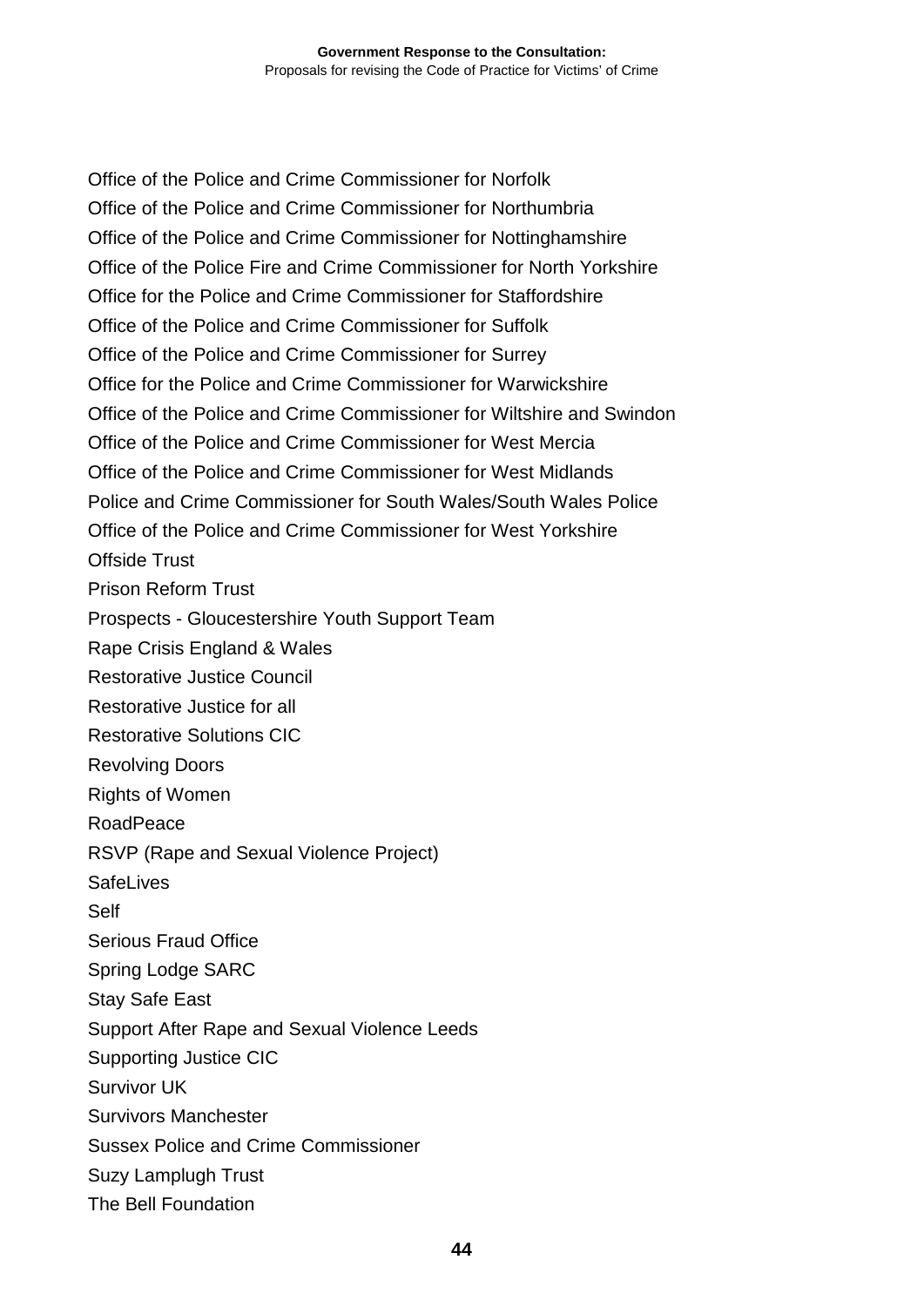The Charity Retail Association

The Criminal Justice Alliance (CJA)

The Information Commissioner

The Josh Hanson Charitable Trust

- The Office of Rail and Road ('ORR')
- The Survivors Trust
- University of Essex

Union of Shop, Distributive and Allied Workers

Victim Support

Victims' Commissioner for England and Wales

Victims' Commissioner for London

Welsh Government

Welsh Women's Aid

West Midlands Police

West Yorkshire Police Independent Advisory Group

Why me?

Wiltshire Youth Offending Team and Restorative Justice Service

Women's Aid's

WomenCentre Ltd

YES Matters UK

Youth Offending Service Bedfordshire

Youth Offending Service Derby

Youth Offending Team Cmyru

Youth Justice Board

Youth Offending Team Wakefield Council